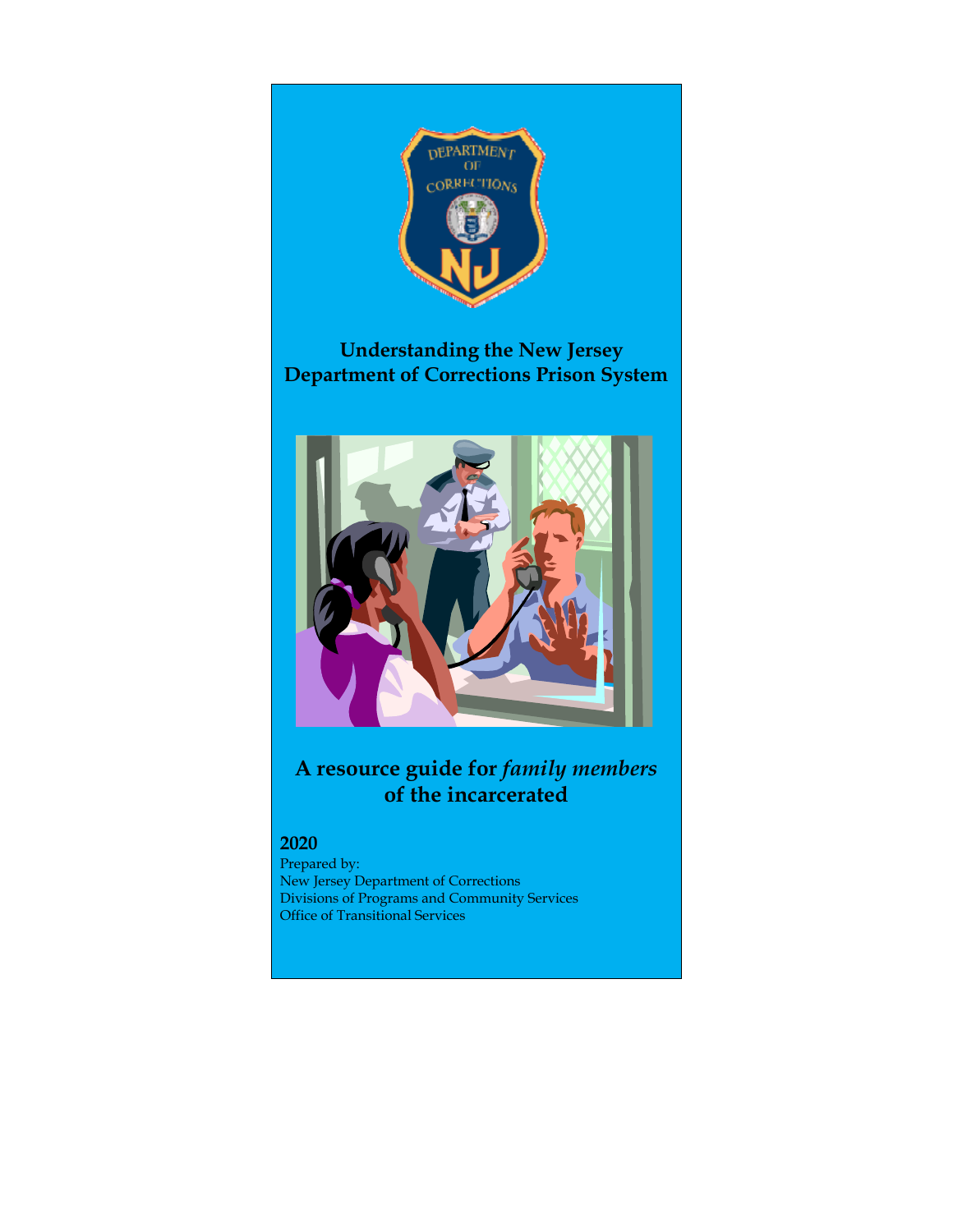| <b>Table of Contents</b>                                                           | Page #         |
|------------------------------------------------------------------------------------|----------------|
| Introduction                                                                       | 1              |
| NJDOC Mission Statement                                                            | 1              |
| <b>NJDOC Correctional Facilities</b>                                               | $\overline{2}$ |
| NJDOC Web site                                                                     | 2              |
| <b>NJDOC Victim Services</b>                                                       | $\overline{2}$ |
| Prison Sentences, Classification and<br><b>Custody Status</b>                      | 4              |
| <b>Reception and Orientation Process</b>                                           | 8              |
| * Inmate Inquiry/Grievance System                                                  | 10             |
| <b>JPAY</b> System                                                                 | 11             |
| * Office of the Corrections Ombudsman                                              | 11             |
| * Inmate Disciplinary System                                                       | 12             |
| <b>Correctional Facility Housing</b>                                               | 13             |
| * Correctional Facility Transfers                                                  | 14             |
| <b>Correctional Facility Programming &amp;</b><br><b>Inmate Work Opportunities</b> | 14             |
| <b>Inmate Services</b>                                                             | 18             |
| *Inmate Medical Services                                                           | 18             |
| *Inmate Dental Services                                                            | 19             |
| *Inmate Psychological & Mental<br><b>Health Services</b>                           | 19             |
| *Inmate Religious Services                                                         | 20             |
| *Inmate Legal Services                                                             | 20             |
| *Inmate Marriage and Civil Union                                                   | 21             |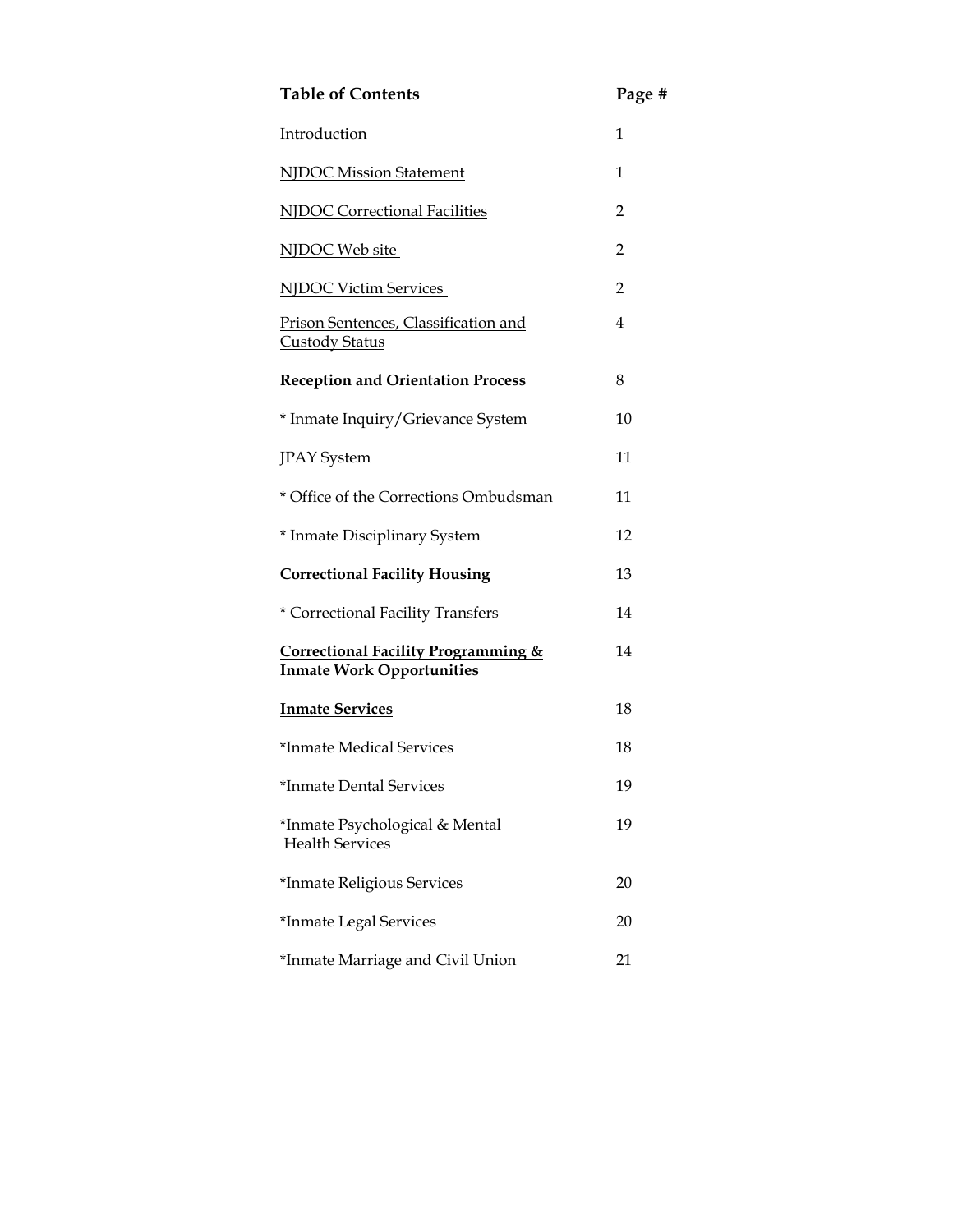| <b>Inmate Money &amp; Property</b>                                    |    |
|-----------------------------------------------------------------------|----|
| *Inmate Commissary                                                    | 25 |
| <b>Contraband &amp; Zero Tolerance Policies</b>                       | 26 |
| Communication                                                         | 28 |
| *Inmate Telephone Calls                                               | 28 |
| *Emergencies                                                          | 30 |
| *Inmate Correspondence                                                | 32 |
| <b>Visitation</b>                                                     | 37 |
| *Who Can Visit an Inmate                                              | 37 |
| *Contact and Non-Contact Visits                                       | 39 |
| *Identification Required to Visit                                     | 40 |
| *Visitation Dress Code Guidelines                                     | 40 |
| <b>Parole and Release</b>                                             | 43 |
| *State Parole Board Information                                       | 43 |
| *Community Release Information                                        | 44 |
| *Re-entry Services                                                    | 45 |
| <b>Appendix: NJDOC Correctional Facilities</b><br>Contact Information | 48 |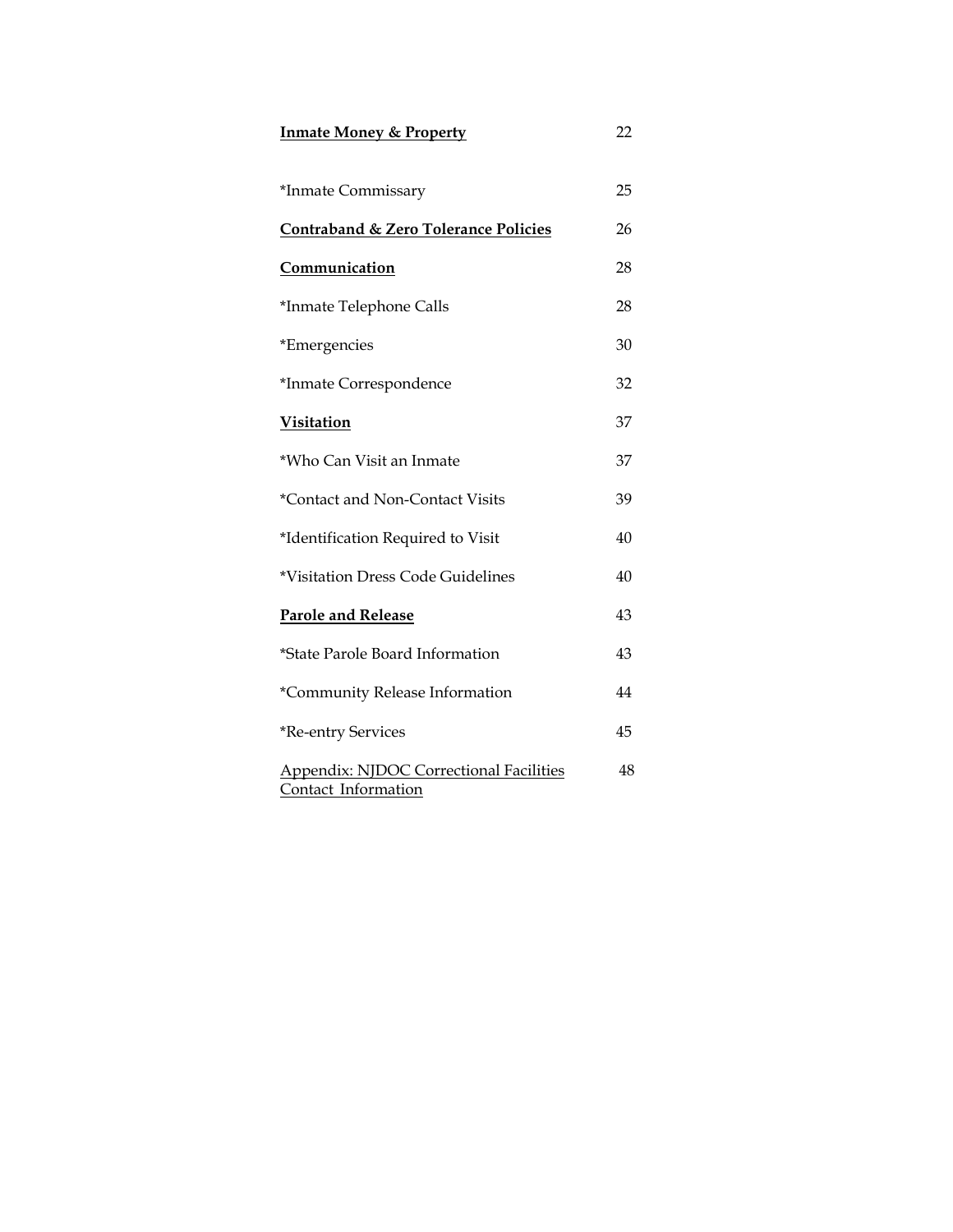## *INTRODUCTION*

The New Jersey Department of Corrections (referred to throughout this handbook as "NJDOC") recognizes that incarceration not only affects inmates, but also their family and friends. During



incarceration, an inmate and their family and friends are separated emotionally, as well as physically, and now live in different worlds governed by different rules. This handbook is designed to help answer questions that you may have regarding inmates sentenced to New Jersey's prison system. It was developed under the premise that when people have accurate information, they are better able to handle new experiences and make informed choices. This handbook is intended to provide general information. It may not answer all of your questions and it is not meant to replace any current NJDOC directive, policy or procedure. If you, as a friend or family member, require specific information not addressed in this handbook, you should contact the correctional facility where the inmate is incarcerated. An appendix of correctional facility contact information is available at the end of this handbook.

#### *NJDOC MISSION STATEMENT*

The mission of the NJDOC is to ensure that all persons committed to the State correctional facilities are confined with the level of custody necessary to protect the public,

and that they are provided with the care, discipline, training, and treatment needed to assist them for reintegration into the community. In this respect, the NJDOC provides educational, vocational



and counseling programs and services to assist in the rehabilitation of offenders. The department also monitors county and municipal jails to ensure compliance with statewide standards.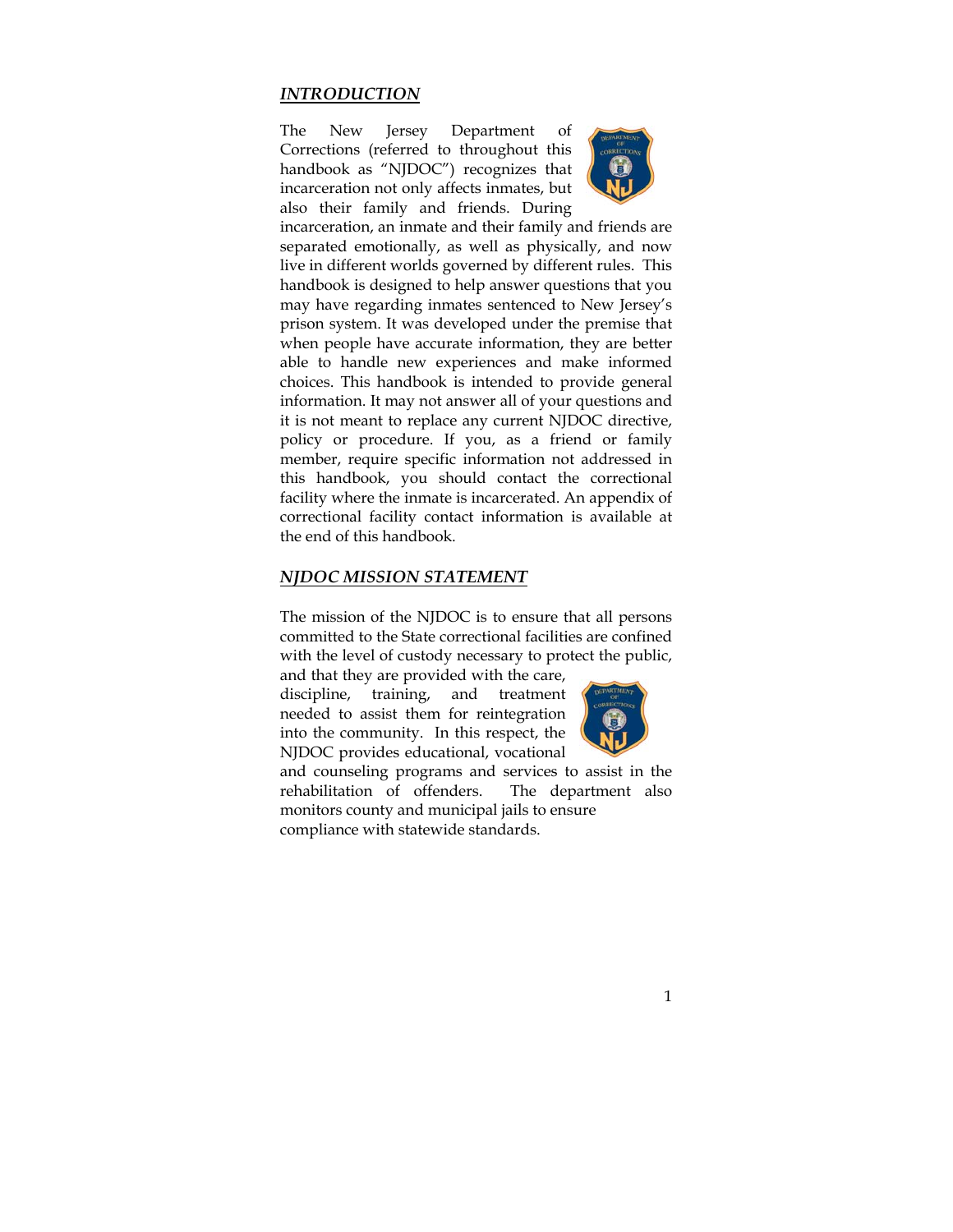# *NJDOC CORRECTIONAL FACILITIES*

The NJDOC is responsible for 12 major institutions -- six adult male correctional facilities, three youth facilities, one facility for sex offenders, one women's correctional facility and a central reception/intake unit



-- as well as a Stabilization and Reintegration Program. These facilities collectively house approximately 18,000 inmates in minimum, medium and maximum security levels.

## *NJDOC WEB SITE*

The NJDOC maintains a website that provides valuable information about the agency. You can access this site by going



to: *http://www.state.nj.us/corrections*/*.* The site includes an inmate locator, the organization of the Department, the location, driving directions and visiting hours of NJDOC correctional facilities, offender statistical information, information regarding transitional and victim services and links to other criminal justice agencies. The NJDOC encourages you to spend time reviewing this site, as it will supplement the information contained in this handbook. The website is a tremendous tool to assist you with any questions or concerns you may have if a friend or family member has been incarcerated.

#### *NJDOC VICTIM SERVICES*

The needs of crime victims have gained greater emphasis in correctional organizations throughout the nation through the post-sentencing phase. Federal laws have begun to expand the



scope of victims' rights by addressing victim notification, victim impact statements, protection, and restitution throughout the correctional process. To this end, the NJDOC has established the Office of Victim Services (OVS) in order to strengthen the Department's role in responding to the needs of victims of crime.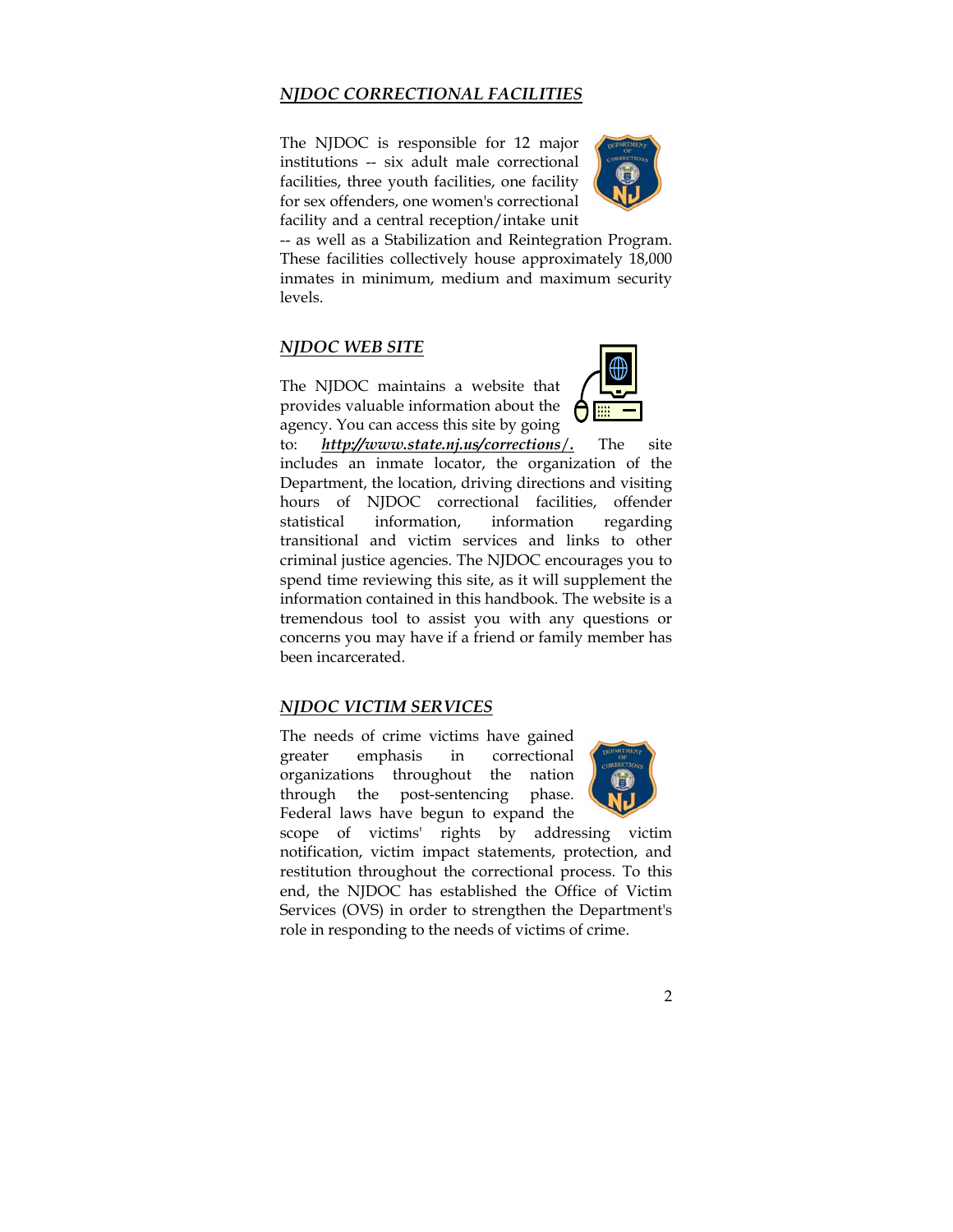OVS is devoted to protecting the rights of victims of crime and assisting them in obtaining meaningful services and locating appropriate resources throughout the community while being sensitive to the needs of victims. The Office of Victim Services further provides timely information and services aimed at enhancing and improving the victim's knowledge of New Jersey's correctional system. Services offered by OVS include:

- ❖ Assisting victims with concerns related to offenders sentenced to the custody of the NJDOC.
- Providing support for all affected individuals of crime (i.e., family and community members), and acting as a referral agent to assist victims in obtaining resources
- ❖ Collaborating with local, state, and federal agencies in order to increase awareness of victims' issues throughout the community
- Assisting victims relative to the NJDOC's community release process
- Offering a Victim-Impact Program entitled "Focus on the Victim" (FOV) to offenders assigned to New Jersey's adult state correctional facilities. The FOV Program seeks to raise the offender's understanding and awareness of the long-term impact of his/her actions on victims of crime and society as a whole. Facilitated by trained staff members, the FOV Program outlines the impact of crime on victims, communities, as well as the victim's family members. One of the most significant aspects of the FOV Program is the personalizing of the crime and its effect on victims, families, and the community. To enforce this message, the FOV Program provides the opportunity for victims/survivors, secondary victims, and victim service professionals to speak directly to inmates participating in the FOV Program about the significant impact that crime has on victims.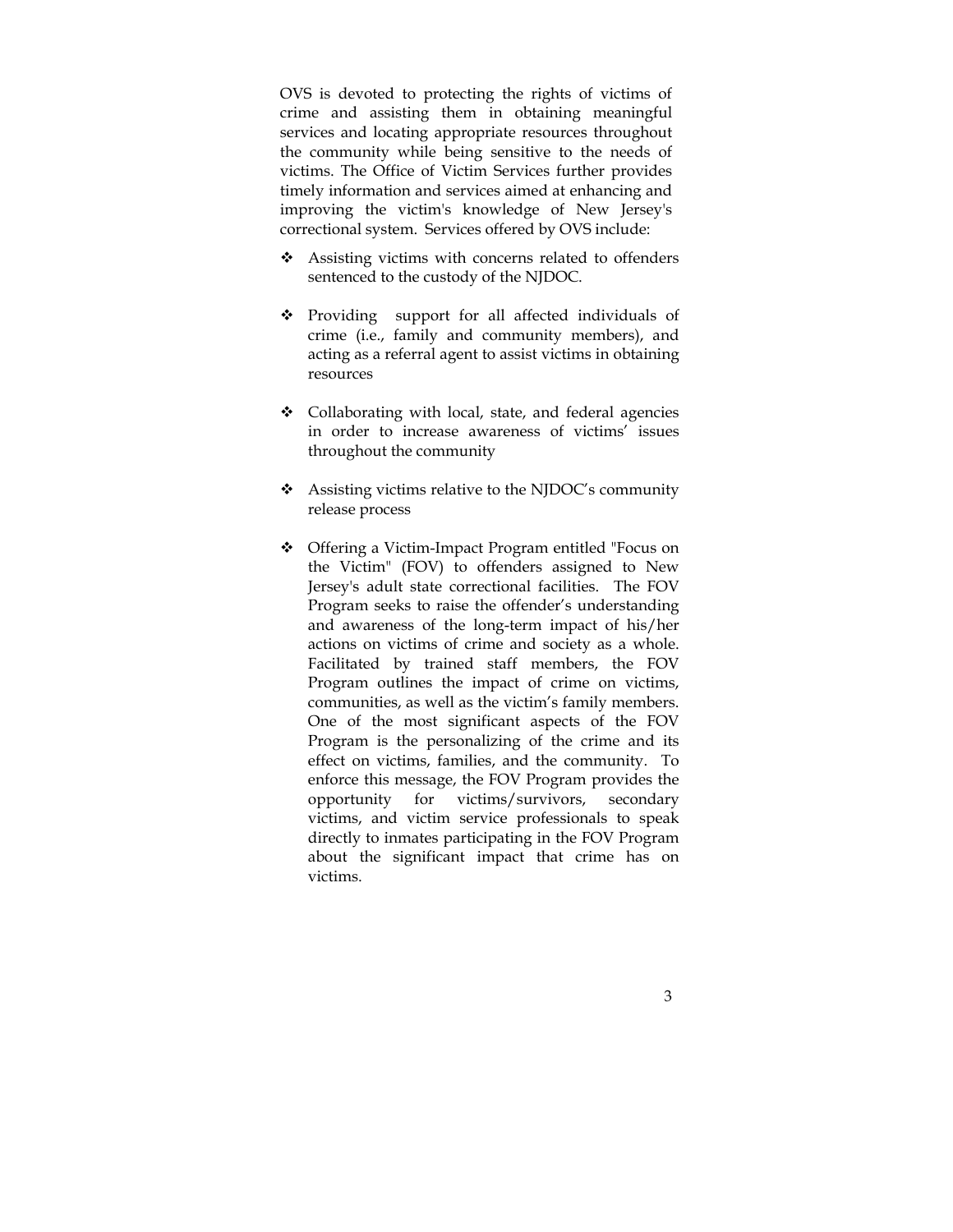**WHAT CAN I DO IF I AM A CRIME VICTIM AND HAVE BEEN RECEIVING THREATS OR UNWANTED CONTACT FROM AN INMATE? ?** 



You may call or write to the following to express your concerns in order for the matter to be further investigated:

*New Jersey Department of Corrections Office of Victim Services P.O. Box 863 Trenton, New Jersey 08625 (609) 292-4036 ext. 5299 or toll free in NJ (800) 996-2029* 

# **WHERE CAN I LEARN MORE ABOUT THE OFFICE OF VICTIM SERVICES?**

More information on the Office of Victim Services can be obtained on the following web link:



*http://www.state.nj.us/corrections/SubSites/OVS/OVS\_ FOV.html* 

# **PRISON SENTENCES, CLASSIFICATION AND CUSTODY STATUS**

Any inmate sentenced to a term of imprisonment of one year or longer shall be committed to the custody of the Department of Corrections until released in accordance with the law. The Adult Determinate, or prison sentence,



is the most common type of sentence for inmates committed to the NJDOC. Unless otherwise noted, every inmate committed to the NJDOC is serving a Prison Sentence. Prison sentences:

 May be reduced by commutation, work and minimum credits earned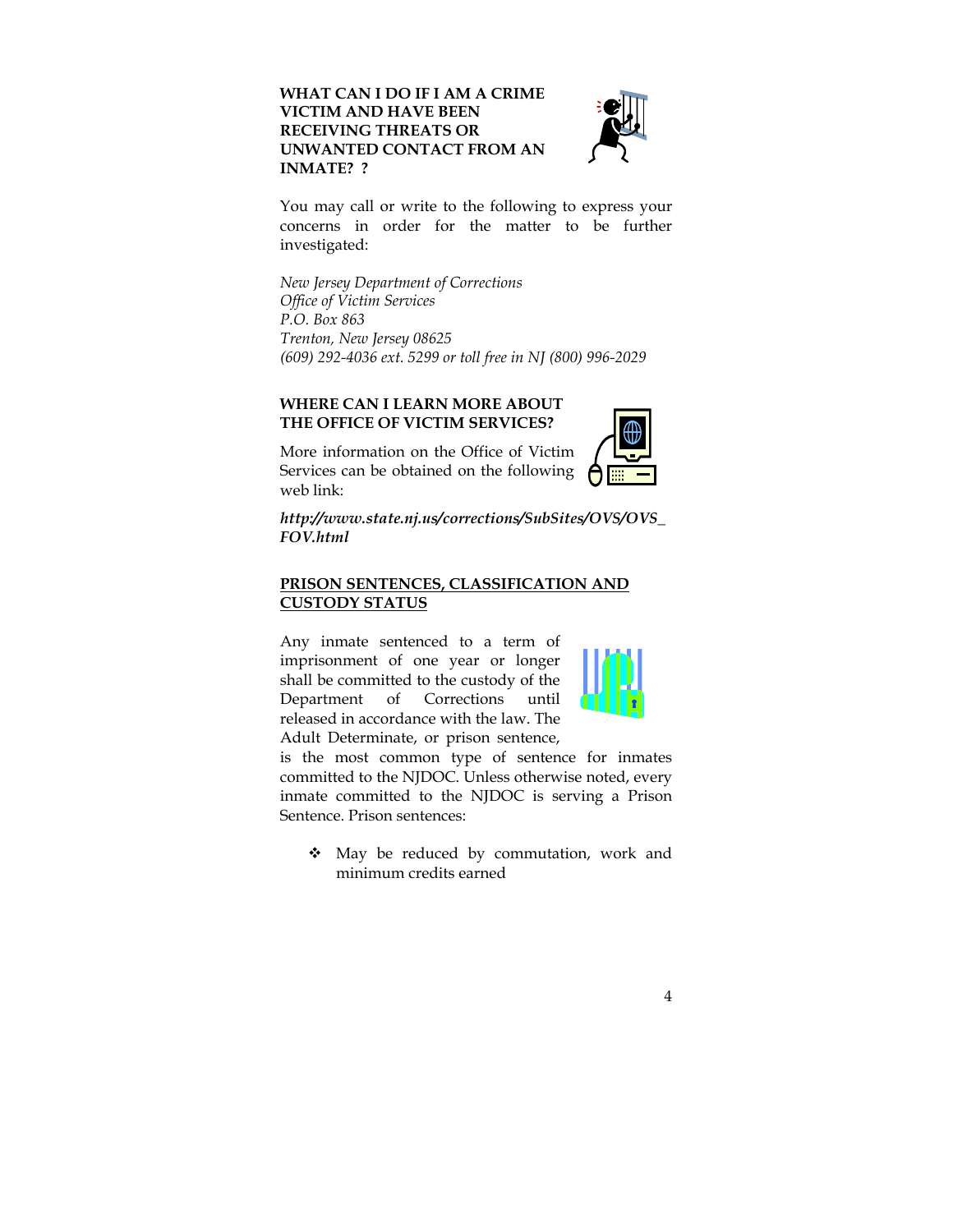May have a sentence that includes a period of parole ineligibility imposed. This term is commonly referred to as a mandatory minimum term. A mandatory minimum term is a term imposed by the sentencing court. The inmate cannot be paroled or otherwise released from NJDOC custody until the expiration of this term. Mandatory minimum terms cannot be reduced by commutation, work or minimum credits earned.

#### **WHAT IS COMMUTATION CREDIT?**

Commutation credits, also known as "good time credits", are granted to inmates with prison sentences. Commutation credits are subject to forfeiture as a penalty for misconduct.

#### **WHAT ARE WORK CREDITS?**

The NJDOC awards work credits to inmates employed in jobs or assigned to vocational and/or mandatory educational programs. Work credit is awarded at the rate of one day off for each five days worked.

# **WHAT ARE MINIMUM CUSTODY CREDITS?**

All inmates classified as minimum (gang or full) or community custody statuses receive minimum custody credit. (This credit is awarded at the rate of three credits per month for the first twelve months and five credits per month for each month thereafter.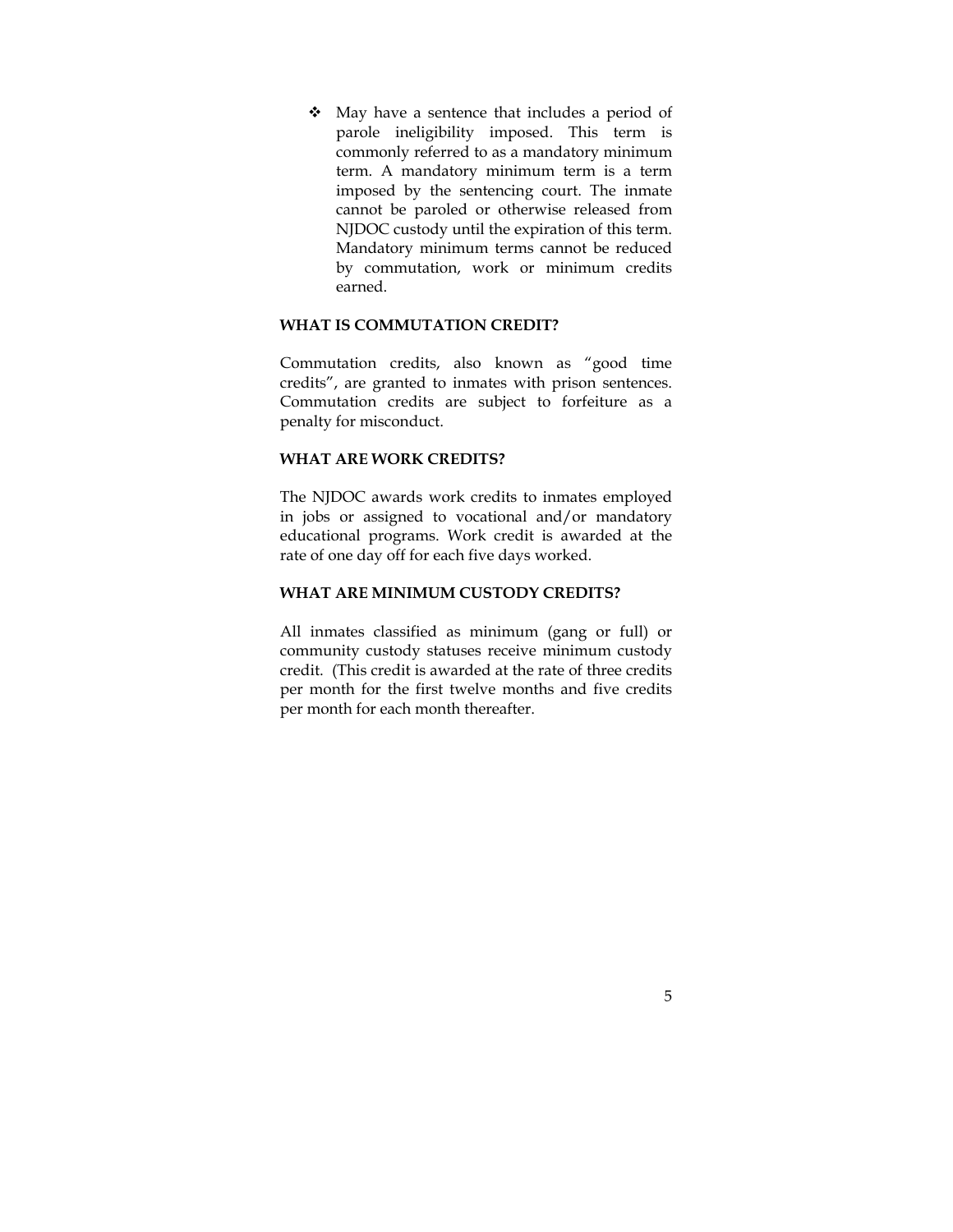#### **WHAT IS CLASSIFICATION?**

Classification is a system that matches the individual characteristics of an inmate to an appropriate correctional facility. The NJDOC utilizes an objective classification scoring system to assess and appropriately recommend custody status and housing assignments for both male and female inmates. An objective classification scoring system is one that employs the standardized evaluation and custody assignment of an inmate based on objectively defined criteria. These criteria are weighed and scored in order to determine an inmate's custody status. This process is not applied to inmates sentenced as a habitual sex offender to the Adult Diagnostic Treatment Center. The treatment and programming assignments of these inmates are determined by that facility.

#### **WHAT IS A CUSTODY STATUS?**

A Custody status represents the supervision, movement, and access to jobs and programs afforded to inmates based upon objective criteria. The NJDOC has six



custody statuses, from the most restrictive, to the least restrictive, they are:

**Close Custody:** Inmates are assigned to selected activities such as work and recreation within the confines of the unit under continuous supervision.

**Maximum Custody:** Inmates are assigned to activities within the confines of the correctional facility under continuous supervision.

**Medium Custody:** Inmates are assigned to activities inside the security perimeter of the correctional facility under frequent and direct observation of staff.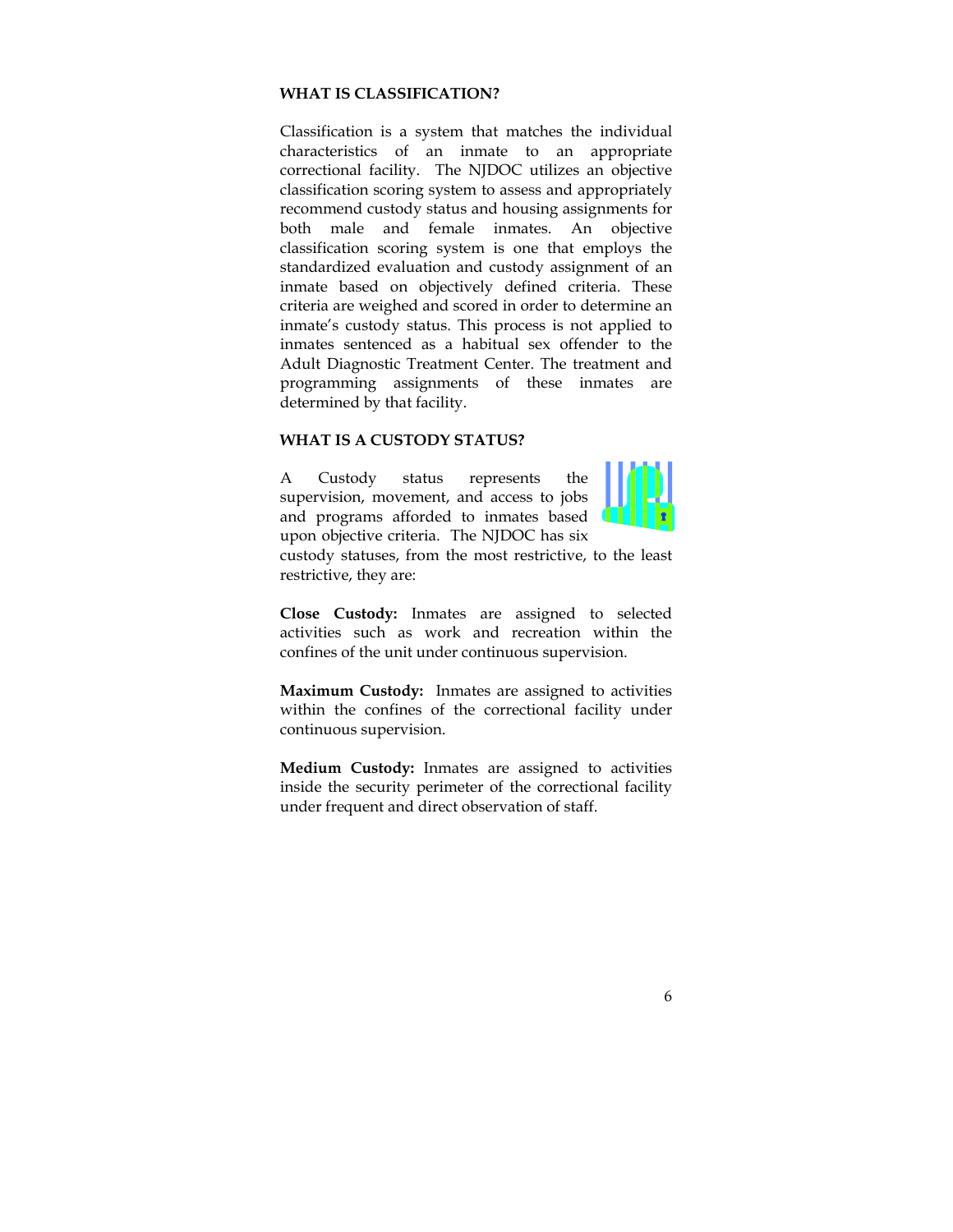**Gang Minimum Custody:** Inmates may be assigned to activities or jobs which routinely require them to move outside the security perimeter of the correctional facility, but on the grounds of the facility and under continuous supervision of a custody staff member, civilian instructor or other employee authorized to supervise inmates.

**Full Minimum Custody:** Inmates may be assigned to work details, jobs or programs outside the main correctional facility, (on or off the grounds of the facility) with minimal supervision; and/or a satellite unit or minimum security trailer unit.

**Community Custody:** Inmates may participate in Residential Community Release Programs (i.e. halfway houses) or be assigned to community-based jobs. Community custody status may require periodic supervision in the community as appropriate to circumstances of work or activities. Full minimum custody status is a prerequisite to obtaining community custody status.

## **CAN AN INMATE'S CUSTODY STATUS BE CHANGED?**

In order to effectively gauge an inmate's adjustment and progress, the objective classification system provides for periodic reviews of an inmate's assigned custody status throughout their incarceration. In



many cases, this allows for an inmate to progress to a less restrictive custody status. It should be noted that *ASSIGNMENT TO A REDUCED CUSTODY STATUS IS A PRIVILEGE AND NOT A RIGHT.* There are also cases where an inmate cannot be assigned to the recommended custody status due to a variety of factors that include, but are not limited to, length of sentence, notoriety of offense, escape history, etc. In these cases, a custody override changing the inmate's custody status to one that is more appropriate may be applied.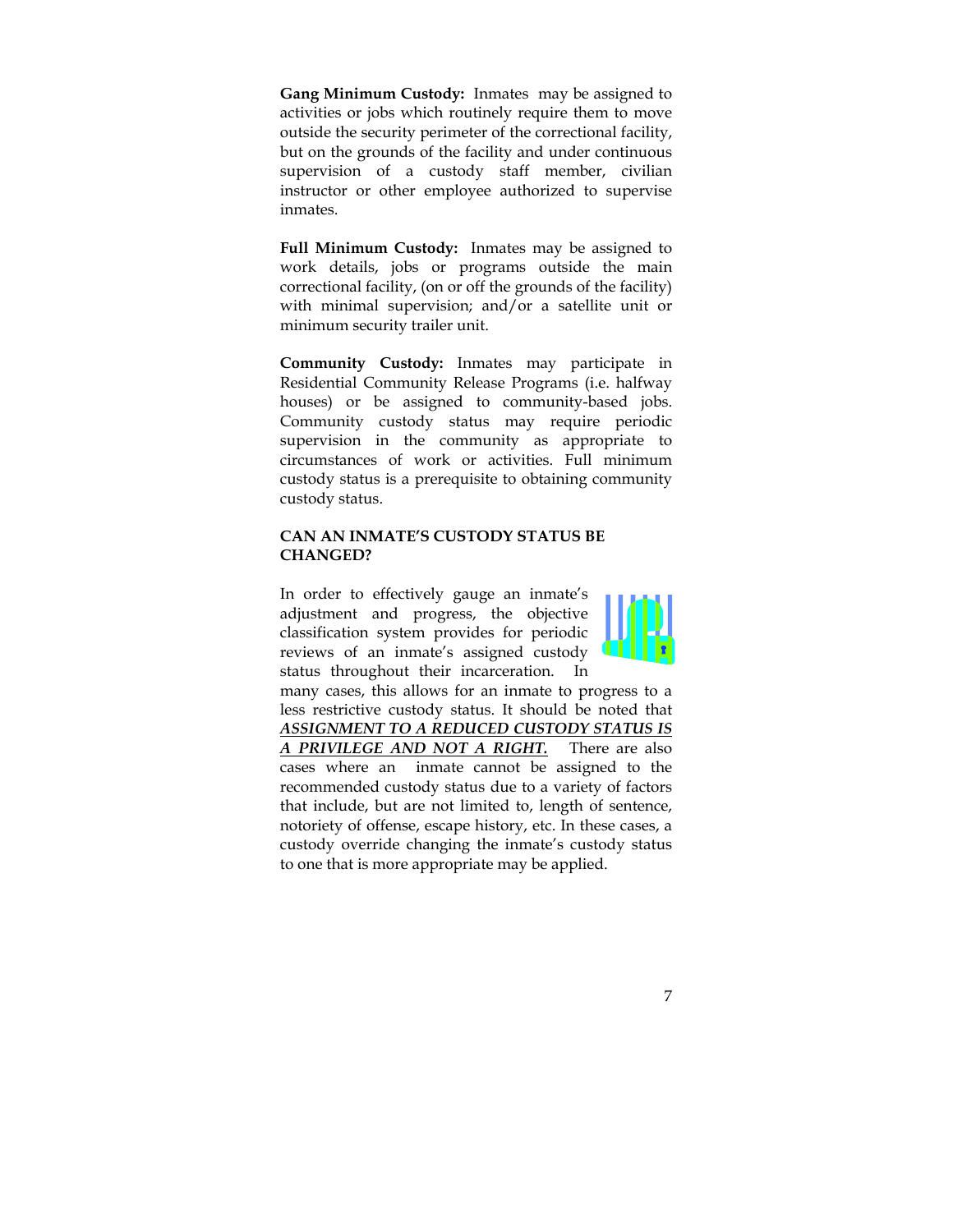#### **WHAT IS PROTECTIVE CUSTODY (PC)?**

PC is the assignment to a secure unit designated to restrict or limit an inmate's activities and contacts with others, in order to provide protection to the inmate from injury or harm actually threatened,



or reasonably believed to exist based on events, investigative reports, and reports from an informant or other reliable source of information.

#### **WHAT IS KEEP SEPARATE STATUS?**

Keep separate status is the intentional assignment of certain inmates to different correctional facilities or different units within a correctional facility in order to



maintain a separation between these inmates in order to prevent the possibility of retaliation because of a previous act or occurrence.

#### *RECEPTION AND ORIENTATION PROCESS*

All inmates sentenced by the courts to the custody of the

New Jersey Department of Corrections enter through a reception center. The Central Reception and Assignment Facility (CRAF) processes male inmates. The Edna Mahan Correctional Facility for Women (EMCFW)



processes female inmates. A third facility, the Adult Diagnostic Treatment Center (ADTC) processes and houses inmates sentenced as habitual sex offenders in accordance with New Jersey State Law. It is at the reception center where the inmate's state incarceration begins. At the reception center the inmate's electronic and paper records are created and court documents are reviewed and the inmate's sentence is calculated. Medical, psychological and substance abuse assessments are completed. The inmate is classified to a recommended custody status and the inmate's assigned correctional facility is determined. Female inmates remain at the Edna Mahan Correctional Facility for Women (EMCF). Male inmates processed by CRAF will be assigned to one of the NJDOC's nine correctional facilities for men.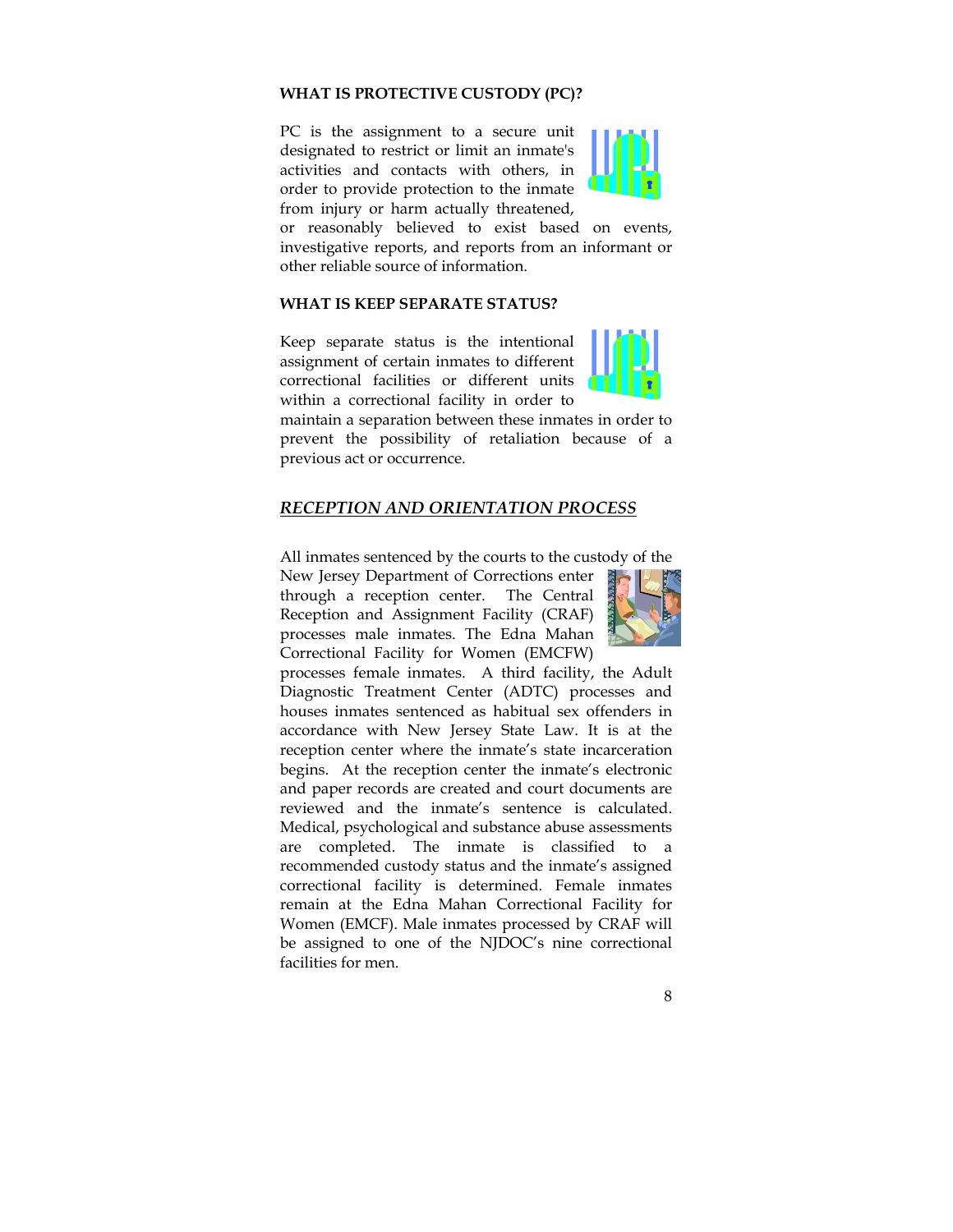## **WHAT HAPPENS DURING THE RECEPTION PROCESS?**

During the reception process the inmate:

- Is issued a prison uniform and basic toiletry items
- \* Is assigned to reception housing
- Is given an *Inmate Handbook* which explains the rules of the correctional facility and the inmate rules of discipline and conduct
- \* Is given an "Handbook on Discipline"
- $\div$  Has their emergency contact/family information collected, verified and documented
- ❖ Submits a DNA sample in accordance with New Jersey State Law
- Receives Inmate Orientation

# **DURING THE RECEPTION PROCESS HOW SOON CAN AN INMATE CALL HOME OR RECEIVE A VISIT?**

During the reception process, inmates establish an inmate telephone account and Inmate Personal

Identification Number (IPIN) for telephone calls. Inmates in the reception process may begin making telephone calls in accordance with established



correctional facility procedures once their IPIN number has been established. Rules governing inmate reception center visits vary by reception center. You may contact the reception center where the inmate is housed for more information regarding reception visits. More general visit information can be obtained in the Visitation Section of this handbook.

The called party should contact GTL should there be a problem with their advance pay account; if there is a block on their line, or if they want to set up an advance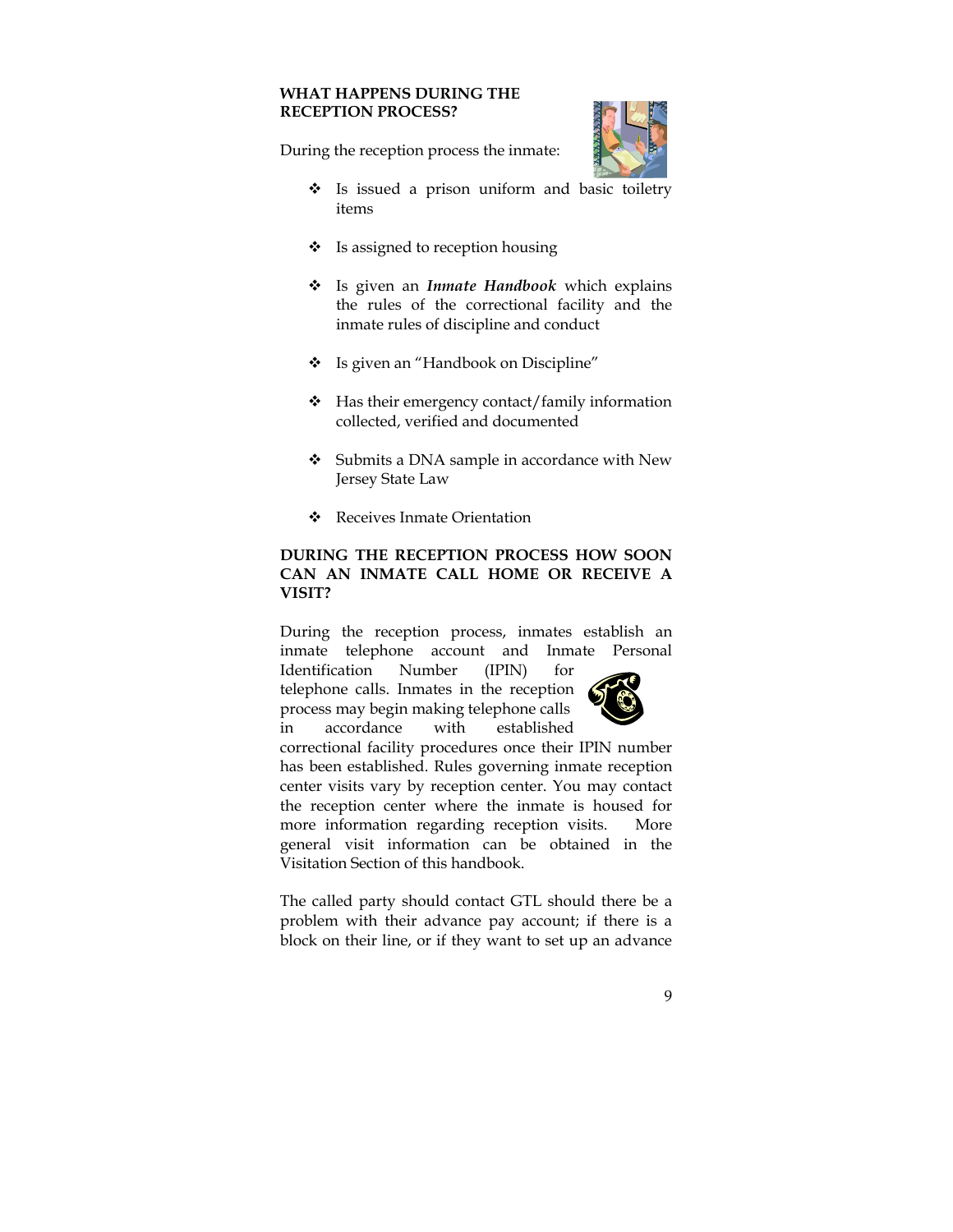pay account. You may contact GTL in the following manner:

| Automated System     | $(800)$ 483-8314 |
|----------------------|------------------|
| Live Representative  | $(866)$ 230-7761 |
| Billing and Blocking | $(877)$ 650-4249 |

#### **WHAT IS INMATE ORIENTATION?**

Inmate orientation is information that is provided to an inmate during their first few days following admission. Orientation is conducted at the beginning of the reception process and again when an inmate arrives at their assigned



correctional facility. During orientation, inmates receive information regarding correctional facility and departmental rules and regulations, behavioral expectations and the disciplinary process. Inmates are advised on how they can access medical, mental health, addiction, religious, social rehabilitative and educational services. Other topics include but are not limited to, inmate legal services, telephone calls, inmate accounts, personal property (permissible and non-permissible), visit procedures, an overview of time and sentences, recreation and leisure time activities, inmate correspondence and an overview of the inmate remedy system.

#### **WHAT IS THE INMATE INQUIRY/GRIEVANCE SYSTEM?**

The NJDOC has an inmate remedy system in place to ensure that inmates are provided an approved procedure for resolving complaints, concerns, questions,



problems and/or grievances. The inmate remedy system is designed to provide a confidential route for inmates to make the Administration aware of issues that may exist within the correctional facility, and to provide a method for the review and potential resolution of an inmate's concern. The Inmate remedy system also provides correctional facility staff, senior administration and the Office of the Attorney General with a specific, written method to track employee responses. Instructions on the use of the inmate remedy system are provided to the inmate population in the *Inmate Handbook*.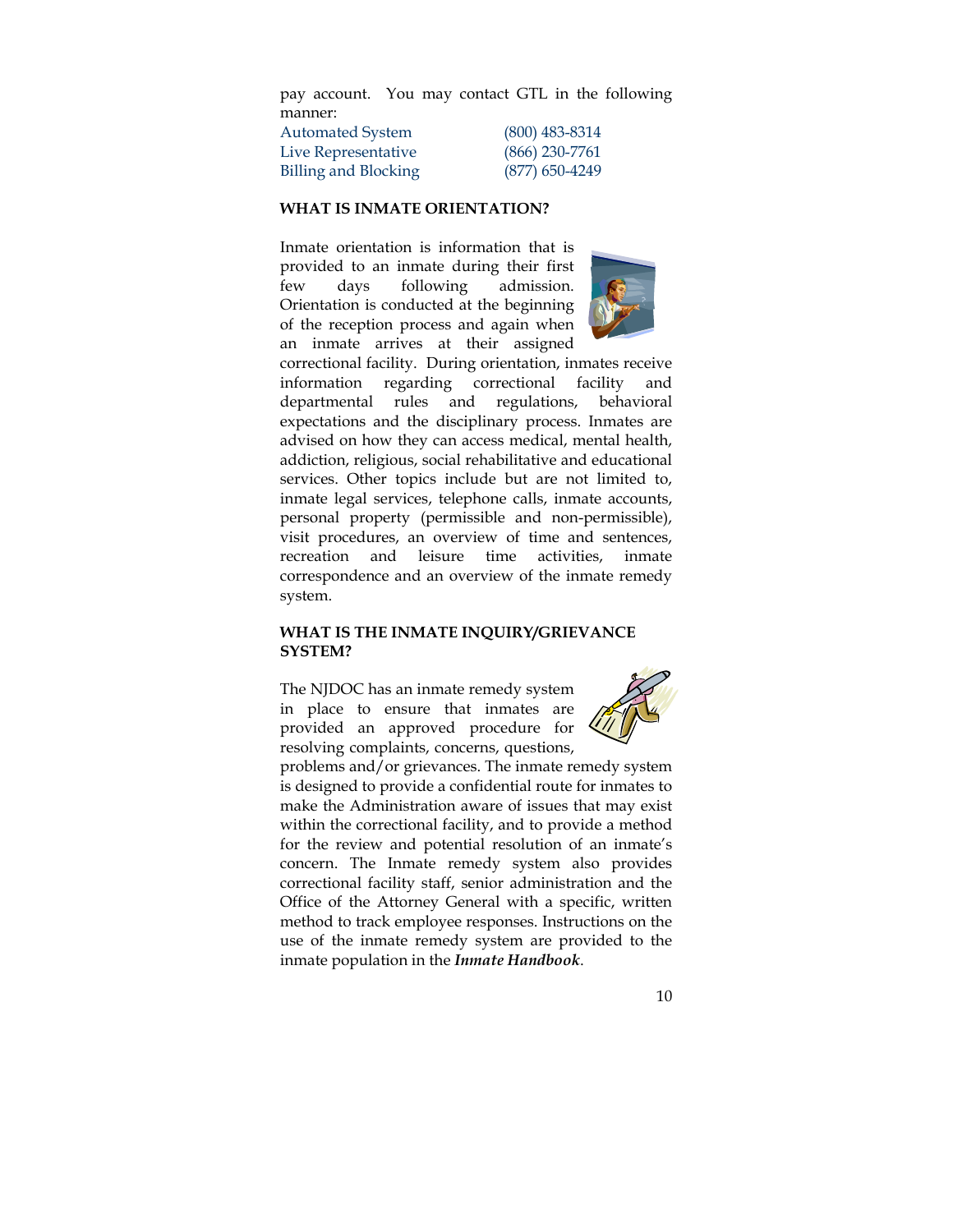#### **WHAT IS THE JPAY SYSTEM?**

The NJDOC has implemented a system whereby inmates are able to receive money, receive correspondence via email, order commissary and also download music via the JPAY Kiosks which are located on the housing units within the institutions. Inmates are also able to submit grievance and internal inquiry forms to the various departments within the institution utilizing the JPAY kiosks.

## **WHAT IS THE OFFICE OF THE CORRECTIONS OMBUDSMAN?**

The New Jersey Department of The Public Advocate maintains the Office of the Corrections Ombudsman. This office provides a mechanism for the continuing resolution of issues, problems or complaints of inmates sentenced within New



Jersey's correctional system regarding their living conditions and other matters. The office investigates complaints when an inmate has failed to get satisfactory results through available institutional channels (see Inmate Remedy System above). Serving as a designated neutral, the Corrections Ombudsman is an advocate for fairness who also acts as a source of information and referral, aids in answering questions and assists in the resolution of concerns during critical situations. More information on the Corrections Ombudsman can be obtained at the following web link:

#### *http://www.state.nj.us/correctionsombudsman/faqs/*

You may also contact the Office of the Corrections Ombudsman at the following:

**Address:** 

*Corrections Ombudsman Department of the Public Advocate P.O. Box 855 Trenton, NJ 08625* 

**Phone:** *(609) 633-2596* 

**Fax:** *(609) 633-8644.*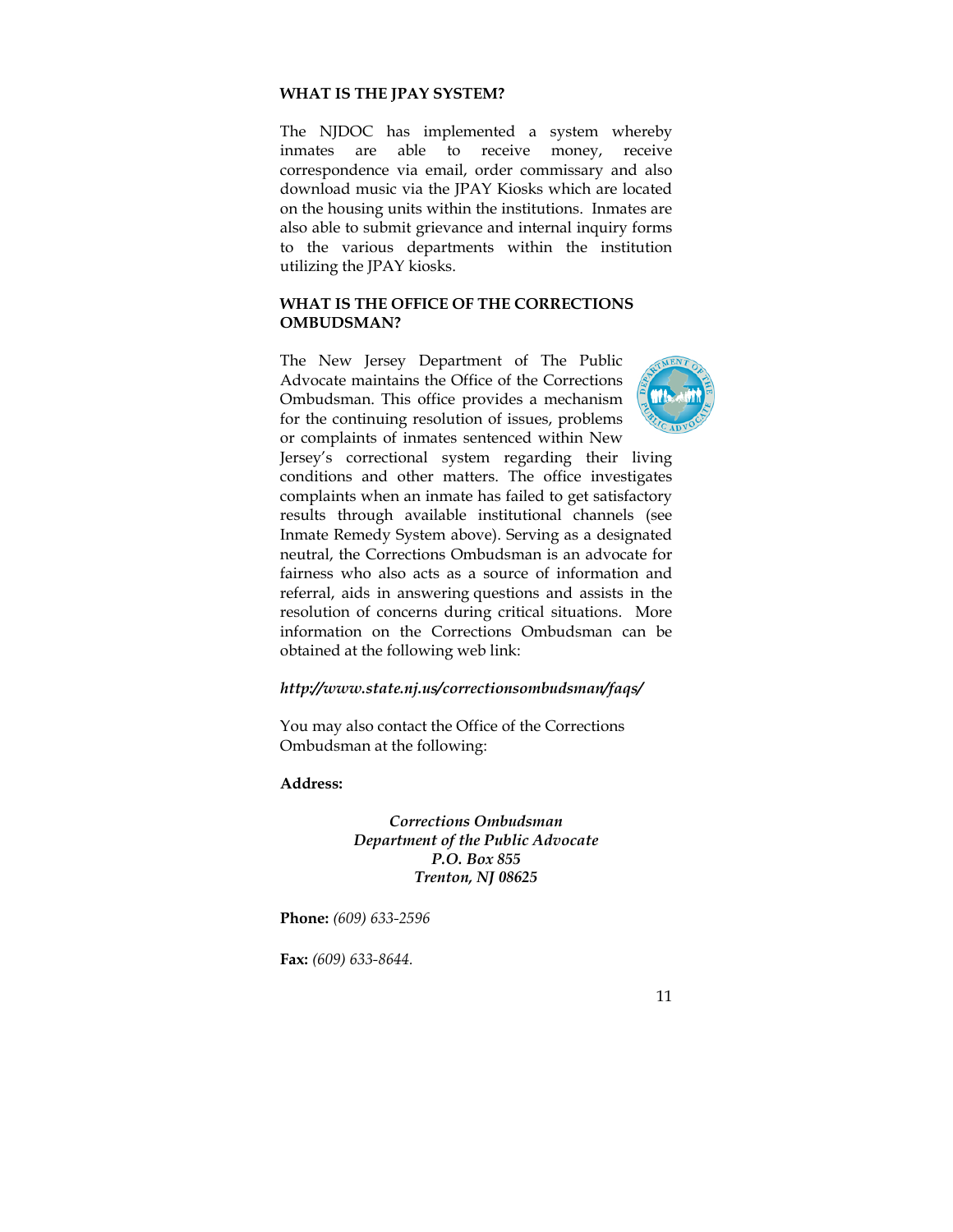#### **WHAT IS THE INMATE DISCIPLINARY SYSTEM?**

The NJDOC establishes the rules and regulations that an inmate must follow while in custody. When an inmate comes into the prison system, they receive an orientation and a handbook on discipline. This



handbook contains an inmate's rights and responsibilities, the acts and activities which are prohibited and the disciplinary procedures and sanctions imposed. Prohibited acts range from very serious violations, such as assault, to less serious violations such as presence in an unauthorized area. Violations of prohibited acts can result in disciplinary action.

#### **WHAT IS A DISCIPLINARY HEARING?**

Inmate disciplinary hearings are conducted by a Disciplinary Hearing Officer or Adjustment

Committee. These are the staff members that are authorized to hear and adjudicate inmate violations of prohibited acts. If the hearing determines that the inmate is guilty,



the inmate receives a sanction. Disciplinary sanctions range from losing privileges to being transferred to a Restrictive Housing Unit (RHU) (see below). Once adjudicated, the inmate can appeal the disciplinary charge and related sanctions to the correctional facility Administrator within a timeframe specified in the *Inmate Handbook on Discipline*. The Administrator can uphold the charge, dismiss the charge, modify the sanctions imposed on a charge or order a new disciplinary hearing.

#### **WHAT IS PRE-HEARING DISCIPLINARY HOUSING?**

An inmate may be placed in Pre-hearing Disciplinary Housing (PHDH) in those instances where it appears necessary to remove or isolate the inmate from the



general population until an investigation into the inmate's alleged misconduct can be completed and a disciplinary hearing can be held.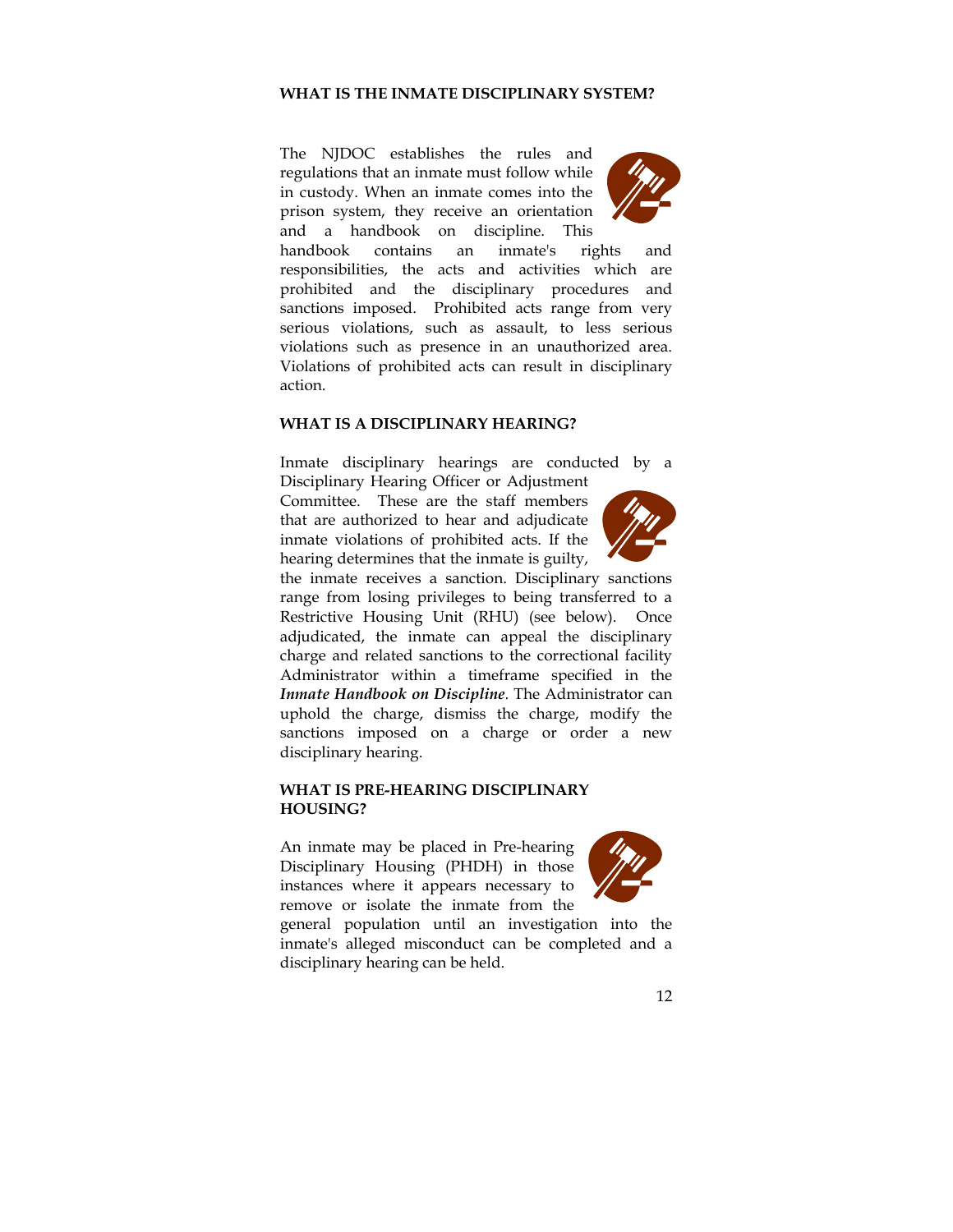#### **WHAT IS A RESTRICTIVE HOUSING (RHU)?**

RHU is the removal of an inmate from the general population to a close custody unit because of one or more disciplinary infractions or other administrative considerations.



# **CAN VIOLATIONS OF PROHIBITED ACTS BE REFERRED FOR PROSECUTION?**

All prohibited acts which may constitute crimes of the first; second, third or fourth degree under the Criminal Code of the State of New Jersey shall be referred to



the prosecutor of the county in which the correctional facility is located.

# *CORRECTIONAL FACILITY HOUSING*

Upon arrival at the assigned housing correctional facility, the inmate is interviewed and/or tested to assess individual educational and social



service programming needs. The Institutional Classification Committee (ICC) reviews the inmate. This group of corrections professionals approves the inmate's custody status, provides housing unit and work assignments and determines programming that addresses an inmate's individual educational, vocational, substance abuse disorder and social rehabilitative needs. At a minimum, inmates are reviewed annually by the ICC so that their institutional adjustment can be assessed.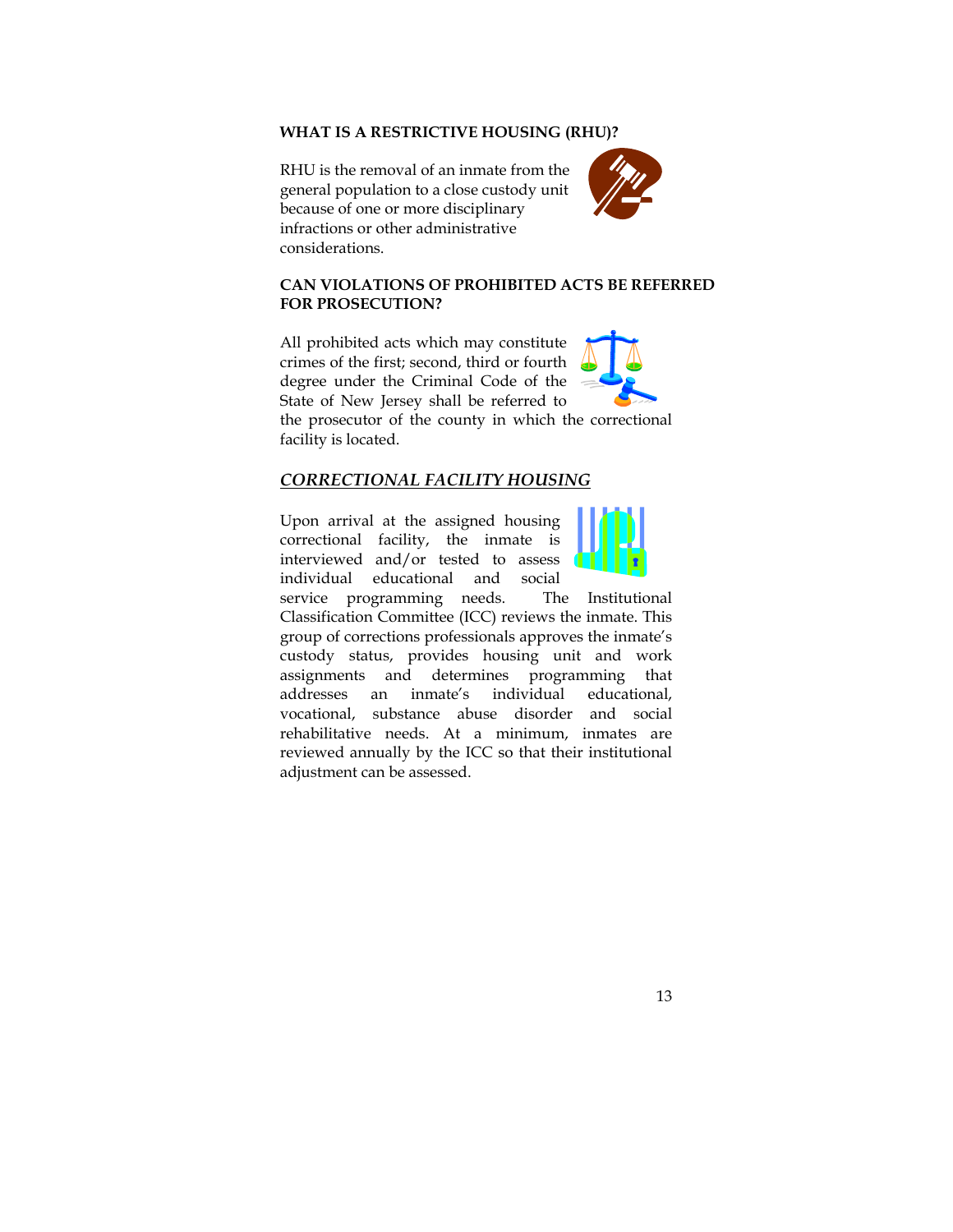## **HOW CAN AN INMATE TRANSFER TO ANOTHER CORRECTIONAL FACILITY?**

The transfer of an inmate can occur in cases where an inmate's correctional facility adjustment and/or custody status indicates that a transfer to another correctional facility is



appropriate, or when the transfer is requested by an inmate. With the exception of the Edna Mahan Correctional Facility for Women and the Adult Diagnostic Treatment Center, the Institutional Classification Committee where the inmate is housed reviews the request. If approved, the request for transfer is forwarded for further processing. Inmate transfer requests must be approved by the Administrator of the inmate's housing correctional facility, the Administrator of the correctional facility where the inmate is to be transferred and a Director or designee of the NJDOC's Division of Operations.

# *CORRECTIONAL FACILITY PROGRAMMING & WORK OPPORTUNITIES*

Inmates are encouraged and expected to take full advantage of the programs and all self-improvement opportunities available to them.



# **WHAT TYPES OF PROGRAMS ARE OFFERED TO INMATES?**

## **Education Programs:**

Educational screening and programming is overseen by the NJDOC's Office of Educational Services. The NJDOC provides



mandatory educational services in all of its twelve correctional facilities for grades K through 12 for every inmate under the age of 21. Education programs are on a voluntary basis for the remainder of the inmate population. All state correctional facilities offer remedial, pre-secondary, secondary, special education programs and an array of prevocational and vocational programs.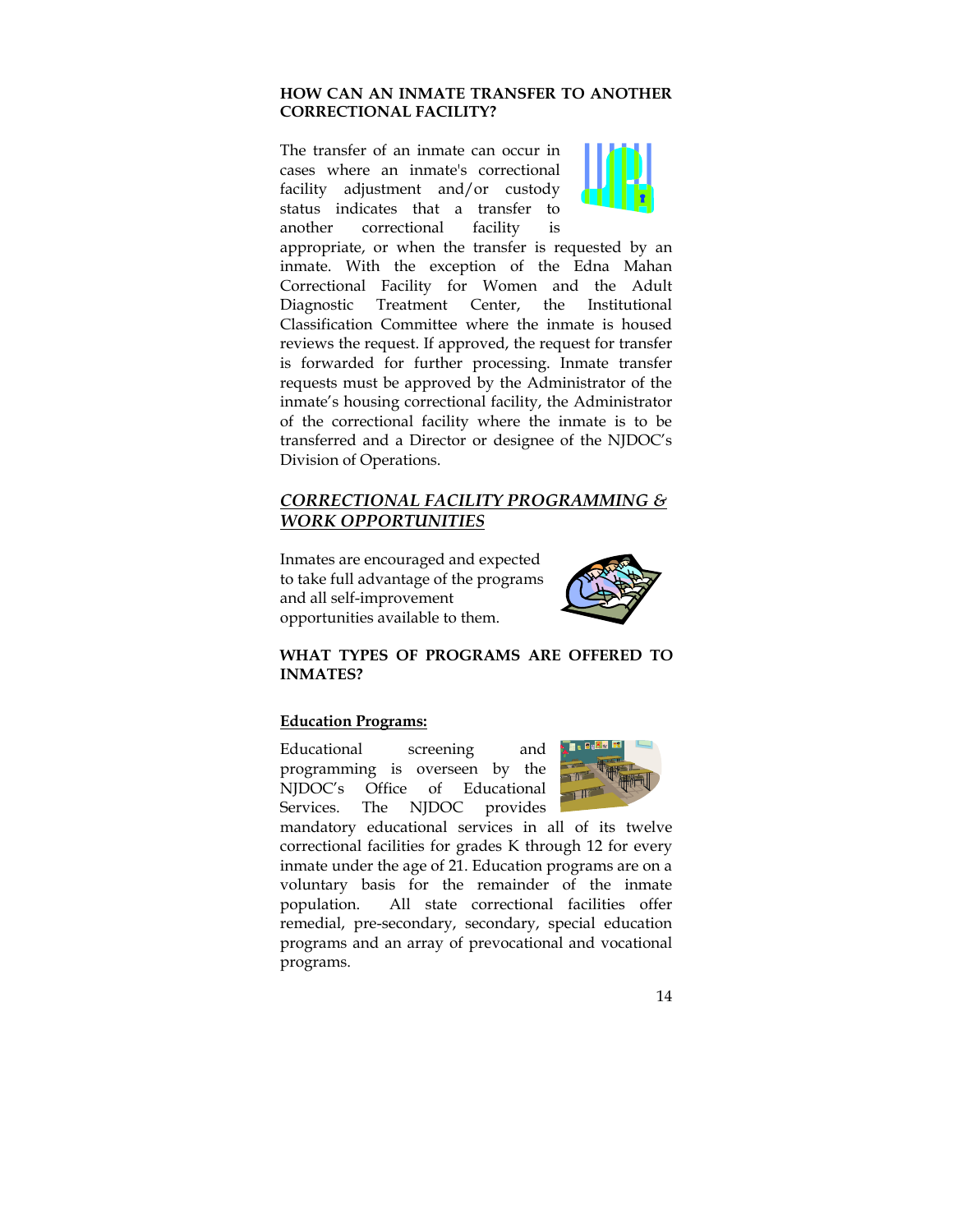To determine an inmate's academic needs, every inmate is administered the Tests of Adult Basic Education (TABE) during the correctional facility orientation period. Procedures are in place for educational screening, assessment and evaluation. Results of educational screening, assessment and evaluation are utilized in the classroom to provide appropriate learning activities. There is also a procedure in place for the formative evaluation and assessment of students at periodic intervals to assess progress and plan for future education work as appropriate. Students wishing to participate in vocational programs are administered a vocational aptitude assessment to determine an individual interest and aptitude to assist in program placement. The assessment is administered to all offenders enrolled in NJDOC education programs or upon the request of the inmate.

The Educational Services uses a Test Assessing Secondary Completion (TASC) that allows for quick retesting should an inmate not achieve the high school equivalency or high school diploma. Their office requires that a student spend 30 days in school studying/prepping for the area that requires retesting.

#### **Social Rehabilitative Programs**

Social rehabilitative needs assessment and programming is overseen by the NJDOC's Office of

Transitional Services. The NJDOC determines an inmate's social rehabilitative needs with an intake assessment and plan. This assessment is used to assist in the identification of



an inmates risk to re-offend and needs for social rehabilitative programs and services during incarceration and post release. Additionally, an inmate's social rehabilitative programming is reviewed annually to monitor progress and to recommend additional programming if appropriate. The NJDOC has created a standardized program model for correctional facility social rehabilitative programming. These programs were selected according to national best practice methodology for reducing recidivism. An inmate's participation in social rehabilitative programming is voluntary.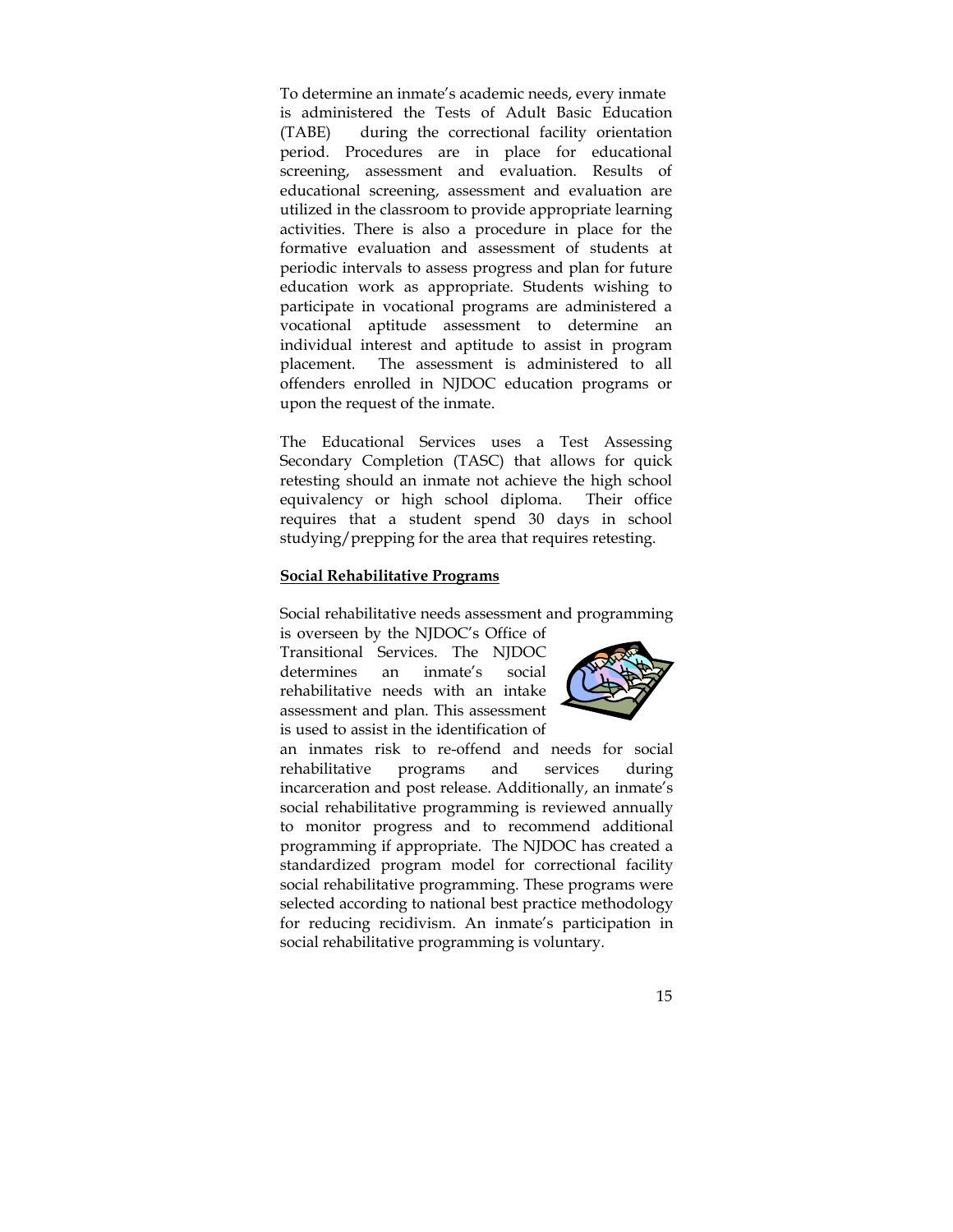The core social rehabilitative programs offered are:

- **Cage Your Rage** (CYR) is an anger management program designed to aid inmates in recognizing and managing their anger and aggression
- **Family Reunification and Transition**  (F.R.A.T.) is a program that assists with improving familial relationships. The program also assists inmates with addressing rebuilding broken ties and developing selfreflection skills.
- **Helping Offenders Parent Effectively** (H.O.P.E.) is a program designed to teach inmates how to be a better parent from inside the correctional setting and upon their return home
- **Successful Employment and Lawful Living** (S.E.A.L.L.) is an employment readiness program that teaches inmates how to prepare for and address possible employment barriers and how to build relationships. The program assists inmates in breaking the cycle of unemployment by preparing to handle on-thejob conflict
- **Successful Transition and Reentry Series** (S.T.A.R.S.) is a reentry preparatory program designed to assist inmates prior to release in addressing each major reentry barrier. S.T.A.R.S. assists inmates in breaking the cycle of re-incarceration by preparing them to successfully transition and reenter society
- **Thinking for a Change** (T4C) is an integrated cognitive behavior change program that includes cognitive restructuring, social skills development, and problem solving skills development. The program teaches inmates how to change anti-social thinking and behavior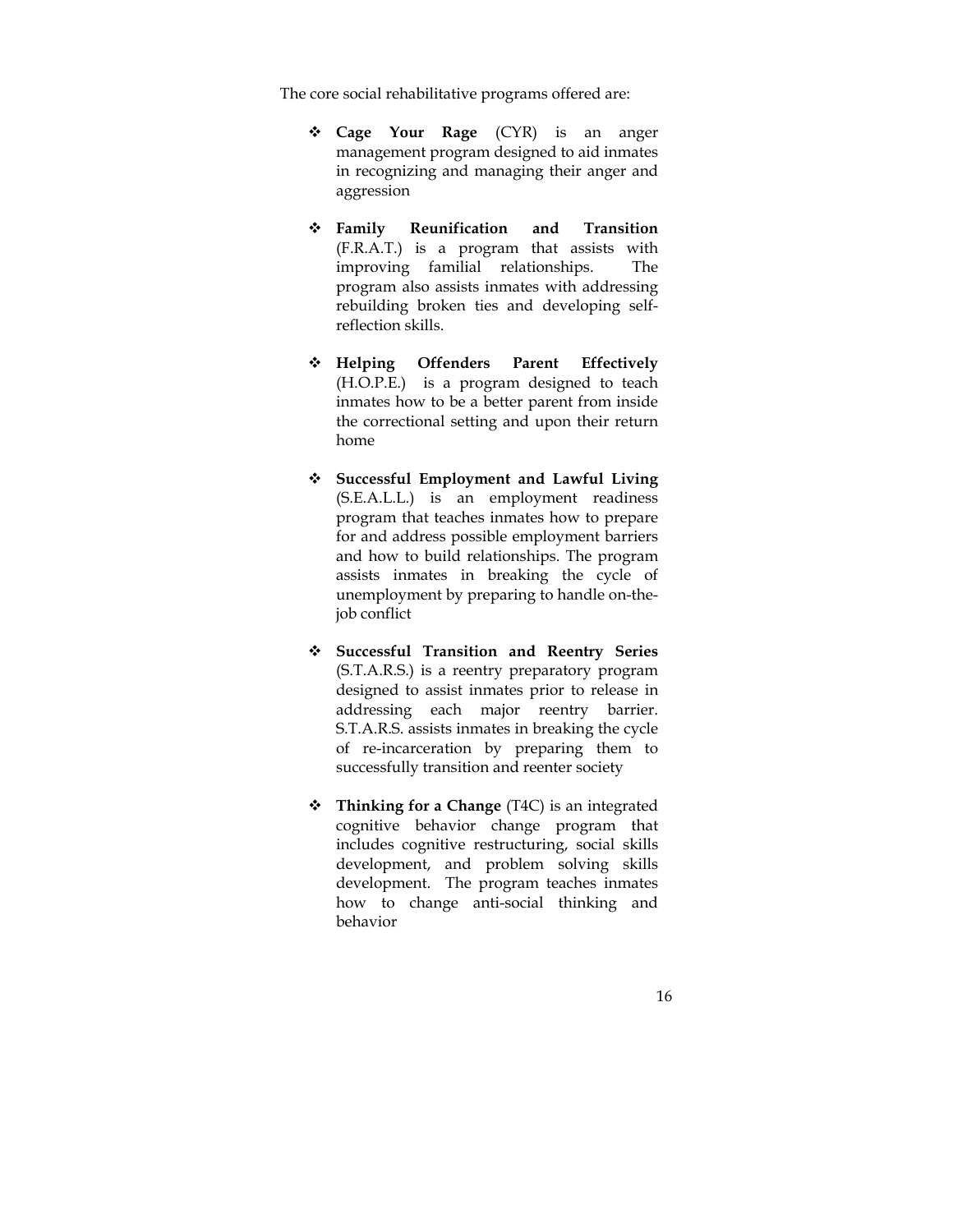In addition to the core programs listed above, correctional facilities may offer additional social rehabilitative programs that have been approved by the NJDOC's Office of Transitional Services. If this is the case, descriptions of these additional programs are available to the inmate in the *Inmate Handbook.* 

#### **Substance Abuse Treatment**

An inmate's substance abuse screening and treatment is

overseen by the NJDOC's Office of Substance Abuse Programming and Addiction Services. During the reception process, the NJDOC



determines the drug/alcohol addiction level of its inmate population via a clinical screening and assessment instrument used to identify and evaluate substance use disorders. The NJDOC offers a number of programs to inmates that address the issue of substance use disorders. These include, but are not limited to, twelve-step Substance Abuse Groups (i.e. Alcoholics and Narcotics Anonymous). These groups are generally held on a weekly basis and are conducted by volunteers from the community. Additionally, the NJDOC currently contracts for Therapeutic Community beds in seven different programs, located in six different correctional facilities. The NJDOC also provides community-based residential drug treatment services through five licensed facilities. Inmates in the custody of the NJDOC assigned to community custody status are assigned to these community based facilities.

## **WHAT WORK OPPORTUNITIES ARE AVAILABLE TO INMATES?**

Each NJDOC correctional facility has developed work opportunities which will hopefully help the inmates involved develop useful skills. Additionally, school



age inmates who have federally mandated education requirements receive wages for attending school. The correctional facility I.C.C. schedules inmates for work programs and/or mandated education assignments. All assignments are considered full time and paid on the current work credit and pay rate system as established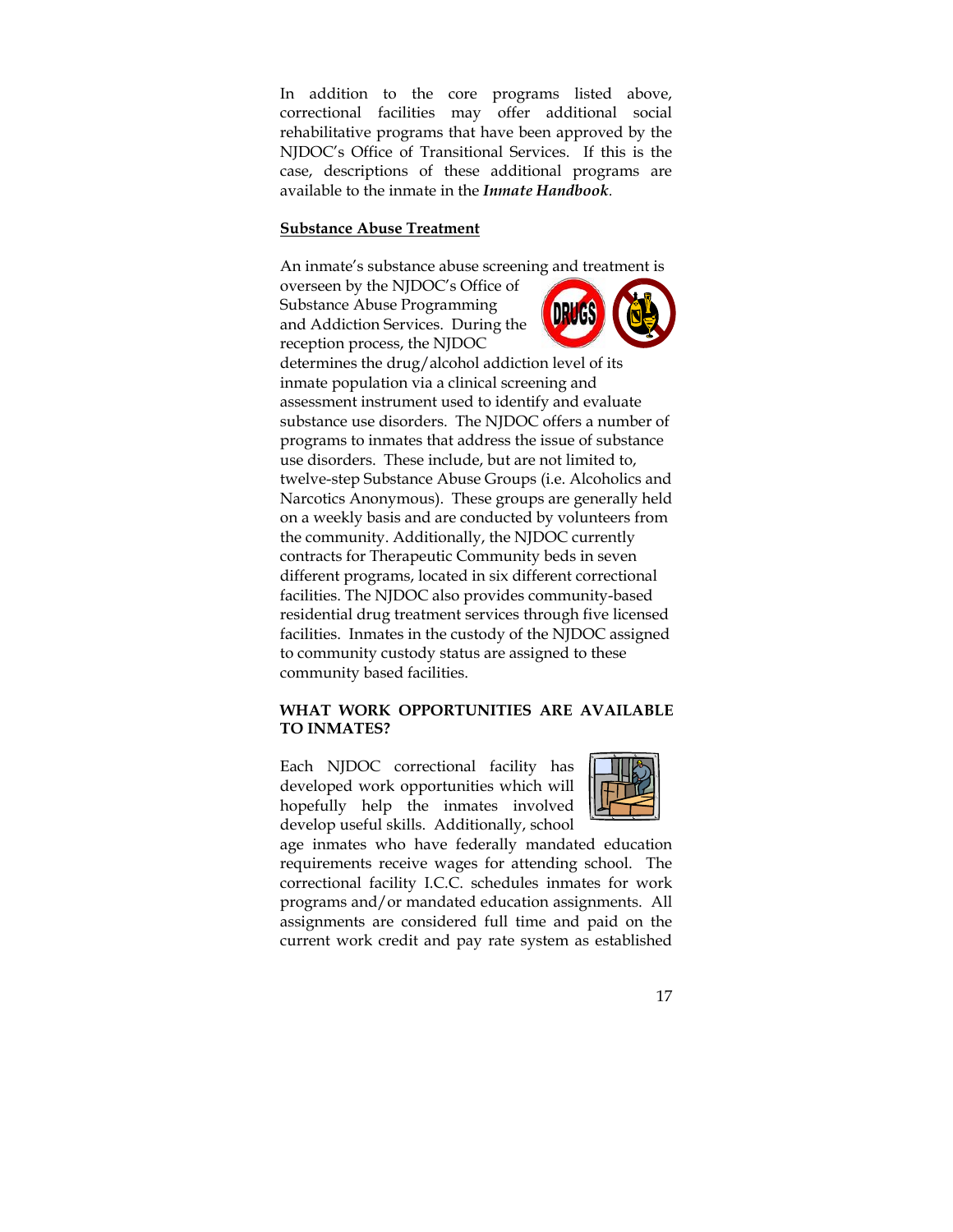by NJDOC standards. Work opportunities are available in, but not limited to, the following:

- Clerical Work
- Storeroom
- Yard Detail
- ❖ Barbering
- ❖ Sanitation
- State Use Shops
- $\div$  Law Library Clerks
- Food Service Workers
- Paralegal Clerks
- Agri-Industry Workers

#### *INMATE SERVICES*

#### **WHAT MEDICAL SERVICES ARE AVAILABLE TO AN INMATE?**

Within the NJDOC, dental, clinical laboratory, diagnostic x-ray and pharmacy services are available to care for the medical needs of all inmates. These services are currently provided by Rutgers Correctional Health Care. An inmate's course of treatment will be determined by their medical staff. If more sophisticated tests, services or equipment are needed, the inmate may be referred to a consultant physician-specialist. These types of referrals are made after the inmate has been seen by the physician. Necessary services may be rendered at the inmate's correctional facility, Saint Francis Medical Center and/or other local hospitals or rehabilitation centers depending upon the type of treatment needed. Confidential HIV testing, counseling and literature (both in English and Spanish) is available upon request. Inmate health care at correctional facilities is provided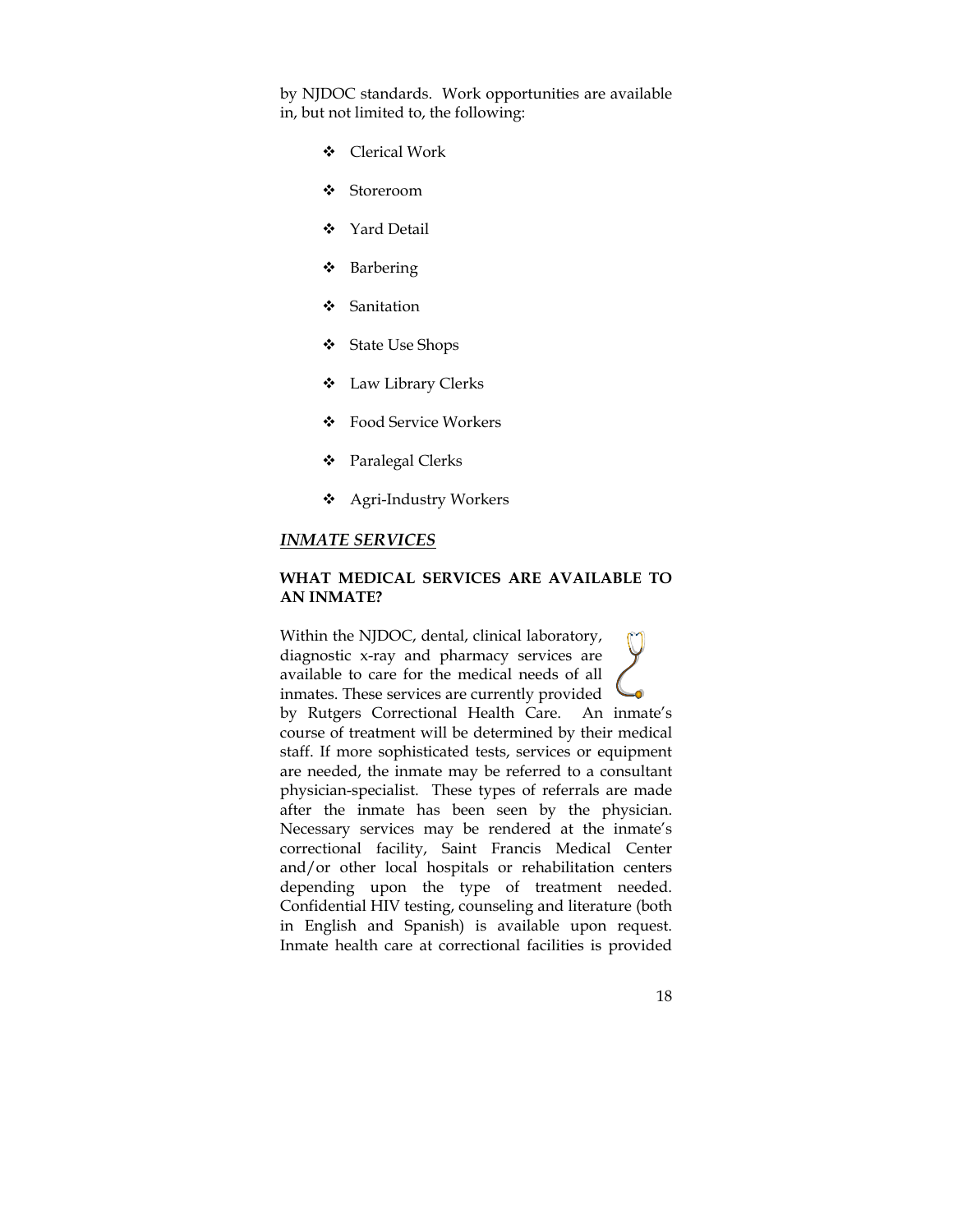through the following types of service by the statecontracted health care provider:

- Dispensary and clinics
- Correctional facility infirmary

## **WHAT DENTAL SERVICES ARE AVAILABLE TO AN INMATE?**

The NJDOC requires that dental care is provided to all inmates in accordance with its administrative code requirements, the



#### **WHAT PSYCHOLOGICAL/MENTAL HEALTH SERVICES ARE AVAILABLE TO AN INMATE?**

Psychological services are available and are provided through the Mental Health Department. This department is divided into two areas, inpatient Mental Health



Units (MHUs) and Outpatient Services. MHUs consist of the following: the stabilization unit (SU) that treats inmates in acute crisis and inmates who are in need of intensive services. The Residential Treatment Unit (RTU) for longer term stays for inmates who need a stable environment and long term treatment of a mental illness. There is also the Transitional Care Unit (TCU). This unit has a length of stay of 90 days or less, and is for those inmates who are gradually moving back into the general population following treatment on the mental health units. Treatments on these units include group and individual therapy as well as psychiatry and medication services. Outpatient Services provides mental health services to all inmates with mental health special needs. The outpatient department also responds to mental health crises, and offers a three day outpatient observation period for inmates who need evaluation for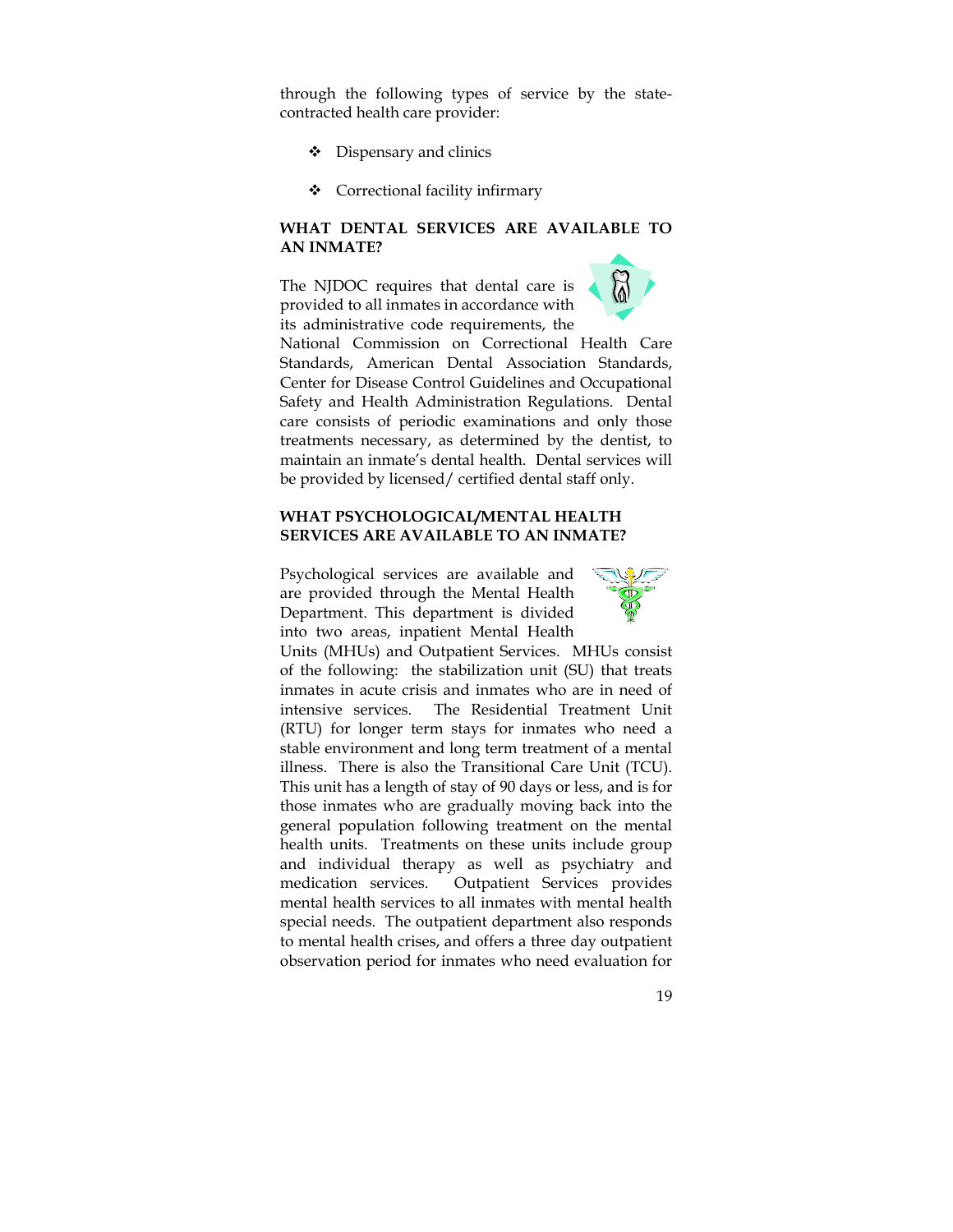mental health crisis situations. Treatment services are made available to inmates with special mental health needs, but other inmates can receive crisis or evaluation services as needed.

## **IS AN INMATE REQUIRED TO PAY FOR MEDICAL SERVICES?**

In accordance with New Jersey Law, all state inmates must pay a part of their medical costs.



A medical co-payment is defined as the fee paid by a person for health care services, medication and/or treatment, and will apply to all inmates at New Jersey correctional facilities. *No inmate will be denied any necessary medical services due to an inability to pay a medical co-payment.* 

## **WHAT RELIGIOUS SERVICES ARE AVAILABLE TO AN INMATE?**

The NJDOC mandates that each inmate shall have the right to freedom of religious

affiliation and voluntary religious worship while



incarcerated, but the exercise of such rights may be subject to reasonable restrictions relative to the maintenance of a safe, secure, and orderly operation of a correctional facility. To this end, The Chaplaincy Department at most correctional facilities conducts services for the major religious faith groups while also meeting the spiritual needs of inmates who ascribe to less well known religious faiths. In addition to religious services, the Chaplaincy Department offers a range of religious programming, activities and counseling. Religious Services and programming is overseen by the Office of Chaplaincy Services.

## **WHAT LEGAL SERVICES ARE PROVIDED TO INMATES?**

Legal services provided to inmates include, but are not limited to:



- Use of an inmate law library or access to legal reference materials;
- Photocopying services for legal material;
- $\div$  The opportunity to make legal telephone calls;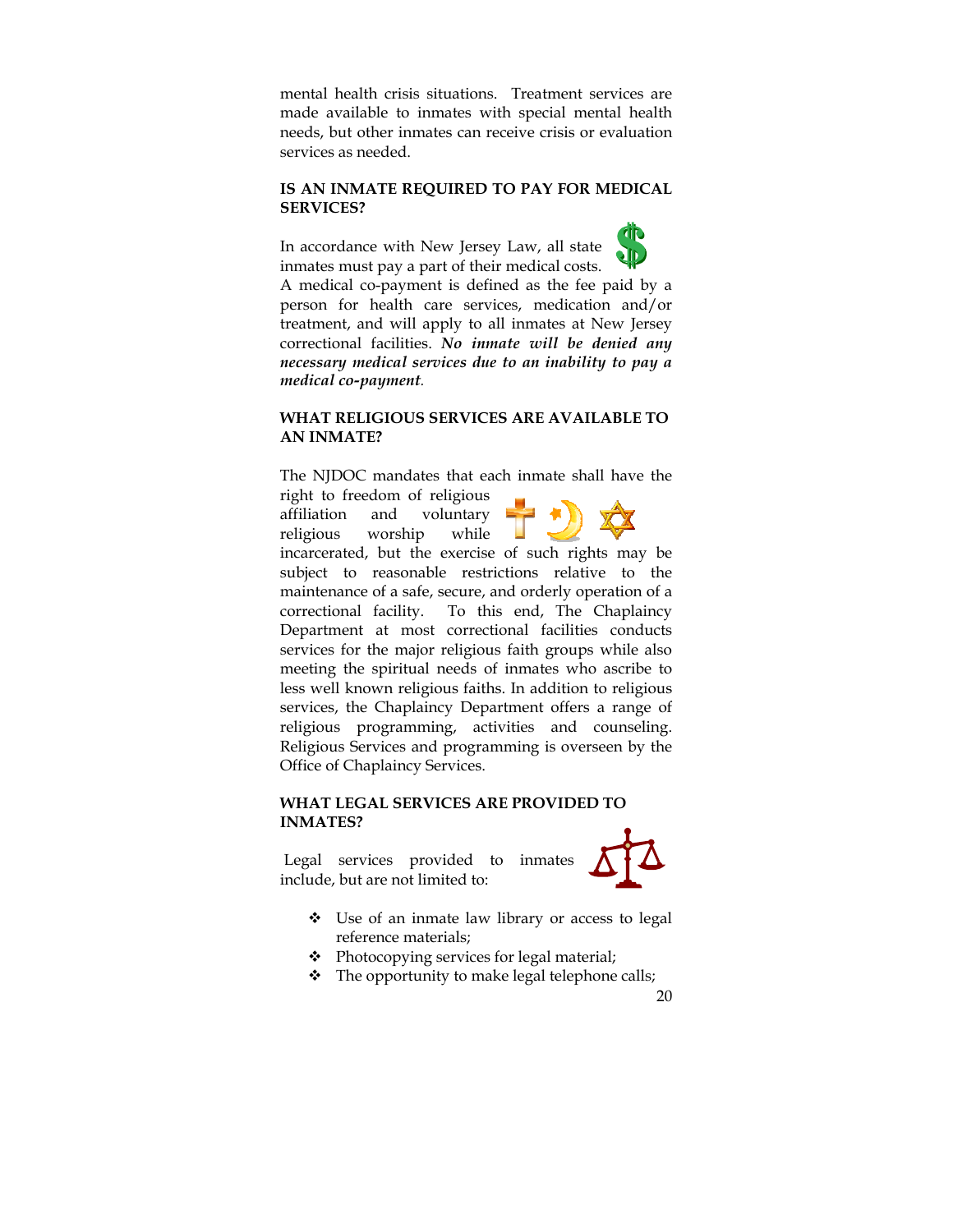- The provision of supplies, such as pens and paper for legal purposes, when needed;
- Notary service;
- Assistance of inmate paralegals

# **CAN AN INMATE REQUEST TO GET MARRIED OR ENTER INTO A CIVIL UNION WHILE INCARCERATED?**



If an inmate wishes to marry or form a civil union while in a New Jersey correctional facility, they may request to do so. Each correctional facility has a marriage/civil union committee. The decision of approval or disapproval of a request to marry shall be made by the correctional facility Administrator. The following basic procedures must be followed:

- $\div$  The inmate must send a written request to get married or form a civil union to the correctional facility Administrator who will forward the request to the correctional facility's marriage coordinator. This must be done at least ninety days before the proposed date of the wedding/civil union.
- $\cdot \cdot$  The request to have a marriage/civil union ceremony held within a New Jersey correctional facility must contain the following information:
	- Inmates name, age and state number
	- The name, address and age of the inmate's future husband, wife or partner
	- Present marital status (single, divorced, widower/widowed, still married, etc.) of both the inmate and their intended spouse/partner
	- A signed statement saying that either the inmate or their intended spouse/partner will pay all wedding costs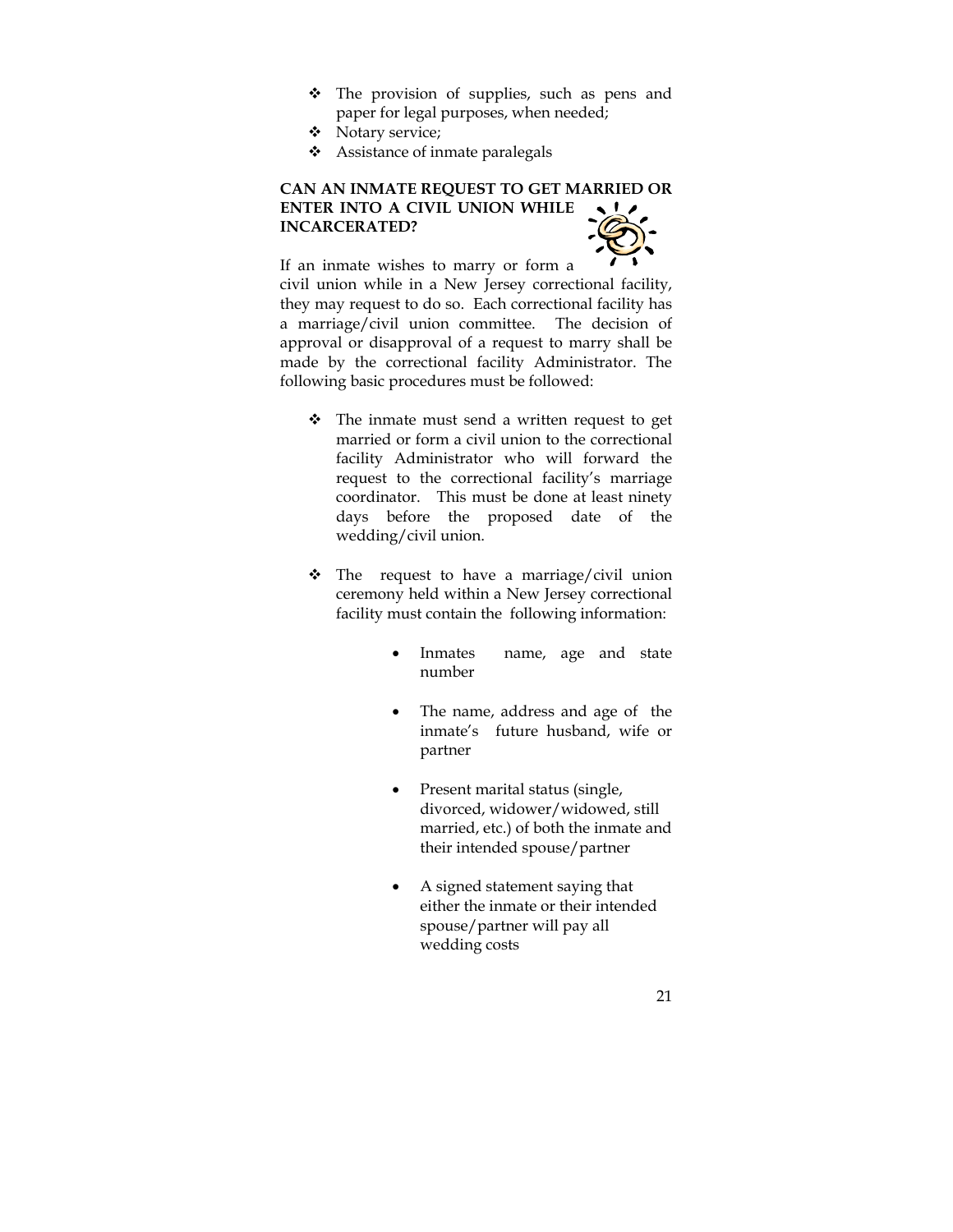- A signed statement by you or your intended spouse/partner stating that there are no legal restrictions that may prevent the wedding/civil union
- A signed statement from the inmate to their intended spouse/partner allowing the release of information about their custody status, length and type of sentence and any active detainers
- A request for approval to use the correctional facility's chapel, on the proposed date, for the marriage/civil union ceremony
- The type of ceremony preferred
- The credentials of the officiant performing the ceremony
- Notice of any action that the inmate has taken to fulfill the requirements for marriage license, blood tests and any other legal requirements for marriage/civil union

After receiving the application to marry, the correctional facility marriage coordinator will inform the inmate of all of the rules and regulations for the marriage ceremony.

# *INMATE MONEY & PROPERTY*

Inmates are prohibited from having any form of currency (cash or coins) in their possession. Personal checks, checking accounts and/or credit cards are also



prohibited. All business transactions or other money matters must be conducted through the JPAY system. In the interest of the security of both the inmate and the correctional facility, a correctional facility trust account has been set up for all inmates.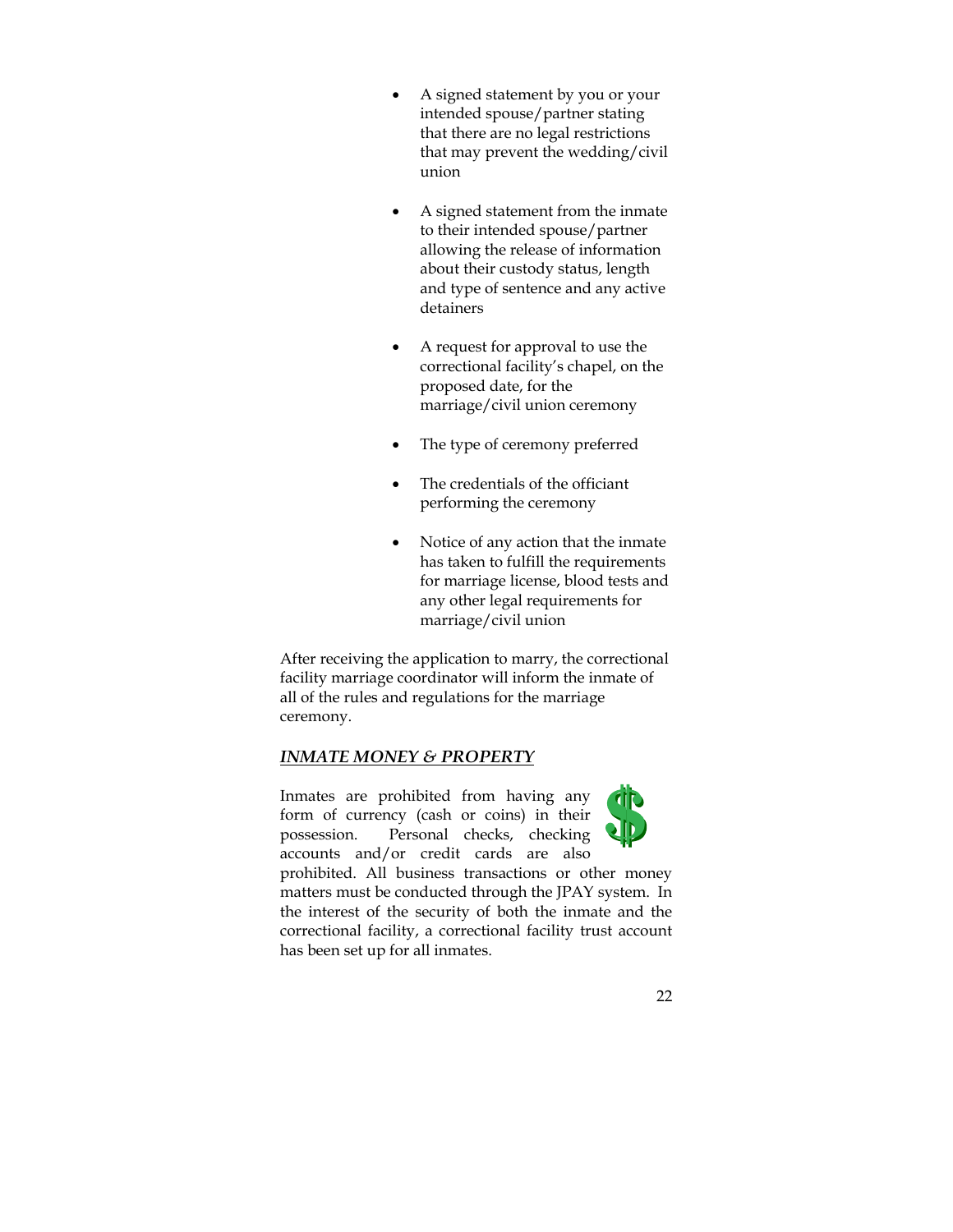# **HOW MUCH DOES AN INMATE'S WORK ASSIGNMENT PAY?**

The different job assignments in the correctional facility have their own individual wage scales which control the rates of pay for that job or program. Current inmate pay scales are provided to the inmate in the *Inmate Handbook*.

# **HOW DOES AN INMATE KNOW HOW MUCH MONEY IS IN THEIR ACCOUNT?**

In order to keep the most complete information possible concerning each inmate's account, the correctional facility Business Office uses an *Inmate Account Statement*. These computerized statements are issued to inmates on a monthly basis. These statements contain all monetary transactions (i.e. fines paid, monies received), that have occurred during the month. The statements help inmates in managing their money and allow the correctional facility to keep strict control over inmate accounts.

## **WHAT IS A BUSINESS REMIT?**

Inmates must use a correctional facility *Business Remit* to send funds out of the correctional facility or to purchase certain services or items within the correctional facility such as postage, telephone calls, etc. The Remit form contains the inmate's identifying information, housing location, reason for the remit, amount to be paid and the name and address of where the funds are to be sent.

#### **CAN I DEPOSIT MONEY INTO AN INMATE'S ACCOUNT?**

Money can be deposited to an inmate's account via money order or the JPAY system. JPAY is the primary and preferred method of payment. You may access this system through the NJDOC website at



http://www.state.nj.us/corrections/pages/FundOffend ers.html. The JPAY mobile application can also be found on Google Play and the iPhone App Store. This is the only way that money will be deposited on an inmate's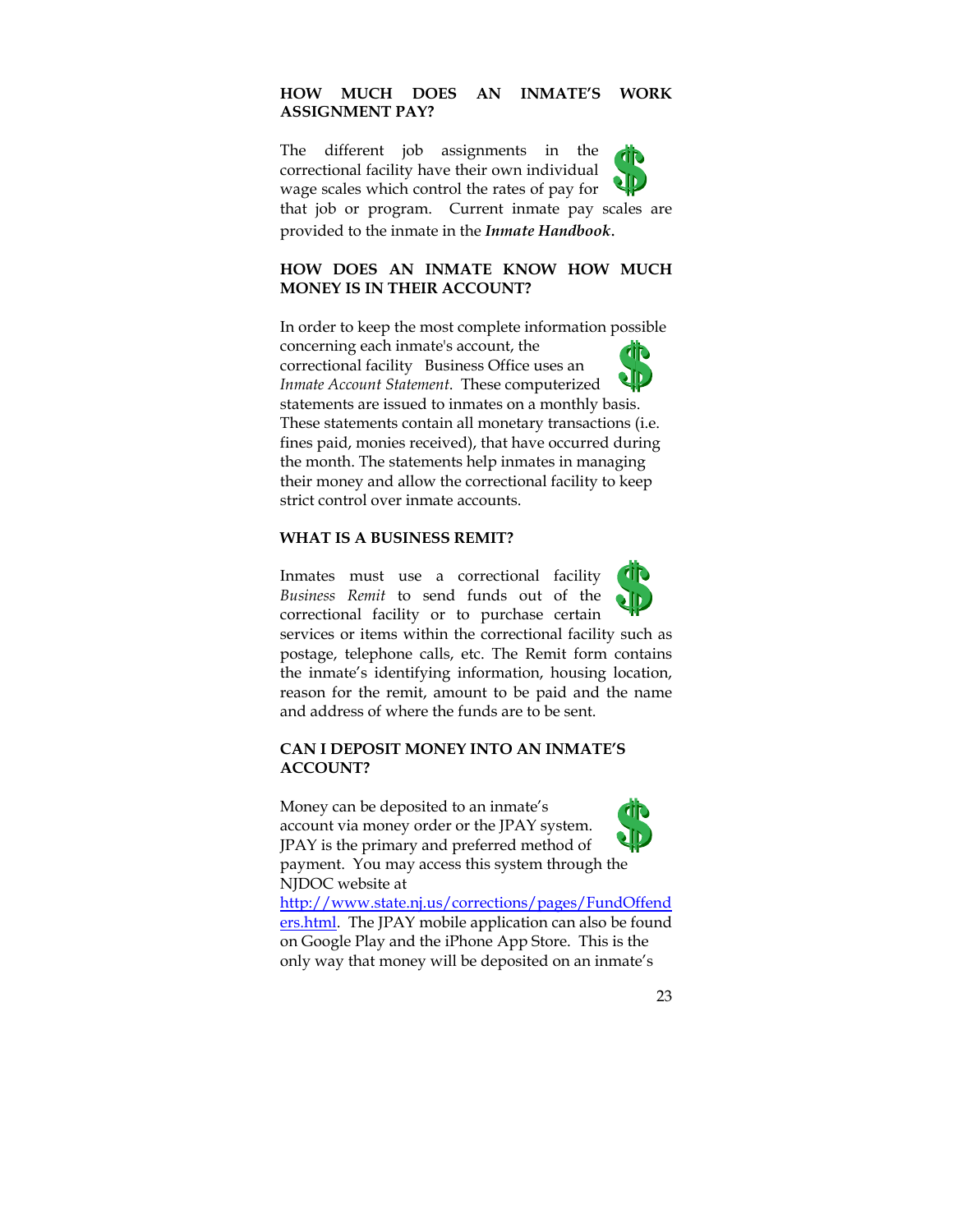account. Certified checks, money orders, personal checks and cash sent thorugh the mail will not be accepted and will be returned to the sender. Visitors must also utilize the JPAY system to deposit money in an inmate's account. Each correctional facility may place a limit on the amount of funds which an inmate is permitted to receive via JPAY, per day, from one visitor or a combination of visitors.

#### **HOW ARE AN INMATE'S COURT ORDERED FINES AND OTHER FORMS OF RESTITUION HANDLED?**

The NJDOC uses an inmate information system which

permits automatic deductions from an inmate's wages, mail and visit receipts for the payment of court ordered fines, penalties or restitution as well as any departmental restitution (repayment) that resulted from a disciplinary action. Fines, penalties or



restitution owed by the inmate may result from conditions of a current sentence or a sentence previously served, under which obligations were imposed but to date, remain unpaid. Typically, obligations would include fines, penalties or restitution as ordered by the courts, restitution owed to the NJDOC, or may include any other court ordered collection, for instance Motor Vehicle Commission surcharges, civil judgments, etc. Additionally, there are current State laws that impose mandatory transaction fees on some forms of court ordered restitution. Inmates are provided a list of these fees in their *Inmate Handbook*. All deductions made for obligations from an inmate's account are clearly indicated on their monthly *TRUST ACCOUNT STATEMENT* to provide the inmate with an ongoing balance of outstanding obligations and amounts still owed. The Central Office Revenue Unit (CORU) is responsible for the collection of obligations upon an inmate's release from the correctional facility and for resolving any revenue collection problems or disputes. CORU can be contacted at (609) 826-5655.

## **HOW MUCH MONEY DOES AN INMATE RECEIVE UPON RELEASE?**

**It is an inmate's responsibility** to have enough funding to return home upon release.

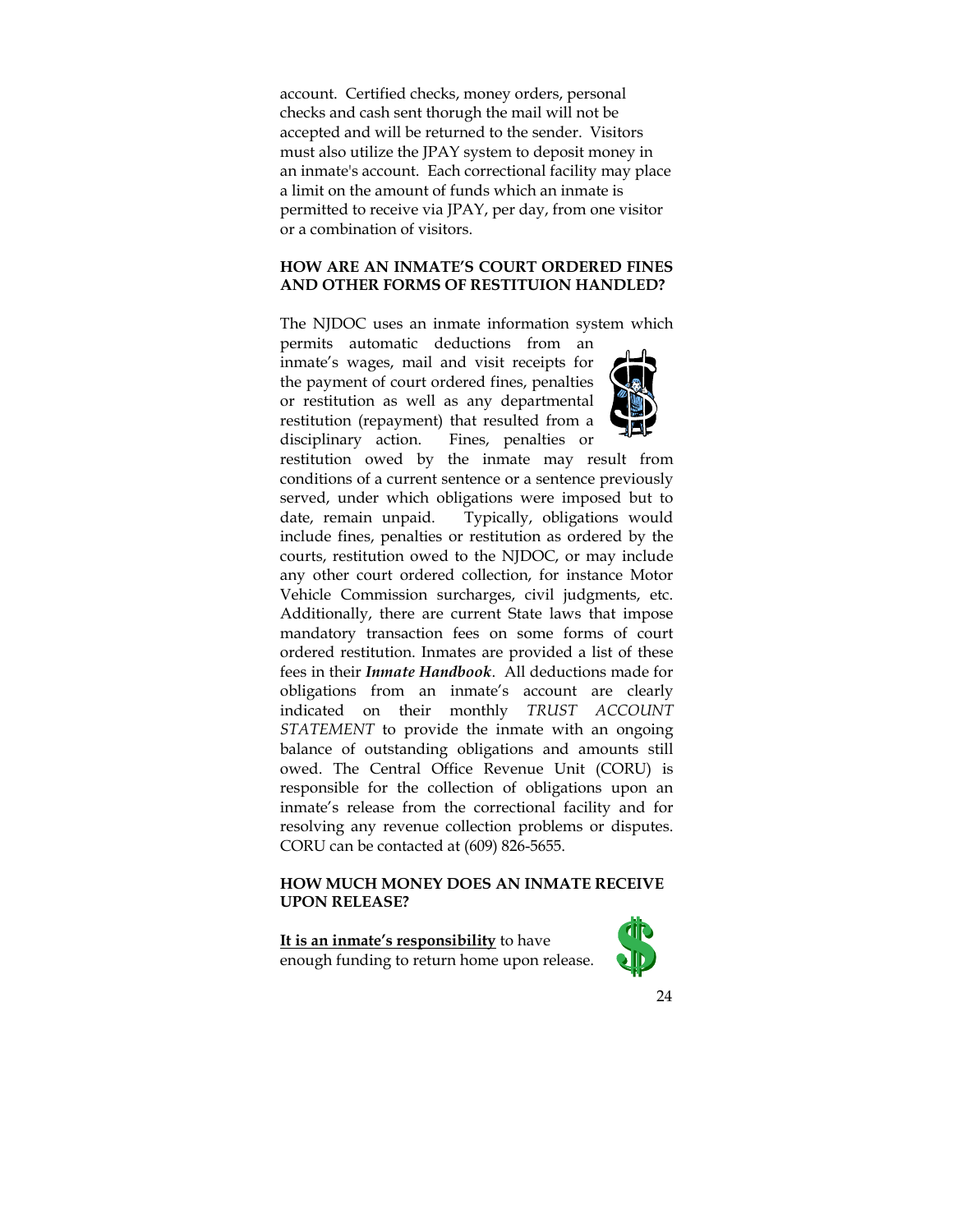If an inmate has a positive balance of funds in their account, a twenty-five dollar hold is placed on these funds when the inmate is within thirty days of parole or release. This means that they must keep \$25.00 in their account; the account may not be emptied. The hold assures that the inmate will have at least twenty-five dollars of their money available to be issued on a JPAY dividend card upon release. Discounted transit tickets are available upon request.

#### **CAN AN INMATE PURCHASE ITEMS WITHIN A CORRECTIONAL FACILITY?**

Commissary is a term the NJDOC uses for the service from which inmates are allowed to purchase items. The commissary provides a variety of personal hygiene products, over- the-counter medications, food and snack items, clothing, underwear, writing materials, footwear, religious items and various approved electronics. Items may vary at each correctional facility, depending on the custody status and gender of the inmate.

#### **HOW DO INMATES PURCHASE ITEMS FROM THE COMMISSARY?**

At most institutions, inmates are able to order items for purchase from the commissary utilizing the JPAY Kiosks



which is located on the unit. Inmates also have the option of completing the 'bubble form' which is available in the housing unit, which lists all the items that can be ordered from the Commissary. Commissary orders are taken and processed either monthly or bimonthly, depending on the correctional facility.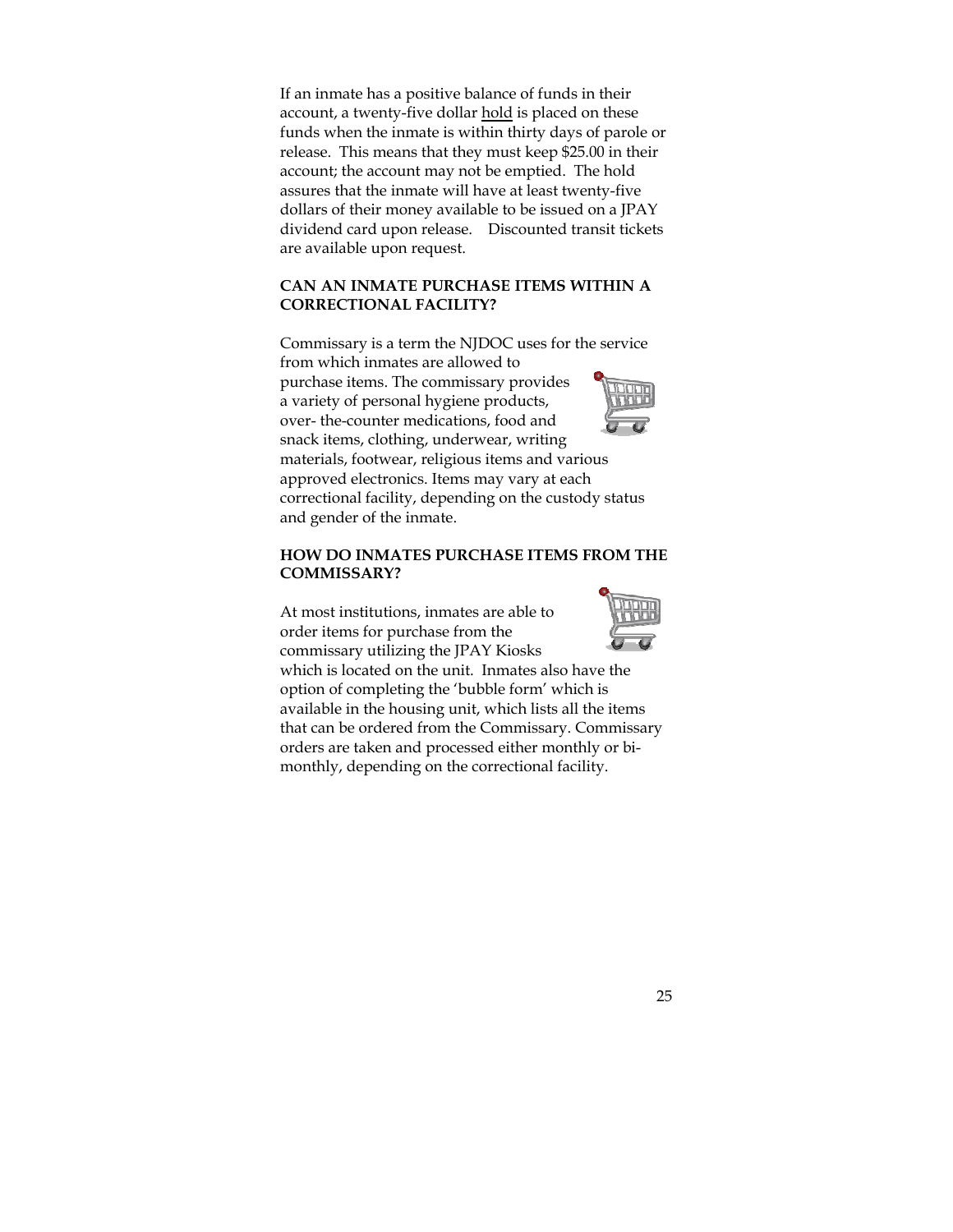# **HOW MUCH MONEY CAN AN INMATE SPEND ON COMMISARY ITEMS?**

Commissary Orders are limited to a specific amount that is set by each correctional facility. These

amounts, along with the amounts of each item that can be ordered, and any restrictions on items, are specified in the correctional facility *Inmate Handbook*.



*Under no circumstances is credit allowed for Commissary purchases. All funds must be in the inmate's account at the time the order is processed.*

#### **CAN AN INMATE PURCHASE ITEMS FOR ANOTHER INMATE?**

Inmates are not allowed to purchase items for other inmates. *The practice of loaning, selling or bartering of commissary items is an infraction of NJDOC rules, which could result in disciplinary action*.



# **CONTRABAND/ZERO TOLERANCE POLCIES**

#### **WHAT IS CONTRABAND?**

Contraband is:



- Any item, article or material found in the possession of, or under the control of an inmate, which is not authorized for retention or receipt
- Any item, article or material found within the facility or on its grounds, which has not been issued by the correctional facility or authorized as permissible for retention or receipt
- Any item, article or material found in the possession of, or under the control of, staff or visitors within the facility or on its grounds, which is not authorized for receipt, retention or importation
- $\triangleleft$  Any item, article or material which is authorized for receipt, retention or importation by inmates, staff or visitors but which is found in an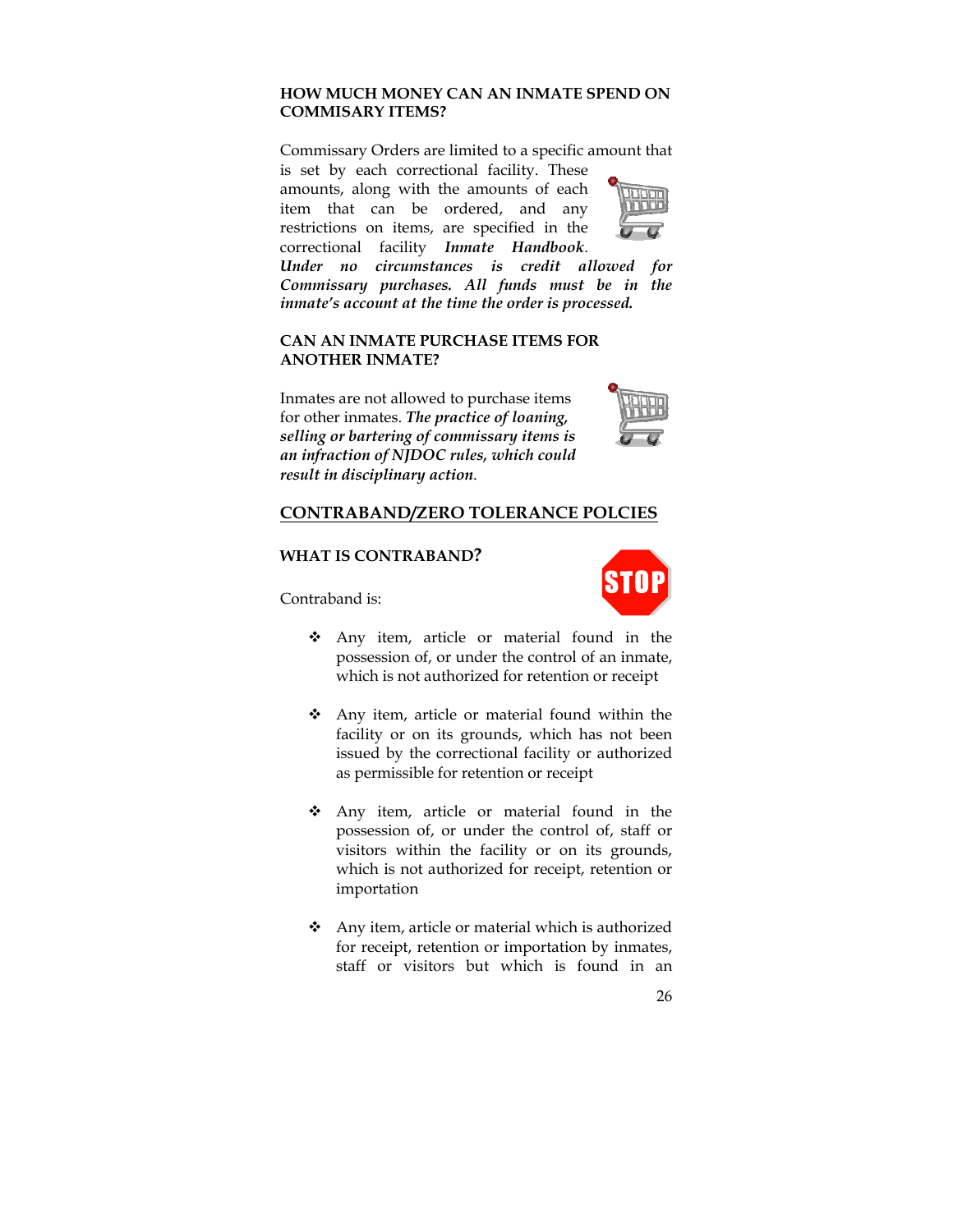excessive amount or which has been altered from its original form. An amount shall be considered excessive if it exceeds stated correctional facility limits or exceeds reasonable safety, security, sanitary, or space considerations

 Any article which may be harmful or presents a threat to the security and orderly operation of the correctional facility shall be considered contraband. Items of contraband shall include, but shall not be limited to: guns and firearms of any type; ammunition; explosives; knives, tools and other implements not provided in accordance with correctional facility regulations; hazardous or poisonous chemicals and gases; unauthorized drugs and medications; medicines dispensed or approved by the correctional facility but not consumed or utilized in the manner prescribed; intoxicants, including, but not limited to, liquor or alcoholic beverages; and where prohibited, currency and stamps

#### **WHAT ARE ZERO TOLERANCE POLICIES?**



The NJDOC maintains a zero tolerance for the possession/sale/use by State Prison inmates of any drugs, intoxicants or narcotic paraphernalia not prescribed for the inmate by medical or dental staff. Under this policy, any visitor attempting to bring drugs/alcohol into a correctional facility shall be permanently banned from visitation privileges with an inmate in the custody of the New Jersey Department of Corrections.

The NJDOC also maintains a zero tolerance policy for the misuse or possession of any electronic communication device that is not



authorized for use or retention, whether or not such a device is activated or operational. Examples of such electronic devices include, but are not limited to, all types and sizes of a computer, telephone, two-way radio, camera or video/audio player/recorder, fax machine, pager or beeper, personal data assistant, handheld e-mail system, or any other device containing a means of internet access or receiving, transmitting or storing information electronically.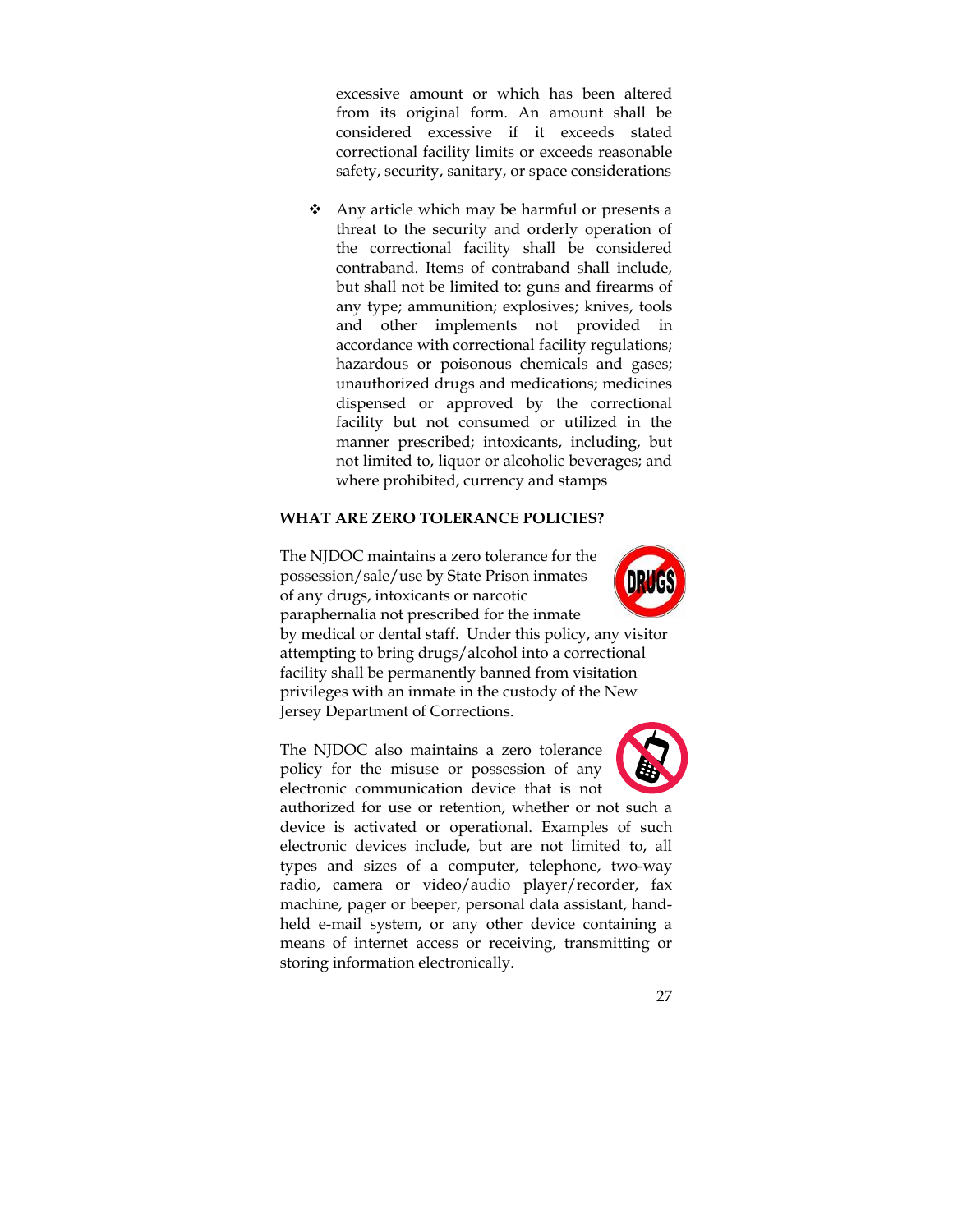# **Inmates found guilty of Zero Tolerance Policy prohibited acts, will lose their contact visit privileges in accordance with current regulations.**

## **COMMUNICATION**

Inmates may communicate with those in the community through the use of an inmate telephone or by written correspondence.





Yes. Inmates have the ability to correspond via email using the kiosks on their respective units, but do not have access to internet services. For security purposes, all inmate emails will be subject to monitoring. This is not automatically granted to inmates. They must sign up for the service.

#### **CAN INMATES MAKE TELEPHONE CALLS?**

Telephones installed in all housing units are available

for use by the inmate population. Inmates are permitted to make collect phone calls, where the called party pays for the call; or debit calls, where the inmate pays for the call.



Third party and credit card billings are not permitted. The NJDOC uses an "Individual Personal Identification Number (IPIN)" system. This program requires that all inmates who wish to have telephone privileges fill out an Inmate IPIN Request Form. On this form, inmates are permitted to list up to ten relatives, friends or others. All names and numbers listed will be verified and subject to the approval of the NJDOC and the contracted providers of the IPIN System. Once the numbers have been verified and approved, the inmate is issued their IPIN number. Inmates may request to add or delete numbers from their telephone list during periods specified by their correctional facility.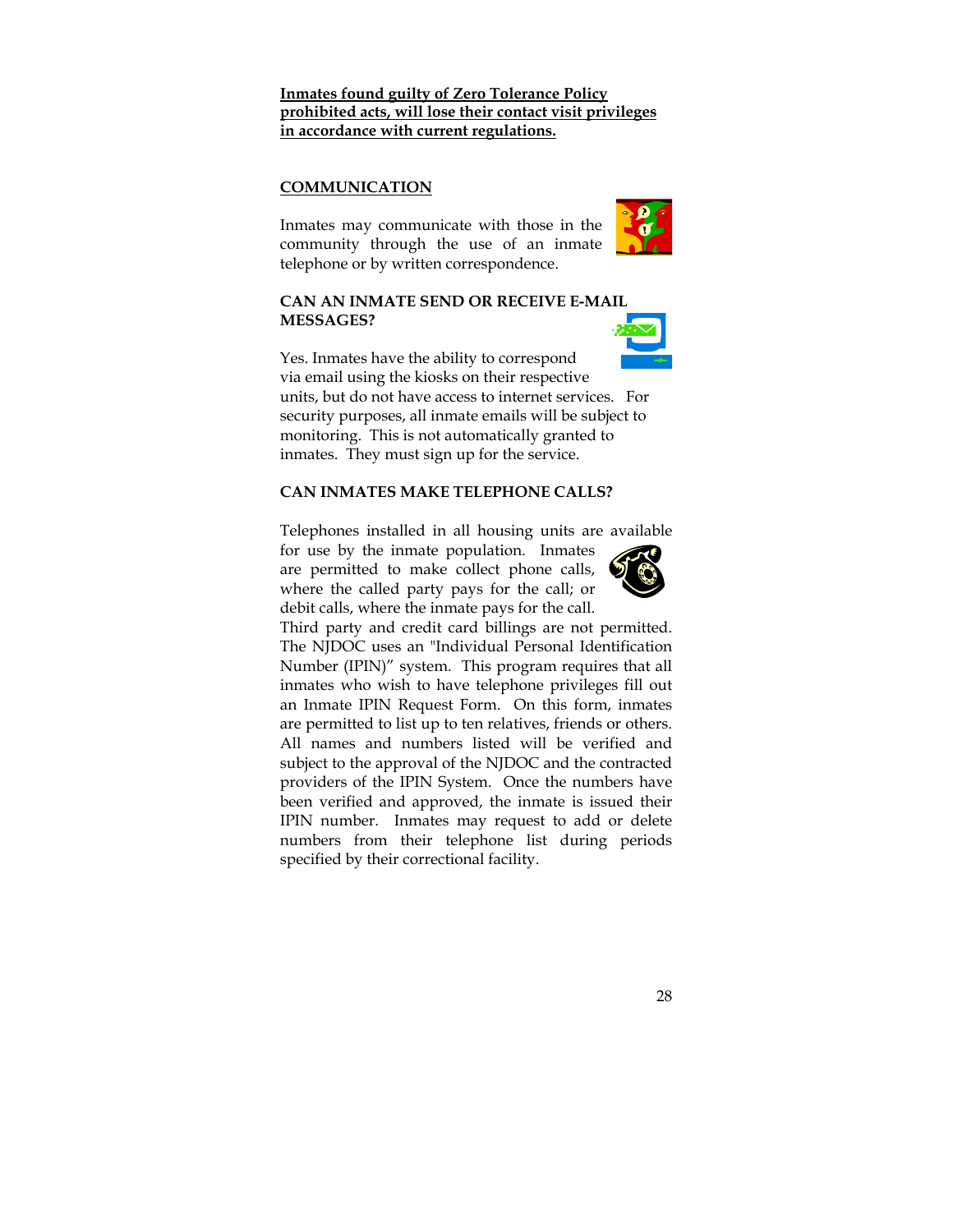#### **WHO PROVIDES INMATE TELEPHONE SERVICES?**

Global TelLink is the telephone service provider that supplies telephone services to the NJDOC. Questions regarding inmate telephone service including pre-paid billing



options and technical support can be obtained on the Global Tel Link Website at *http://www.gtl.net* or by calling **(**877) 856-3184

### **WHAT HAPPENS WHEN I RECEIVE A CALL FROM AN INMATE?**

When an inmate calls you utilizing the inmate telephone/IPIN Number system, you will hear the following:



**"AT & T (or Verizon) has a collect call from (inmate's name) at the (inmate's correctional facility). To refuse this call, hang up. If you accept this call, do not use call waiting or three-way call features or you will be disconnected. To accept this call, press (or dial) 1 now."** 

You may accept the call with either a touch-tone or rotary dial telephone. When the call is accepted, you will hear a recorded message saying "thank you." Either party may end the call by hanging up the receiver. If an inmate attempts a three-way call or to transfer the call at any time, the system will automatically end the call. Also, the system shall automatically disconnect if a second call is answered using the "call waiting" feature. Access to various numbers, including the operator (0), 800, 900, 976, 411, 611, 911, and 555-1212, are blocked from inmate telephones. *Additionally, the inmate telephone/IPIN system cannot be used to call a cellular telephone.*

#### **IS INMATE USE OF THE TELEPHONE LIMITED TO CERTAIN TIMES OF THE DAY?**

Each correctional facility has a telephone schedule that is provided to the inmates. *Use of the inmate telephone system is a privilege, not a right and may be restricted for disciplinary purposes.* 

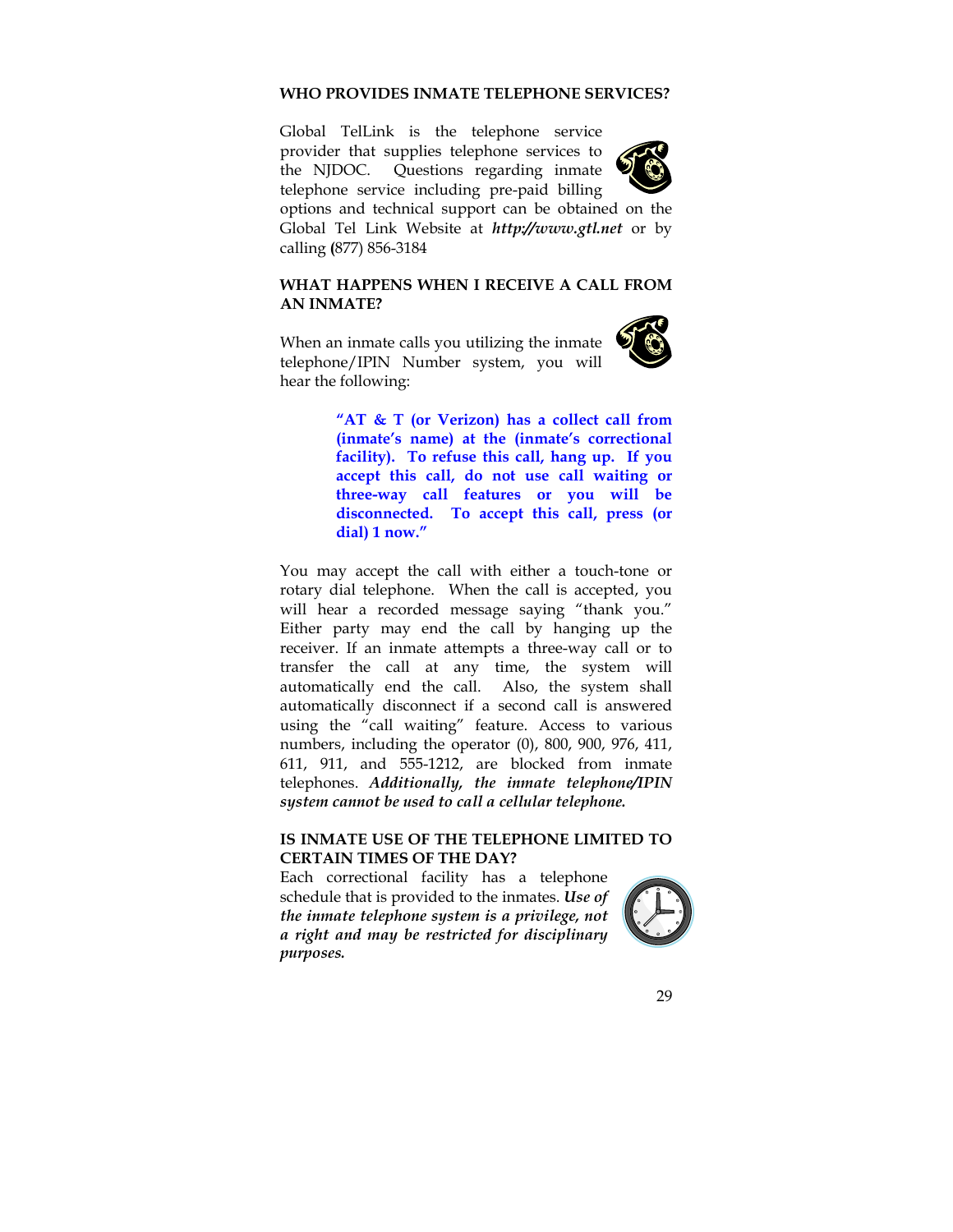# **ARE INMATE TELEPHONE CALLS SUBJECT TO MONITORING?**

For security purposes, **ALL** inmate telephone calls will be subject to recording, listening and/or monitoring. The only exceptions to this are legal calls, calls made to Correctional Ombudsperson, Department of the Public Advocate and NJDOC Special Investigations Division.

## **HOW CAN I PREVENT UNWANTED CALLS FROM AN INMATE?**

If you receive an unwanted telephone call from an inmate, simply hang up the receiver and the call will be disconnected. If you wish to have your telephone number blocked from



an inmate's telephone/IPIN list, you may submit your request along with as much information regarding the inmate as possible to the department's Office of Telecommunications at:

> **New Jersey Department of Corrections Attn: Office of Telecommunications PO Box 863 Trenton, New Jersey, 08632**

## **CAN AN INMATE RECEIVE INCOMING NON-LEGAL CALLS?**



No. An Inmate **canno**t receive an incoming Non-Legal call unless it is a verifiable emergency.

## *EMERGENCIES*

## **WHEN CAN AN INMATE RECEIVE AN EMERGENCY TELEPHONE CALL?**

An inmate may be granted an emergency non-legal telephone call in the event of the serious illness or death of an inmate's immediate family member (one of the following relatives: parent(s), legal



guardian(s), spouse, child/children, sibling(s) or domestic partner), or an impending disaster to an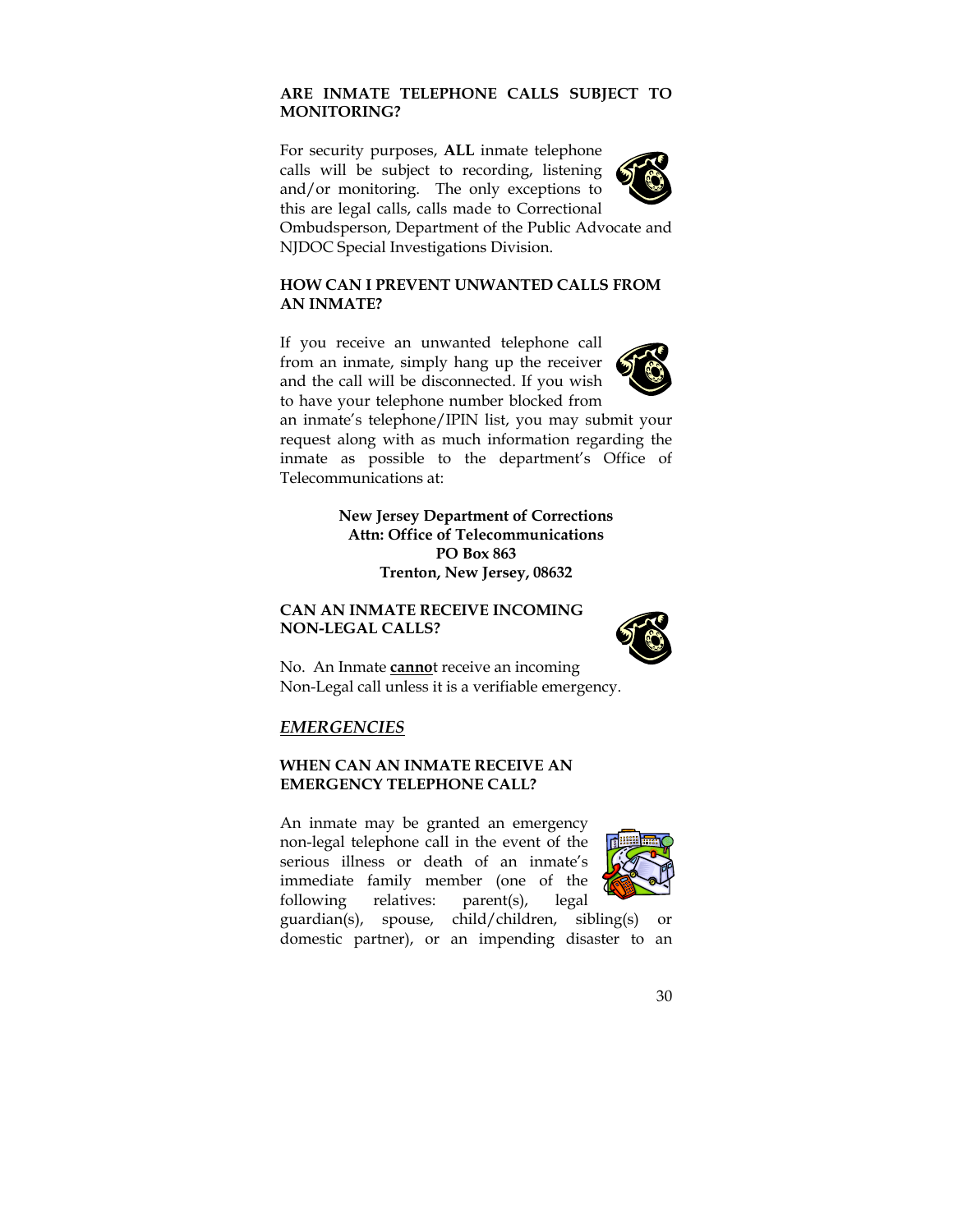inmate's property that cannot be put off until regular mail delivery.

#### **HOW CAN I REPORT AN EMERGENCY?**

If you wish to report the critical illness or death of an immediate family member (as defined above) or impending property disaster, you should immediately notify the Social Services Department of the correctional facility housing the inmate, at the contact number provided at the end this handbook.

#### **WHAT HAPPENS ONCE AN EMERGENCY IS REPORTED?**

The correctional facility Social Services Department will verify the emergency and the relationship of the affected person. Once this is completed, an emergency telephone call will be arranged so that the inmate can speak to the contact person that has been established. All inmates who have experienced an emergency situation involving the serious illness or death of an immediate family member will be given a follow-up visit by the Social Services Department, who will meet with the inmate and make additional referrals as needed.

## **CAN AN INMATE HAVE A VISIT IN THE EVENT OF THE CRITICAL ILLNESS OR DEATH OF A FAMILY MEMBER?**

At the discretion of the correctional facility Administrator, inmates may be granted a compassionate bedside visit **OR** a private viewing visit. The correctional facility Social Services Department is responsible for



verifying the illness/death and relationship of the affected person to the inmate. If approved, the inmate will sign documentation stating that they or their family will incur all costs of the trip. A schedule of costs is provided to the inmate in the *Inmate Handbook*. No family members and/or friends may be present at the location of the visit. Also, bedside visits cannot be at a house or hospital. If an inmate is not granted a bedside or private viewing visit, the inmate may request a bereavement visit after the death of a family member.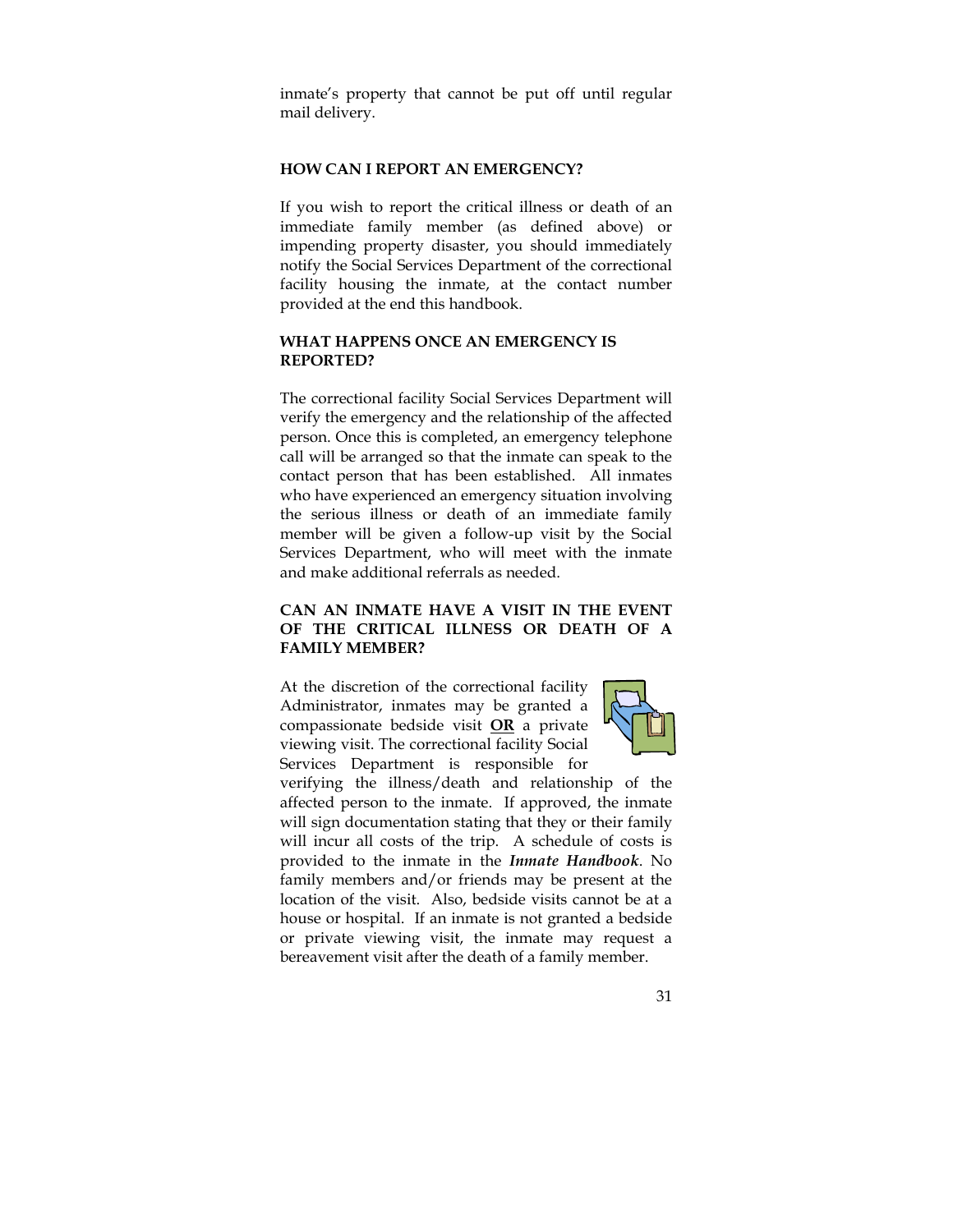#### **WHAT IS A BEREAVEMENT VISIT?**

Inmates who are denied or otherwise unable to have a compassionate bedside visit or funeral visit may be eligible for consideration of a bereavement contact visit. No more than one bereavement contact visit



is permitted. Inmates must request, in writing, approval for a bereavement contact visit. This request must be received within five working days of the deceased family member's death. If approved, inmates must coordinate the visit with their family members and the correctional facility's Social Services Department. Inmates who are in Close Custody status are not eligible for bereavement contact visits. However, they will be eligible for consideration for a bereavement window visit. Descriptions of contact and non-contact visits are located in the "Visitation" section of this handbook.

#### *INMATE CORRESPONDENCE*

## **CAN INMATES SEND AND RECEIVE CORRESPONDENCE?**

The number of approved persons that an inmate can correspond with and the amount of correspondence that an inmate



can receive is not limited. However, each institution sets its own limits on the number of postage stamps an inmate can possess at one time.

## **HOW IS INMATE CORRESPONDENCE ADDRESSED?**

A listing of correctional facility addresses is provided at the end of this handbook. Addresses on both incoming (to the inmate) and outgoing (from the inmate) mail are to be in the following the style:

INCOMING (to the inmate)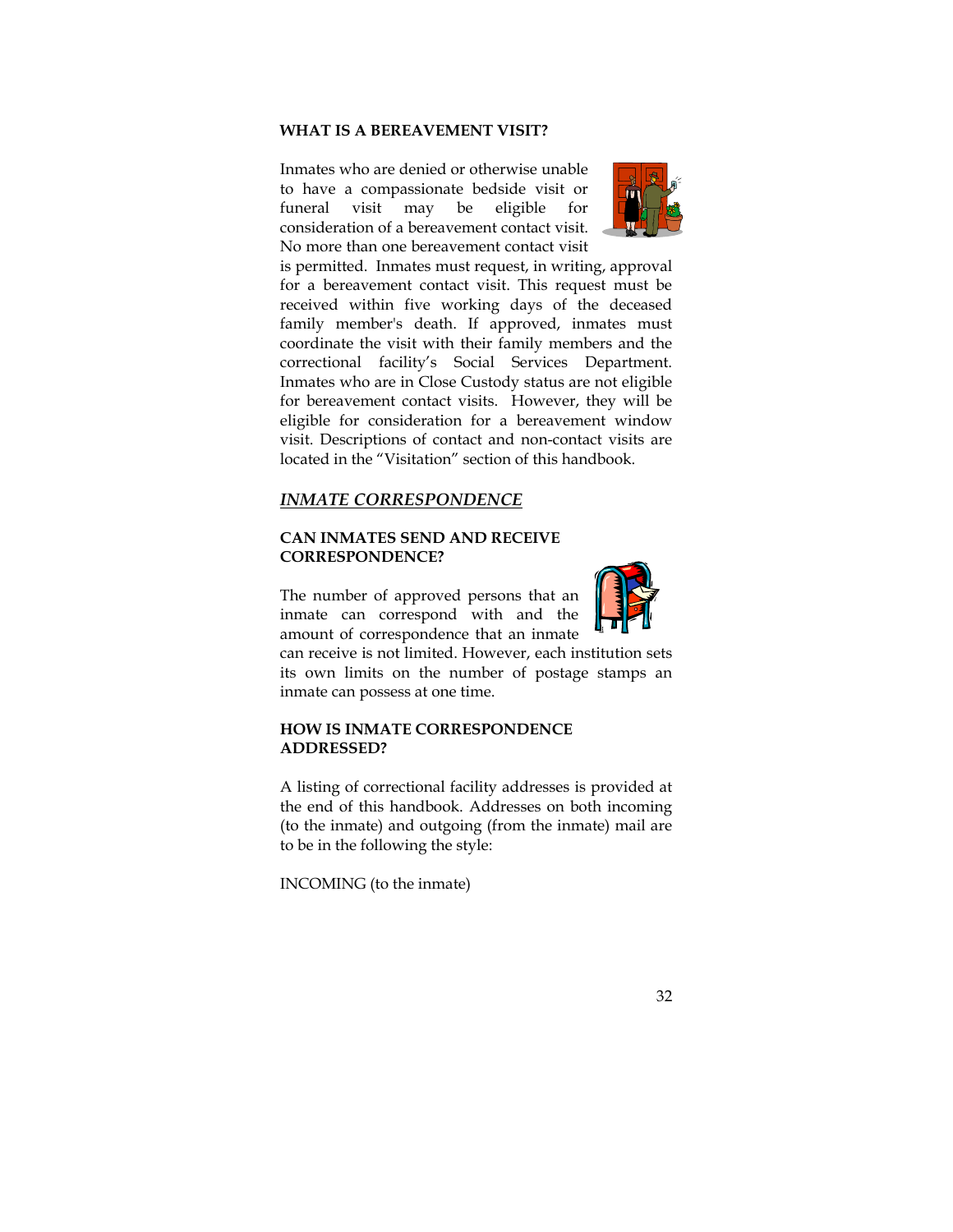| From | Jane Smith                                                                                     | Stamp               |
|------|------------------------------------------------------------------------------------------------|---------------------|
|      | 201 Trenton Street                                                                             |                     |
|      | Nowhere, N.J. 12345                                                                            |                     |
|      |                                                                                                |                     |
| TO   | John Doe S.B.I. # State Number<br><b>Correctional Facility Address</b><br>(City), N.J Zip Code | <b>Housing Unit</b> |
|      |                                                                                                |                     |
|      |                                                                                                |                     |
|      |                                                                                                |                     |
|      |                                                                                                |                     |

OUTGOING (from the inmate)

| From | (Name of) STATE PRISON<br>P.O. Box<br>(City), N.J. Zip Code | John Doe SBI # State # & Housing Unit                   | Stamp |
|------|-------------------------------------------------------------|---------------------------------------------------------|-------|
|      | TO                                                          | Jane Smith<br>201 Trenton Street<br>Nowhere, N.J. 12345 |       |

You must place the inmate's name, SBI number and state prison number on the outside of all envelopes. Any incoming mail not having this information will be returned to the sender. Incoming mail which cannot be identified will be marked "Refused" and returned to the United States Postal Service unopened.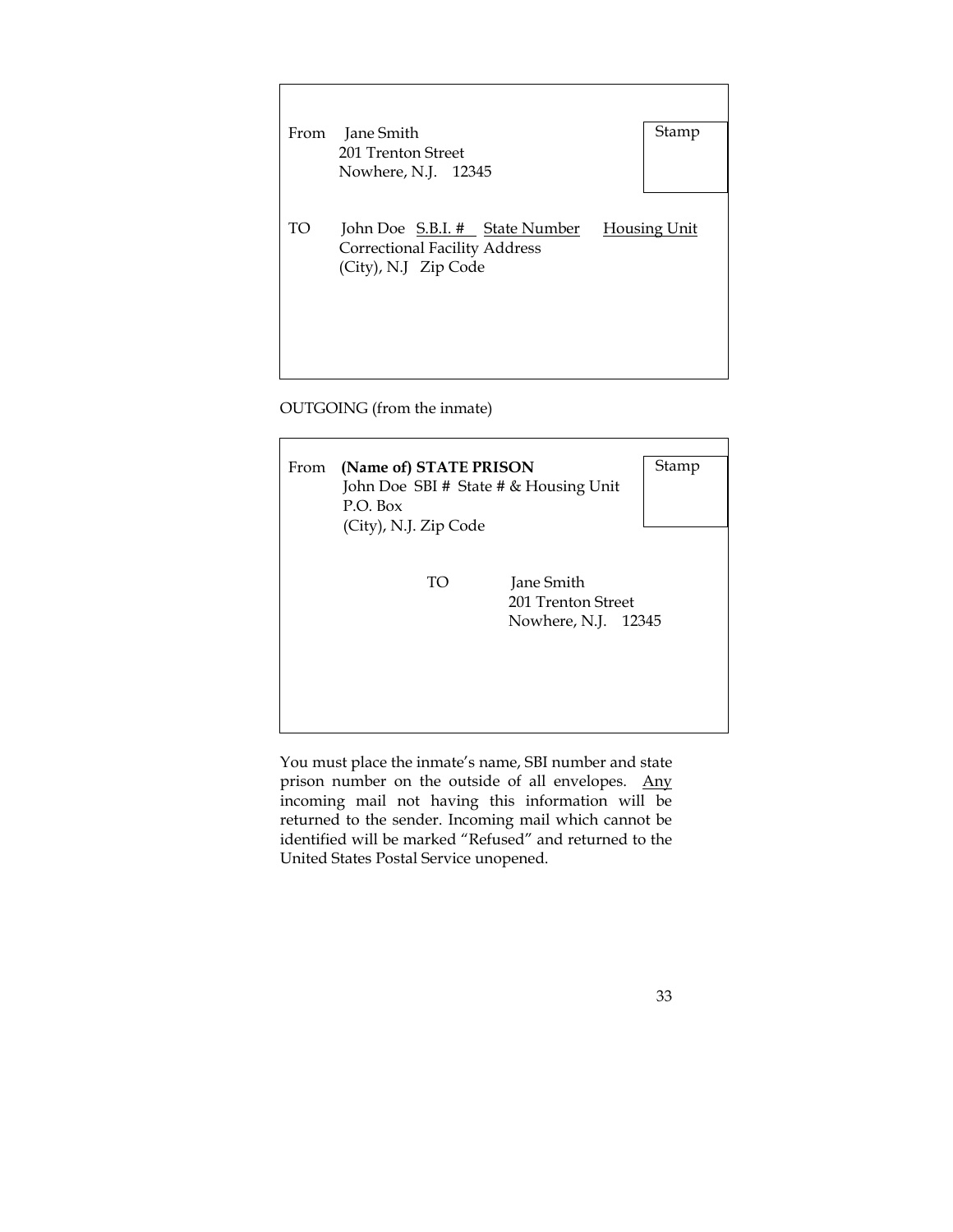#### **IS INMATE MAIL SUBJECT TO INSPECTION?**

Yes. All incoming inmate mail including registered, certified or special delivery non-legal correspondence is opened and inspected for contraband. Incoming legal



mail from approved legal correspondents (i.e. lawyers, legal assistance to prisoners, state and federal court officials), is opened in the presence of the inmate to ensure that contraband is not being introduced into the correctional facility. At no time is legal correspondence from an approved legal correspondent read by staff.

## **CAN INCOMING MAIL BE WITHHELD FROM AN INMATE?**

Incoming mail can be withheld or confiscated from the inmate if it is determined that:



- \* The material is harmful to the security and order of the correctional facility because it may incite (stir up) violence based on race, religion, creed or nationality and a reasonable judgment can be made based on the experience and professional judgment of correctional supervisors and Administrators that the material may cause an outbreak of violence within a correctional facility
- $\div$  The correspondence contains information about making explosives, weapons, controlled dangerous substances (CDS - drugs or narcotics); escape plans; lock picking or anything that might threaten or harm the security of the correctional facility
- $\div$  The correspondence contains information which appears to be in code
- The correspondence contains information concerning activities within or outside the correctional facility which would be subject to criminal prosecution under the laws of New Jersey or the United States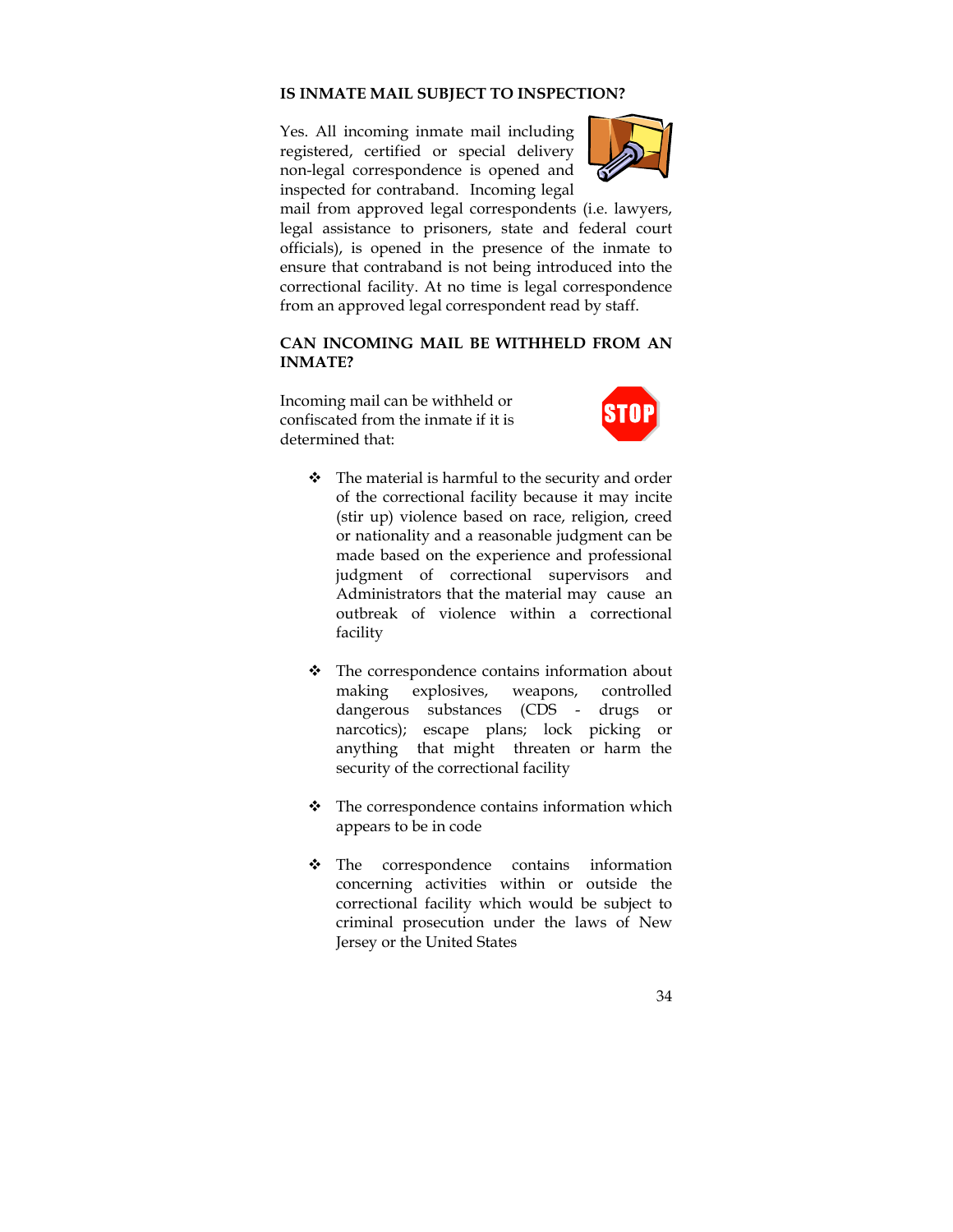- The correspondence incites violence, destructive or disruptive behavior toward law enforcement officers, NJDOC staff or correctional facility programs or procedures
- $\cdot \cdot$  The correspondence contains  $\frac{any}{any}$  contraband, which is any item or article not officially issued by the NJDOC or other state facility, purchased in the correctional facility's commissary or approved by either the Administrator or his or her designee
- The correspondence contains information about or instruction in martial arts
- \* The correspondence contains material which, based upon the experience and professional judgment of correctional Administrators in the setting of a correctional facility: applies to a lustful interest in sex as a whole; lacks serious literary, artistic, political or scientific value; shows in an openly offensive way, sexual conduct including offensive representation or description of sexual acts, masturbation, excretory functions, lewd exhibition of the genitals or sadism and/or masochism

## **WHAT HAPPENS WHEN INCOMING CORRESPONDENCE IS DISAPPROVED?**

The inmate may appeal the withholding of inmate correspondence that has been disapproved. If the inmate does not file an appeal or is unsuccessful in his or her appeal, the disapproved correspondence



will be returned to the sender with a letter indicating that it violates NJDOC rules on inmate correspondence. Disapproved correspondence that contains material or information that is subject to criminal prosecution under the laws of New Jersey or the United States will be turned over to the appropriate authorities for investigation.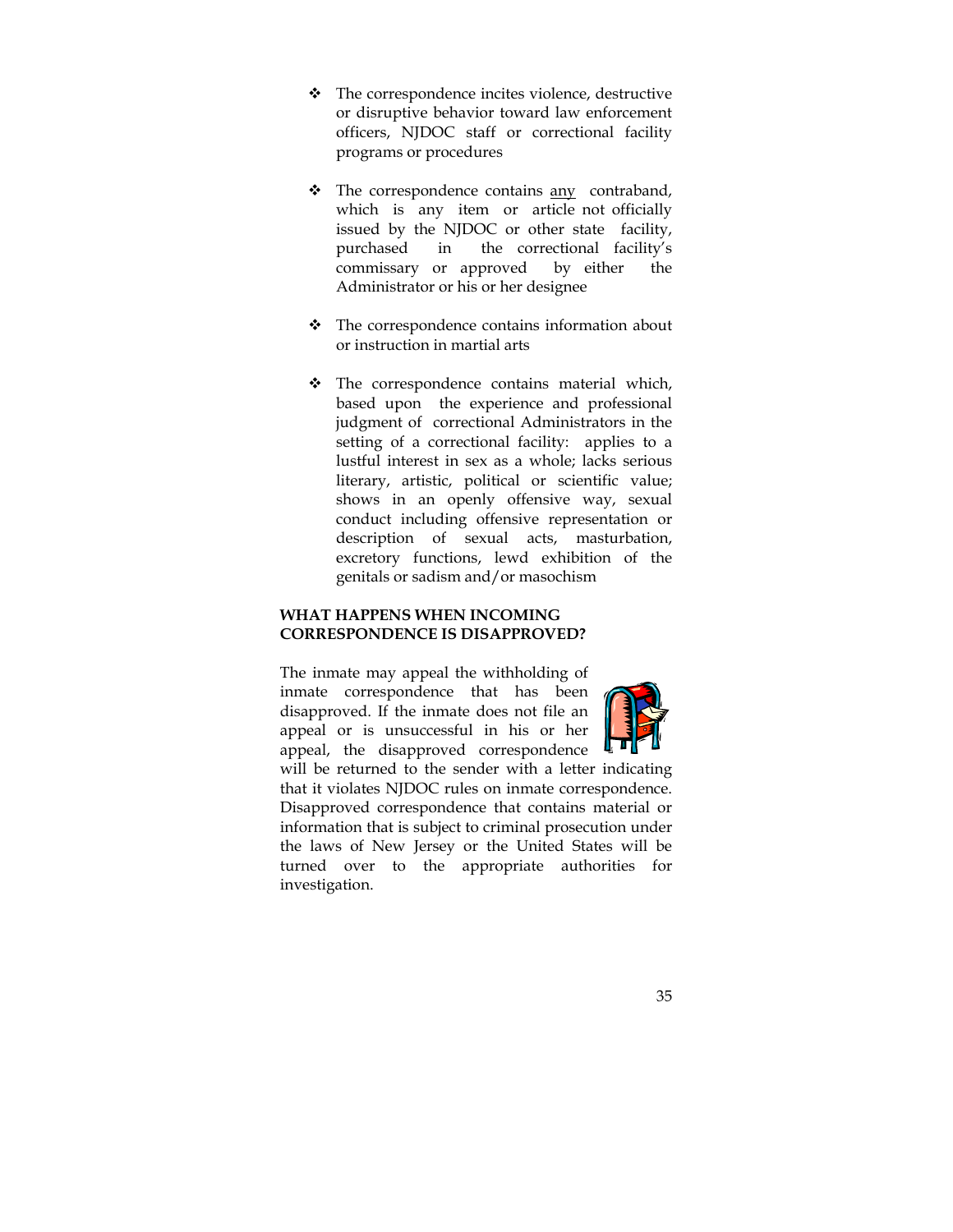## **CAN AN INMATE RECEIVE FUNDS THROUGH THE MAIL?**



See the "Inmate Money & Property" section of this handbook

#### **HOW IS SPECIAL MAIL PROCESSED?**

All registered, certified, preferential or special delivery correspondence of a non-legal nature is processed as regular correspondence. Correctional facility Mail Room staff sign to acknowledge receipt of correspondence of this type. Inmates are required to sign an acknowledgement that they have received the correspondence from the correctional facility mailroom.

## **WHAT HAPPENS TO AN INMATE'S CORRESPONDENCE WHEN THEY ARE TRANSFERRED, REMANDED, OR RELEASED FROM CUSTODY?**

If an inmate is transferred to another correctional facility, it is their responsibility to contact those people with whom they correspond and tell them of the change of address. If an inmate is remanded to a



county jail or other facility, they may have correspondence forwarded to them at that facility by sending a written request to the Mail Room of their housing correctional facility. If an inmate is released from custody, the NJDOC correctional facility from which they were released will forward their mail to them, if a forwarding address is provided. The correctional facility will not forward certified or registered mail, but will return it to the sender. Mail and other correspondence will be forwarded for a maximum of three (3) months from the date of the inmate's release if the inmate requests this in writing. Incoming mail received after three months will be returned to the sender.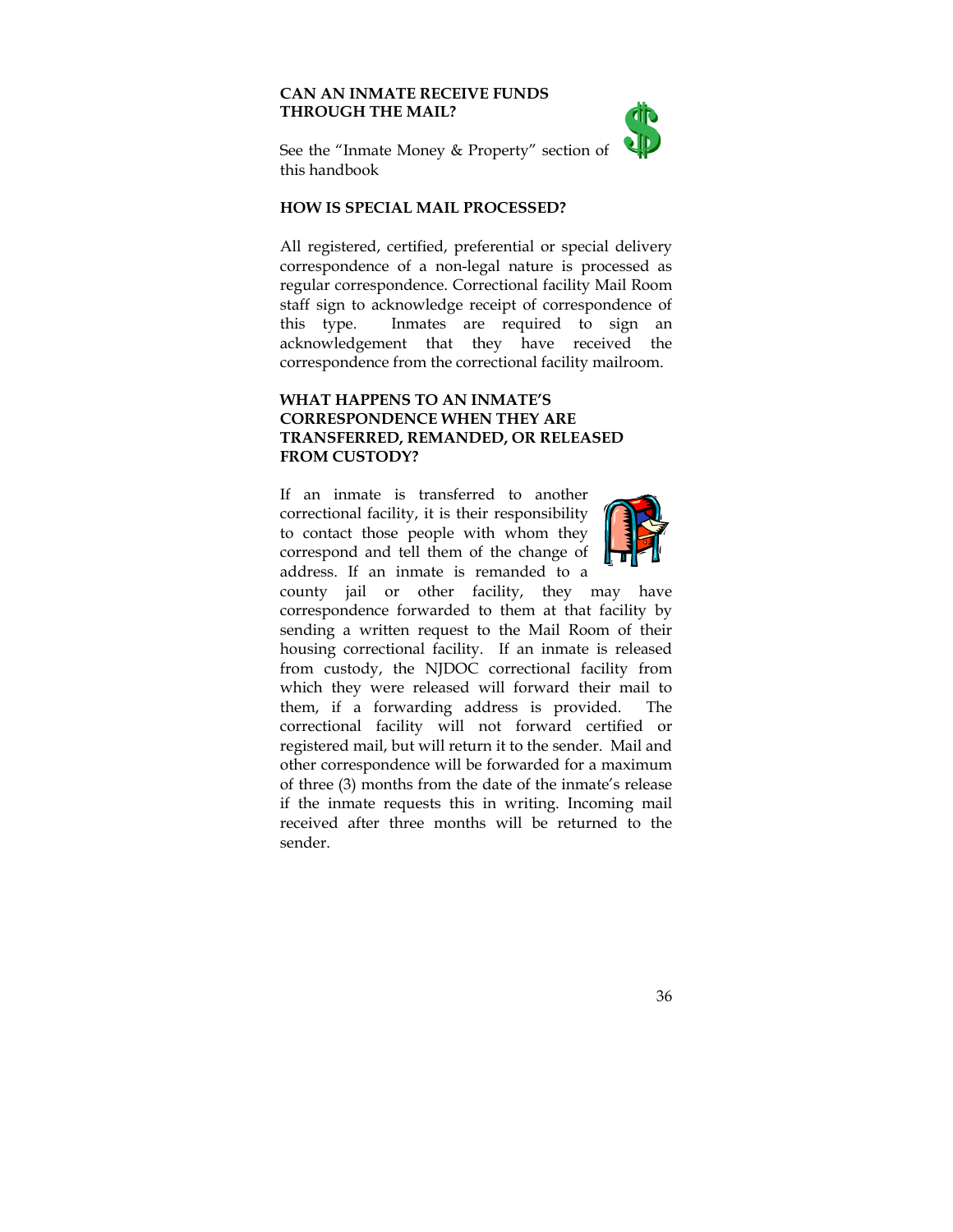## *VISITATION*

The NJDOC recognizes the benefits of an inmate's participation in visit programs. The NJDOC's inmate

visit programs encourage inmates to maintain the closest ties possible with relatives, friends and other members of the community, including clergy and any other persons, as determined by the NJDOC, who



may have a constructive, positive influence on the inmate. Additionally, the NJDOC recognizes that the inmate's eventual reintegration process should include the involvement of the inmate's family, close friends and other significant community members. However, the NJDOC also maintains the position that visits are to be considered a privilege. Visits are supervised to help prevent the passage of contraband and to ensure the security and orderly operation of the correctional facility.

## **WHO CAN VISIT AN INMATE?**

At orientation, inmates are provided with visit cards and correctional facility visit policies and procedures. It is the inmate's responsibility to complete and submit for approval a list of all potential visitors (including

minors). **As this is the case, if contacted, the correctional facility will only confirm that the inmate has a visit list on file and will not disclose the names of specific** 



**visitors.** Inmates can periodically update their visit cards. If you wish to be included on an inmate's visit list, you must contact the inmate in writing. When writing the inmate include your date of birth and address that appears on your photo identification. You must wait until the inmate notifies you that you have been approved to visit him/her. Persons determined, by substantial evidence, to have a harmful influence upon the inmate or to constitute a threat to the security of the correctional facility, will not be granted visitation privileges.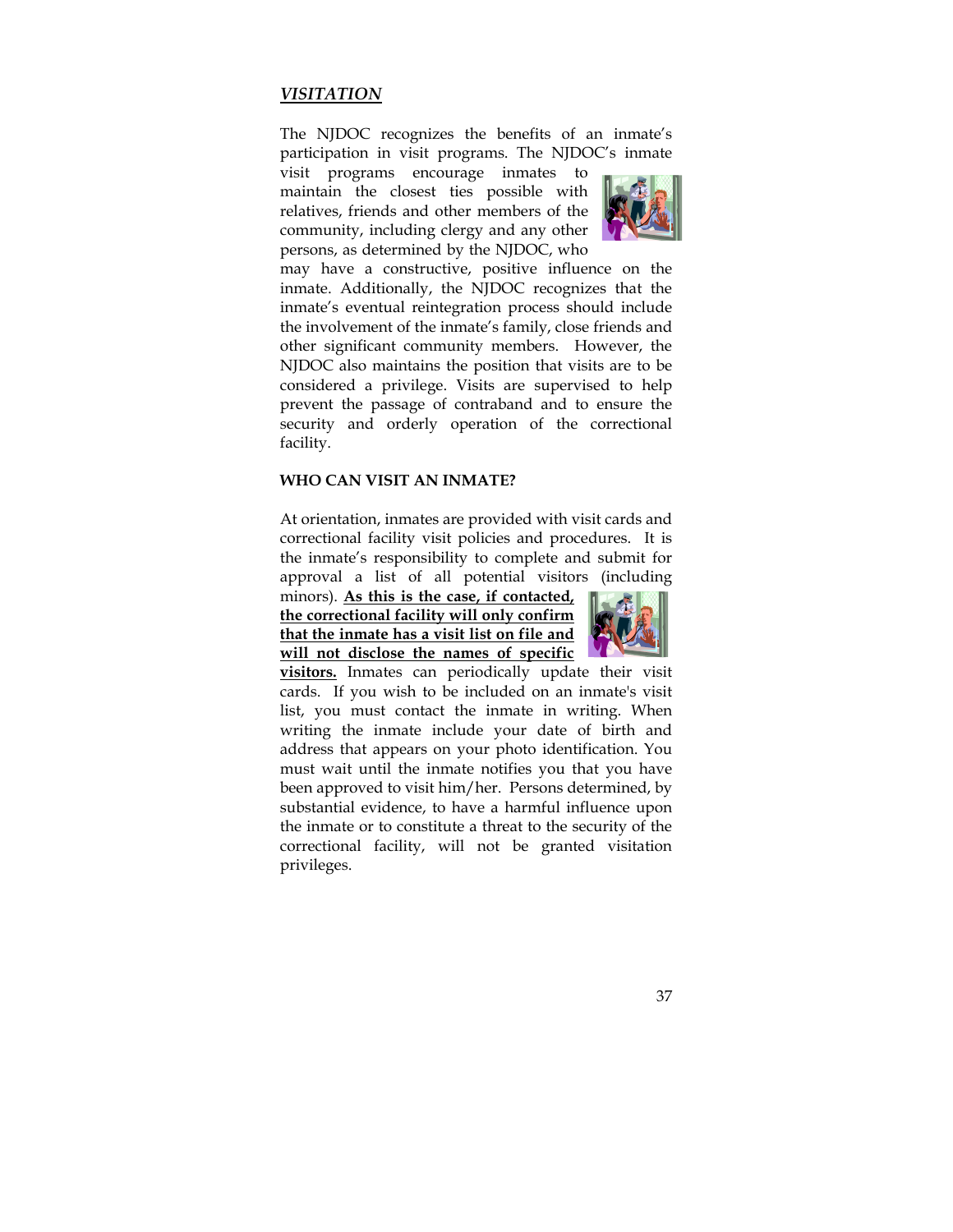The correctional facility Administrator or designee may approve the following persons to visit an inmate:

- Relatives
- Close friends
- Clergy
- Attorneys
- Other persons who may have a constructive "positive" influence on the inmate

Additionally, the correctional facility Administrator may approve or disapprove a visit from a visitor who accompanies a person on the approved list. Children under the age of 18 are not permitted to visit unless accompanied by an adult family member of the child defined as a "relative." For the purposes of visitation, a relative is defined as parent(s), legal guardian(s), spouse, child/children, sibling(s), domestic partner, grandparent (s), cousins, aunts and uncles. The correctional facility Administrator or designee may also authorize a Special Visit. Special visits include:

- ◆ Visits from persons who have come from long distances
- Visits to hospitalized inmates
- Visits between inmates
- $\div$  Visits to inmates in disciplinary status
- Members of the clergy
- Social service agency representatives
- Prospective employers
- Sponsors
- ❖ Parole advisors
- Bereavement visits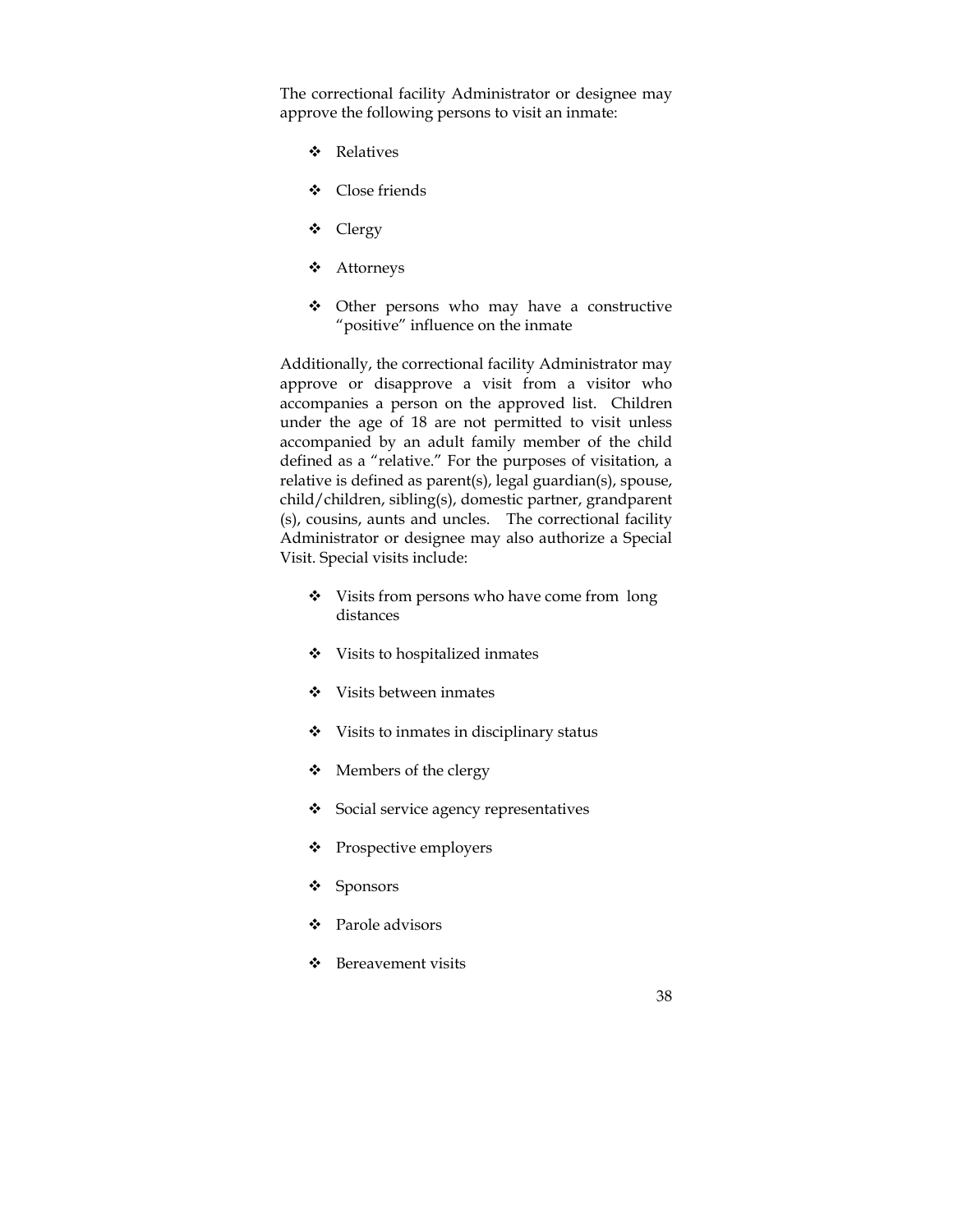# **WILL A CRIMINAL RECORD EXCLUDE ME FROM VISITING AN INMATE?**

Persons with criminal records are not automatically excluded from visiting an inmate. The nature and extent of an individual's criminal record, plus their history of recent criminal activity, is weighed



against the benefits of visitation in determining visitation eligibility.

## **WHAT IS A CONTACT VISIT?**

A contact visit is a visit between an inmate and a visitor where there is no barrier (such as a window or wall) between the inmate and visitor. During a contact visit, handshaking,



embracing and kissing shall be permitted, within bounds, at the beginning and end of the visit. An inmate and visitor may hold hands during a contact visit.

# **WHAT IS A NON-CONTACT VISIT?**

A non-contact visit is a visit between an inmate and a visitor where there is a barrier between the inmate and a visitor. Barriers include but are not limited to a windows or walls.



## **WHAT ARE THE VISITATION TIMES AND HOW MANY VISITORS CAN AN INMATE HAVE DURING VISITING HOURS?**

Visitation times and procedures (including the number of visitors an inmate can receive during visiting hours), vary by correctional facility. Information regarding specific visit times and procedures can be obtained by calling the inmate's assigned correctional facility and selecting the telephone prompt for visit information. Additionally visit information for each correctional facility, including driving directions, can be obtained by logging onto the NJDOC web site and clicking the link for the correctional facility. The web address is http://www.state.nj.us/corrections/pages/contactus.ht ml



39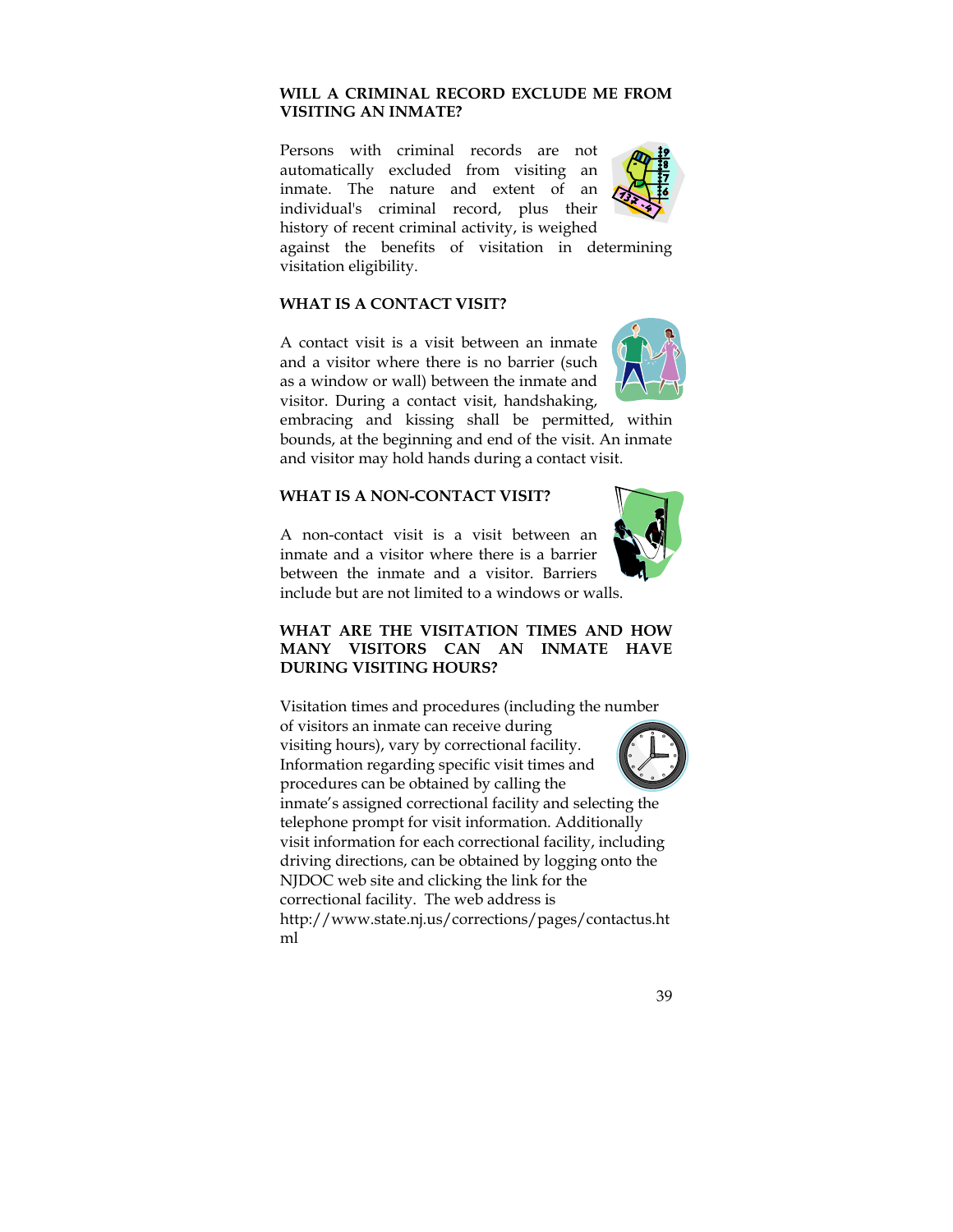## **WHEN I VISIT AN INMATE, AM I SUBJECT TO SEARCH?**

As a condition of visitation, all visitors, their belongings and vehicles are subject to search while on the premises of the Department of Corrections. Types of searches include, but are not limited to, passive canine, testing device/scanning and pat search.



## **WHAT KINDS OF IDENTIFICATION ARE REQUIRED TO VISIT?**

Adult visitors must have photo identification when visiting an inmate. One of the following is an acceptable form of visitor identification:



- A current photo driver's license
- A current photo Welfare/Medicaid card
- A current employment photo I.D. card
- A current passport
- A photo identification card issued by a municipal, county, State or Federal office (such as, but not limited to, a non-driver photo ID issued by a State motor vehicle agency

The address on the identification presented must match the address provided on the inmate's visit card. Social Security cards are not an acceptable form of identification for inmate visitation.

## **WHAT IS THE DRESS CODE FOR VISITATION?**

Proper attire is regarded as a condition of admission to the correctional facility or premises. The following guidelines must be followed, regardless of gender:



- ◆ No transparent or fishnet clothing
- No clothing which exposes undergarments or a portion of the body considered private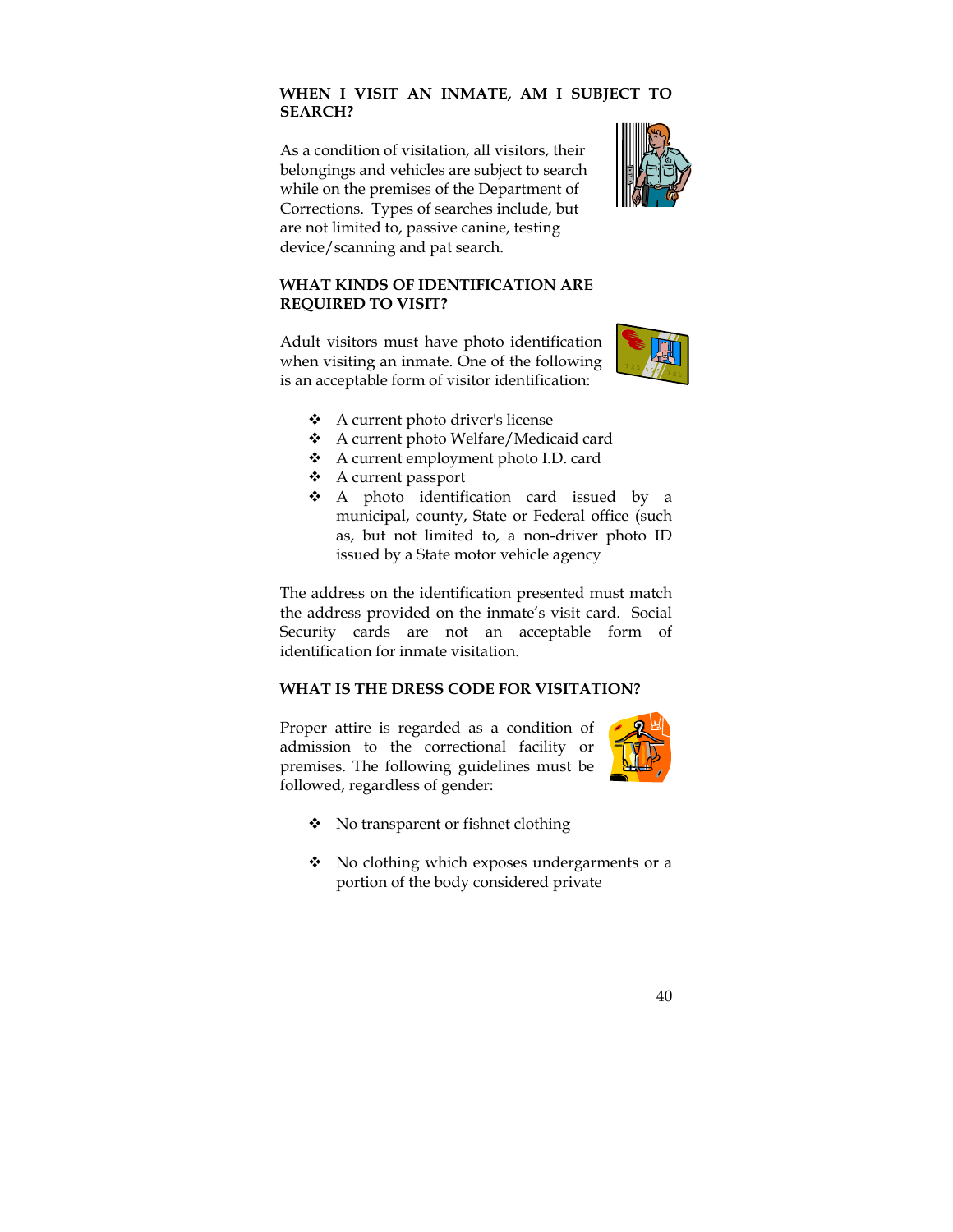- $\bullet$  No skin-tight clothing
- \* Tops must cover shoulders and midriff areas. No tube tops, tank tops, halter tops, low-cut shirts or shirts which expose the shoulders, midriff area, torso or back
- Bottoms must at least cover waist to mid-thigh. No shorts, skirts or dresses ending above midthigh, or which have an inseam length or slit ending more than three inches above the knee
- No low-rise shorts, skirts or pants that expose the midriff area or any portion of the buttocks
- No hat or headgear, unless it is religiously oriented or medically necessary and the visitor agrees to a search of the item
- No otherwise clearly inappropriate attire, as determined solely by the NJDOC staff on duty These may include, but are not limited to:
	- Military-style clothing worn by persons not in active or reserve military status
	- Clothing closely resembling that issued to inmates, custody staff or law enforcement
	- Clothing depicting a message, either in wording or art, which could impact upon the safety, security or orderly operation of the correctional facility, including, but not limited to, wording or art that is offensive, racist, sexually oriented, or advocates illegal or narcotic activities

## **WHAT CAN I BRING FOR AN INFANT?**

A complete list of approved items is available on the NJDOC website at:

http://www.state.nj.us/corrections/pdf/OTS/OTSSpec ialProjects/VisitProgramInfantItems160302.pdf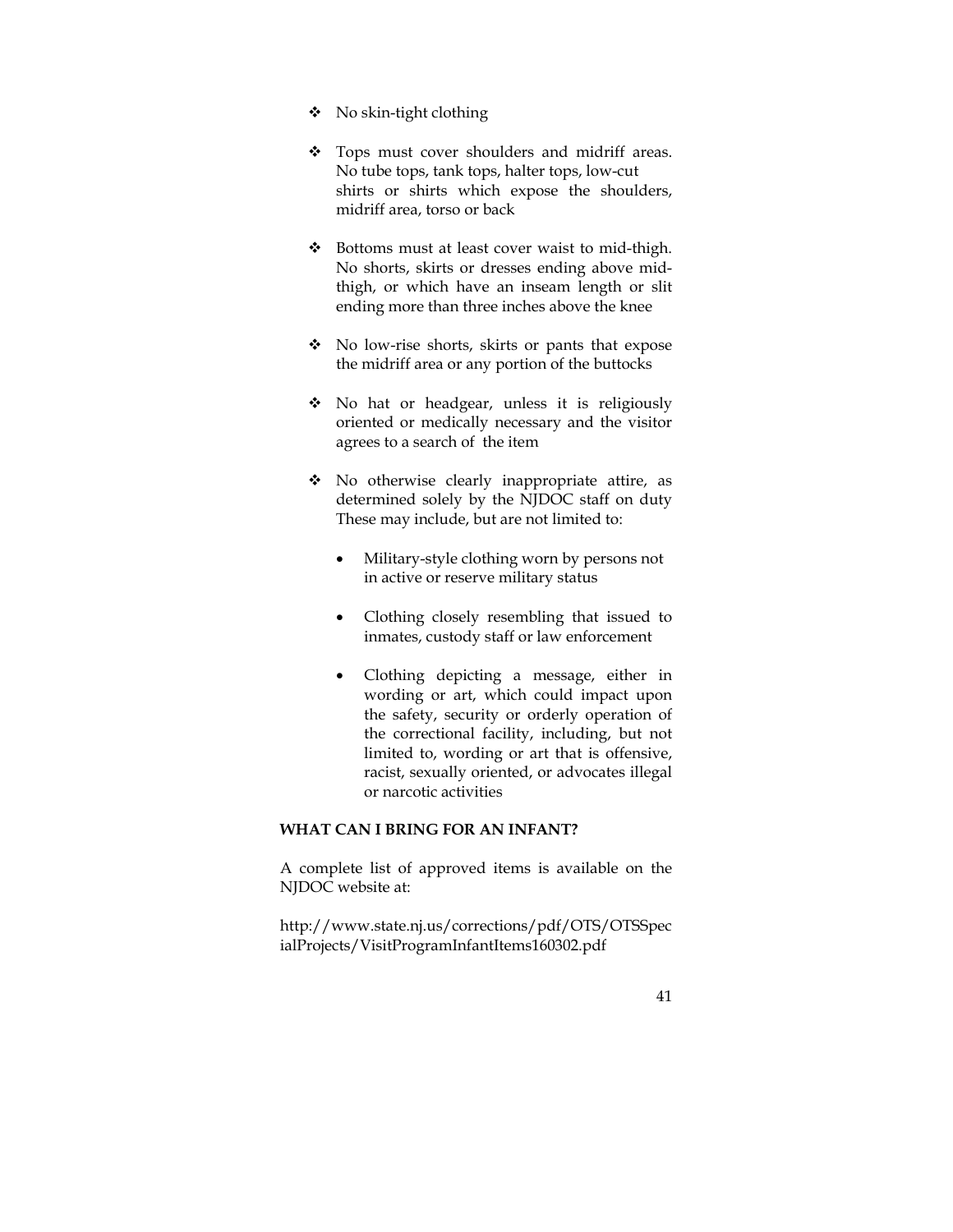# **CAN I GIVE MONEY TO AN INMATE DURING A VISIT?**



**NO**. See the "Inmate Money & Property Section "of this handbook.

#### **CAN VISITS BE DENIED, TERMINATED OR SUSPENDED?**

Visits may be denied, terminated or possibly suspended under the following circumstances:

 $\triangleleft$  The visitor(s) is under the influence of drugs or alcohol



- \* The visitor(s) refuses to submit to search procedures
- The visitor(s) refuses or fails to produce sufficient identification or falsifies identifying information
- $\bullet$  The posted visit rules of the correctional facility are violated by the visitor
- Children are disturbing other persons in the visiting area
- \* Physical contact between the visitor and inmate which is in excess of that permitted during a contact visit (See **"WHAT IS A CONTACT VISIT?"**)
- $\triangle$  Any action that affects the ability of the staff to ensure the safe, secure and orderly operation of the correctional facility and the visiting room
- A violation of the NJDOC's Zero Tolerance Policies occurs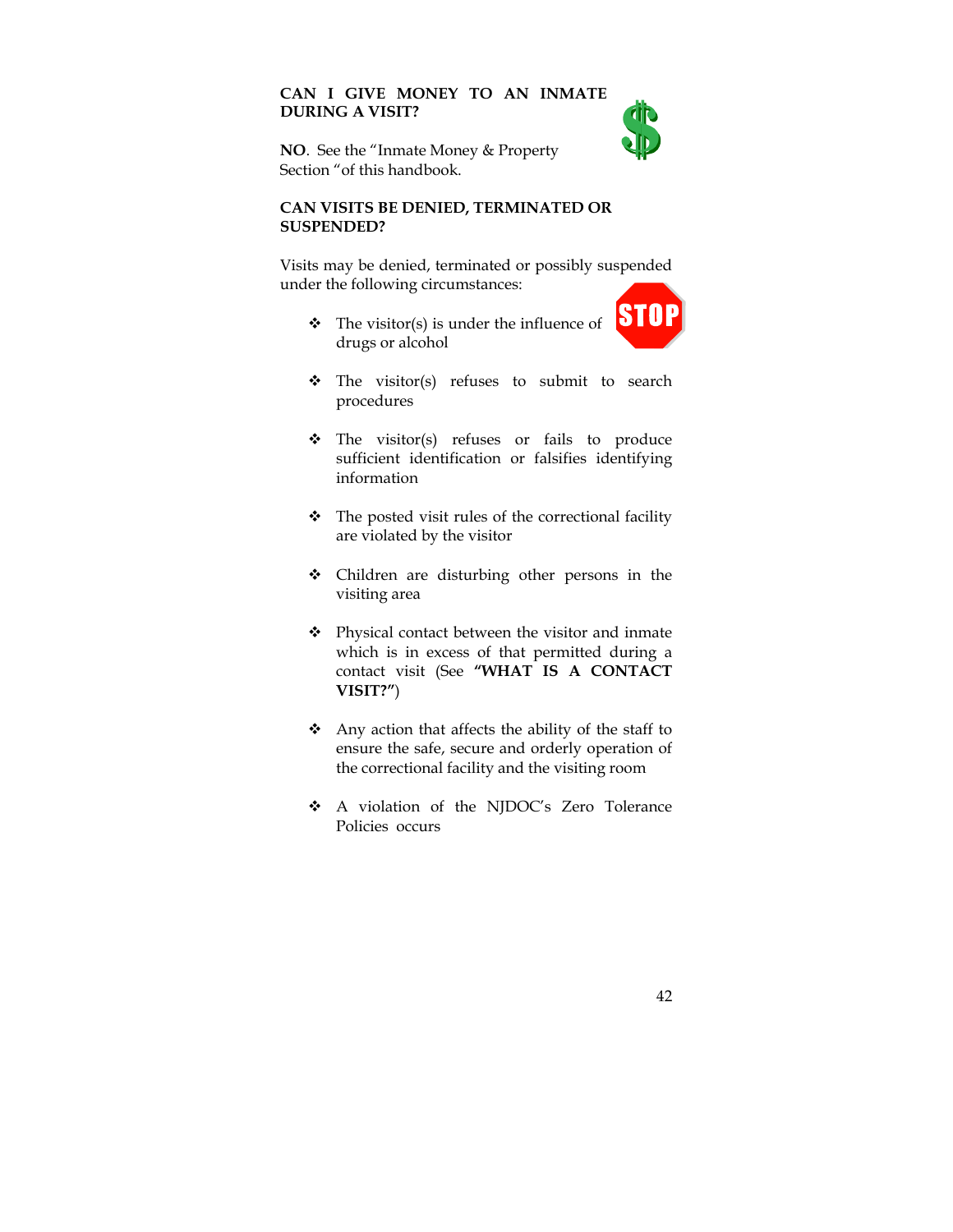# *PAROLE AND RELEASE*

#### **WHAT IS PAROLE?**

Parole is a period of supervised release by which an inmate is allowed to serve the final portion of his or her sentence outside the gates of the correctional facility on certain terms and conditions, in order to prepare for his or her eventual return to society. Parole is determined by the New Jersey State Parole Board. **PAROLE** 

## **WHAT IS THE NEW JESEY STATE PAROLE BOARD (NJSPB)?**

The NJSPB is the agency exclusively charged with the responsibility for administering a parole system for all offenders sentenced to a term of incarceration in any state training school, correctional facility state prison, and offenders in a county correctional facility. The NJSPB is autonomous. As such, the NJDOC has no jurisdiction over matters of parole.

#### **WHAT IS A PAROLE ELIGIBILITY DATE?**

The Parole Eligibility Date (P.E.D.) is the earliest date at which parole may be granted. The NJDOC is not responsible for the calculation of an inmate's P.E.D. The NJSPB Parole Counselor calculates, monitors, and updates the P.E.D. When an inmate is within six months of his or her P.E.D., their name is placed on a parolehearing list.

#### **WHAT IS A PAROLE HEARING?**

Once an inmate is determined to be eligible for parole, the NJSPB conducts a hearing to determine whether or not to grant parole. Factors taken into account include, but are not limited to, documented correctional facility behavior and the inmate's past and present criminal history.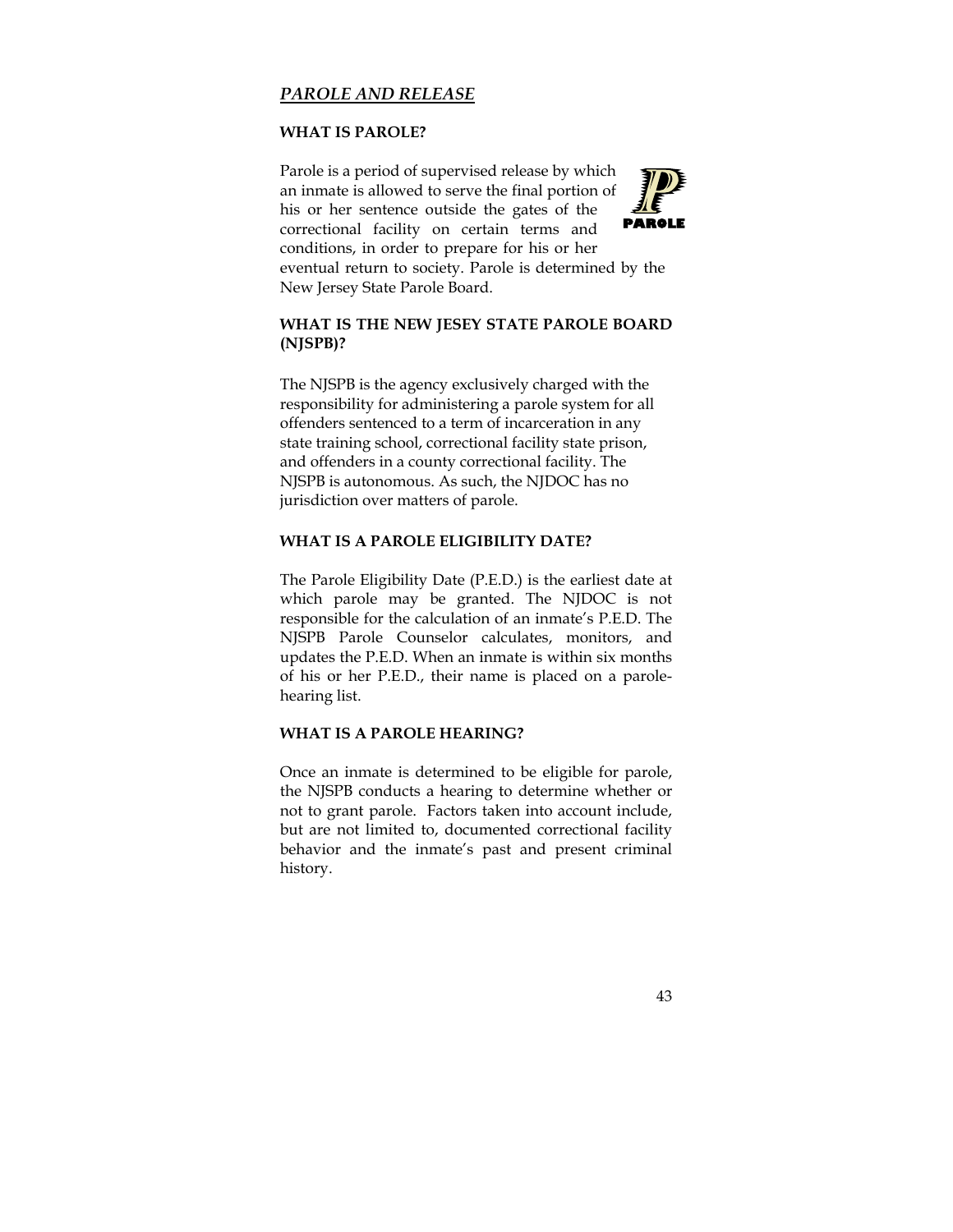## **WHERE CAN I FIND MORE INFORMATION ON THE NJSPB AND THE PAROLE PROCESS?**

More information on the New Jersey State Parole Board and the parole process can be found on the New Jersey State Parole Board's website at the following web address:



*http://www.state.nj.us/parole/index.html*

## **WHAT COMMUNITY RELEASE PROGRAMS ARE AVAILBLE TO INMATES?**

Participation in a community release program is a privilege that can provide eligible inmates with the opportunity to return to the community, under supervision, prior to the end of a sentence as a means of



supporting the inmate's successful reintegration into society. At present, the NJDOC contracts with private and nonprofit providers for sixteen community based programs, two of which are assessment and treatment centers, one special needs program and thirteen residential community release programs. Inmates meeting eligibility requirements may be assigned to community custody status and housed in a community release program. Inmates housed in a community release program are still under the jurisdiction of the NJDOC and are subject all NJDOC rules and regulations. There are several types of community release programs:

- \* Assessment centers provide eligible inmates with a comprehensive assessment of their needs and risks, an orientation to a treatment regimen, and a referral to a halfway house, Substance Use Disorder Treatment Program, or Mutual Agreement Program.
- "Halfway houses" are community release programs with a specific emphasis on employment and educational activities in the context of treatment and rehabilitation. A complete listing of our RCRPs is located on the NJDOC website at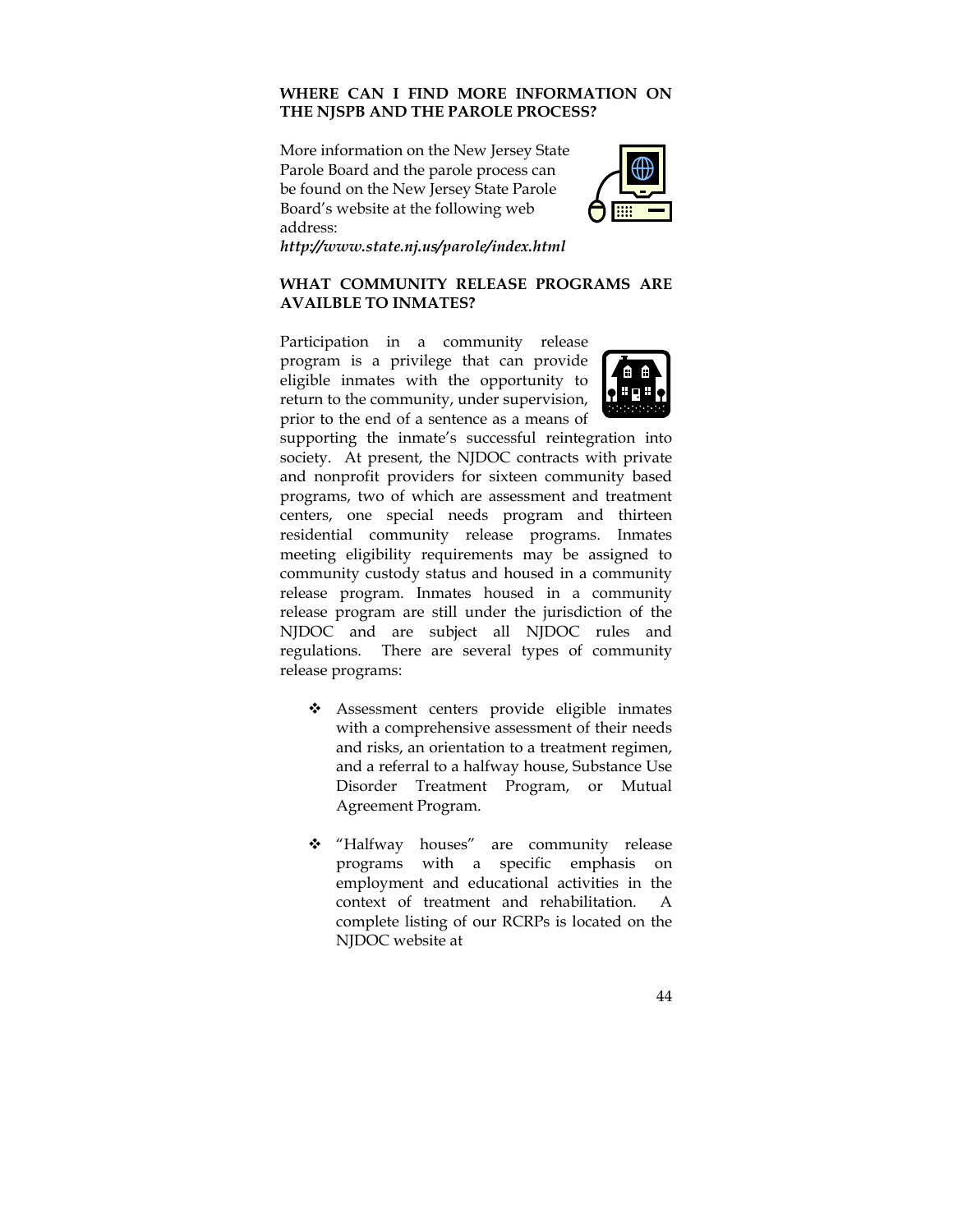http://www.state.nj.us/corrections/SubSites/ OCP/OCP\_RCRP\_Information.html

- Mutual Agreement Program (MAP) are Statelicensed, residential, community-based substance use disorder treatment programs throughout New Jersey for community based treatment of inmates under the jurisdiction of the New Jersey Department of Corrections.
- Substance Use Disorder Treatment Programs are community release programs with a specific emphasis on alcohol and/or drug treatment.

## **WHAT REENTRY SERVICES ARE AVAILABLE TO INMATES**

The NJDOC's reentry model consists of distinct phases that occur during an inmate's incarceration:

 **Phase 1: Assessment**  Day 1 to 3 months upon entrance



- **Phase 2: Institutional Programming**  Service of sentence
- **Phase 3: Reentry Preparation**  12-18 months prior to release
- **Phase 4: Transition**  3-6 months prior to release
- **Phase 5: Post Release**  Day 1 of release to 3 years, etc.

The following reentry services are available to inmates in the third and fourth phase:

 NJDOC staff prepares a discharge plan for all inmates being released at the maximum expiration date of a prison sentence or for inmates with a period of parole supervision. The discharge plan assists inmates with addressing issues that include, but are not limited to, housing (except for inmates leaving on parole), identification, employment and/or vocational rehabilitation or training, transportation, and spiritual support.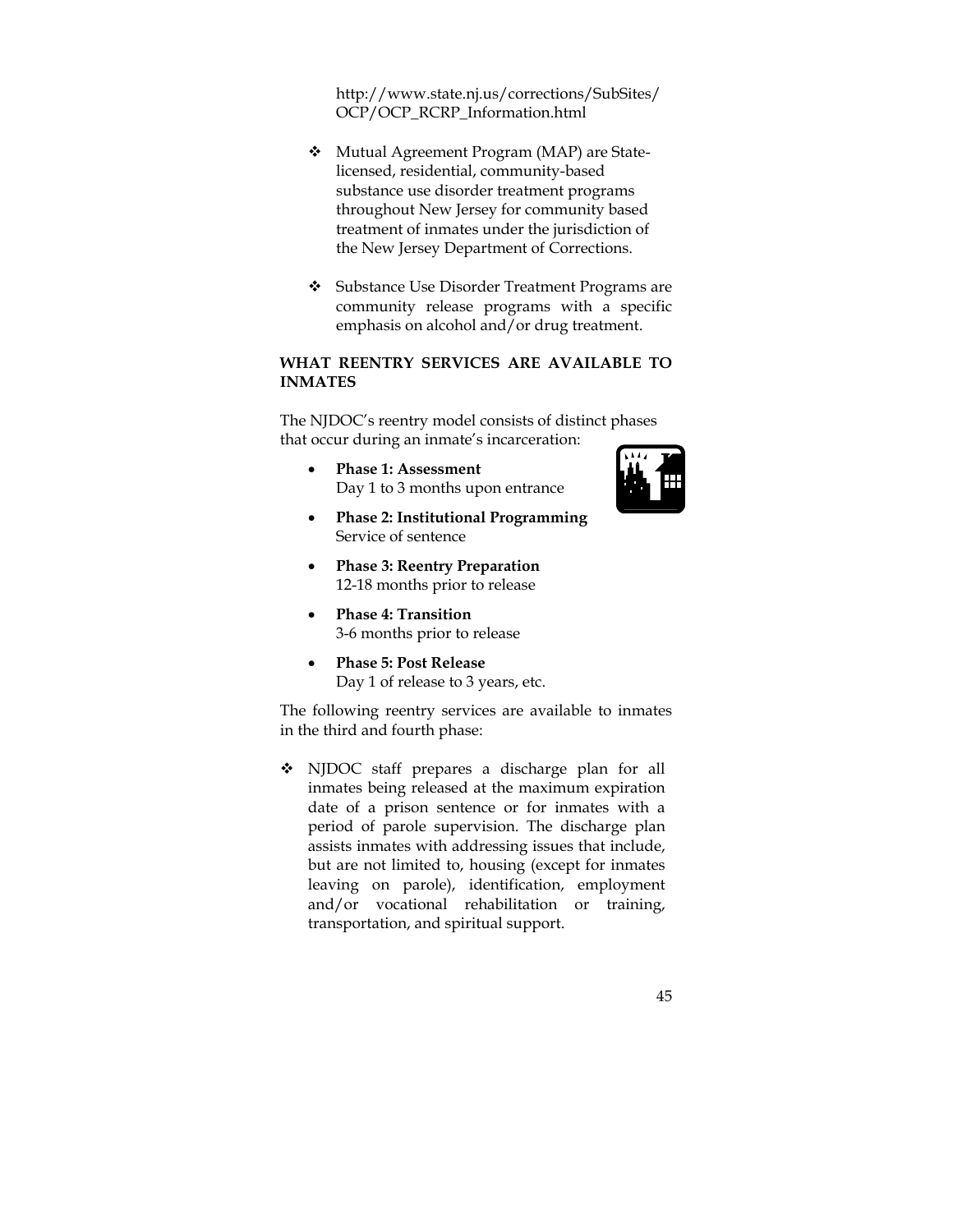- **Eligible** inmates may apply for a duplicate SSN Card and Supplemental Security Income (SSI). The current agreements between the NJDOC and the Social Security Administration state that these applications can only be made once the inmate enters the release process.
- **Eligible** inmates can receive assistance with applying for Veteran's/Military benefits as well as General Assistance/Food Stamps/TANF benefits.
- **Eligible** inmates are able to apply for healthcare benefits in accordance with the Affordable Care Act.
- \* If applicable, inmates can receive assistance in completing an application for a Birth Certificate. Currently, the NJDOC provides assistance free of cost for inmates completing any approved NJDOC program.
- $\div$  If applicable, inmates receive assistance with obtaining an additional copy of their GED certificate.
- Inmates being released are provided with a voter registration kit.
- $\triangleleft$  Inmates are afforded the opportunity to purchase discounted New Jersey Transit Tickets (rail and/or bus).
- Inmates can receive assistance in obtaining a NJMVC State Identification card at no cost to the inmate.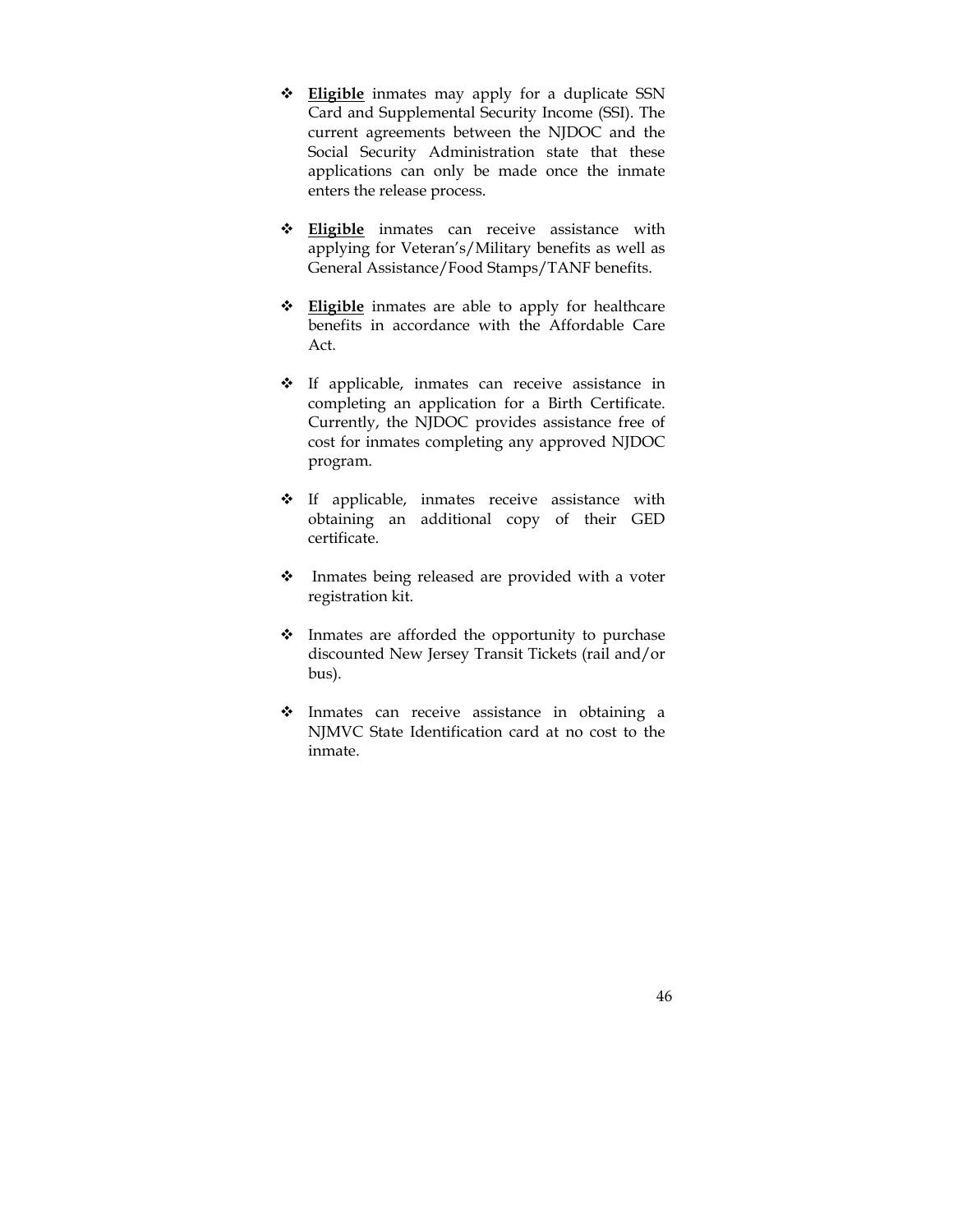On the day of release:

- Each inmate is given a discharge folder in accordance with the Fair Reentry and Release Act (FRARA) which may include the following if applicable:
	- Final Discharge Paperwork
	- An NJDOC release temporary photo identification card (all inmates).
	- Duplicate SSN card
	- Birth certificate
	- MVC photo state identification card
	- JPAY debit card with the inmate's remaining account balance (all inmates)
	- Final Trust Account Statement
	- Transit Ticket Request Form
	- Discounted rail and/or bus tickets (if purchased prior to release).
	- Affordable Care Act application
	- Certificate of obligation & receipt
	- Programs Transcript (noting programs taken and/or completed)
	- Copy of criminal offenses & notification of active warrants/detainers
	- ROR documentation
	- Acknowledgement of required Court appearance
	- Parole certification
	- Reporting instructions
	- Medical records summary
	- Instructions for full medical records request
	- Medical referrals
	- Medications (see below)
	- JCAP III pre-release interview
	- JCAP IV final discharge information
	- Community Resources CD
- Inmates who require medication are discharged with a two week supply of medication and a bridging prescription. Inmates who are designated special needs receive a 30 day supply of medication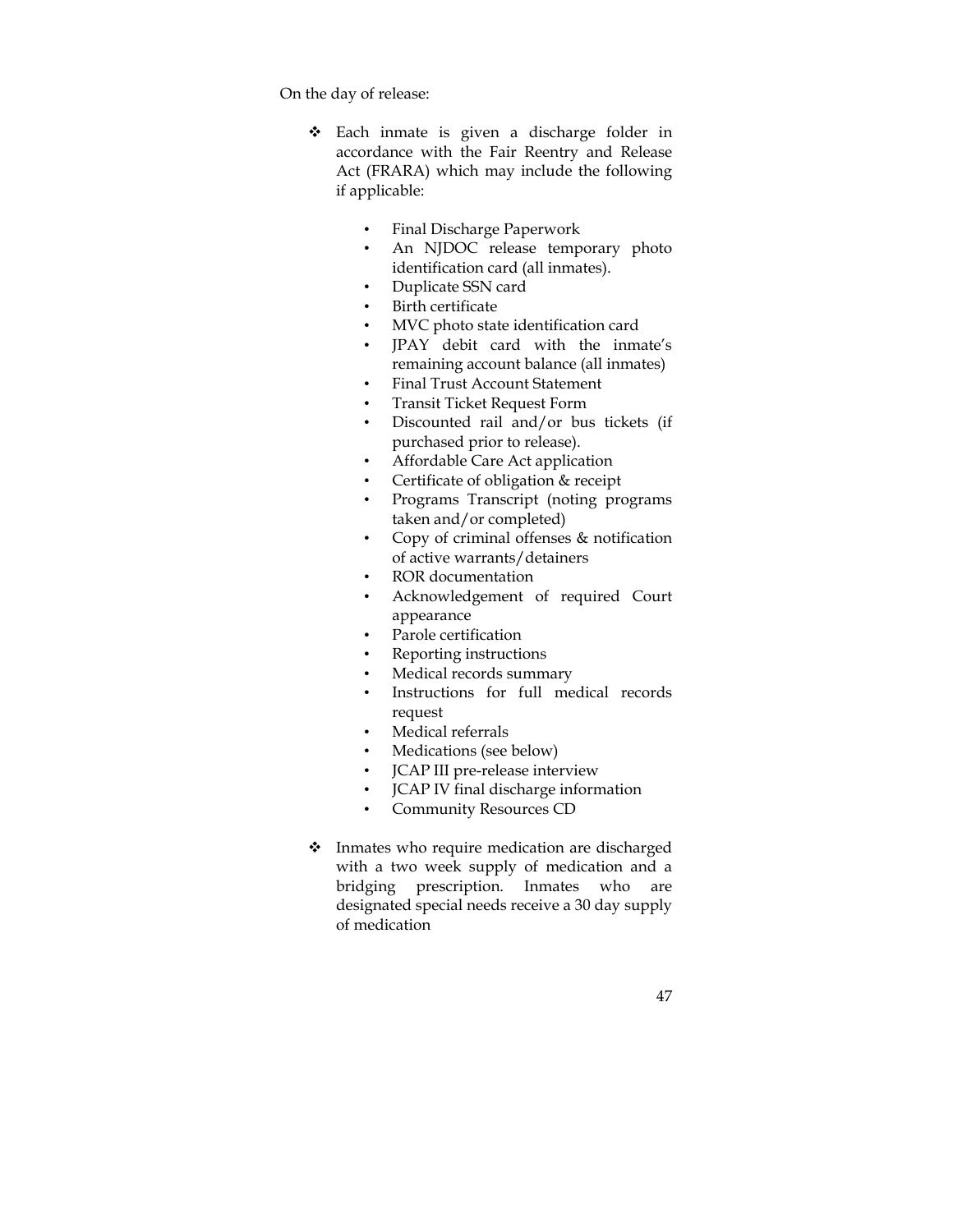## **Appendix:**

#### **NJDOC Correctional Facility Contact Information**

**Central Office:** (609) 292-4036

*Correctional facility names, mailing addresses, main phone numbers, driving directions and visitation procedures are provided at: http://www.state.nj.us/corrections/pages/contactus.html* 

#### **Adult Diagnostic and Treatment Center**

P.O. Box 190 Avenel, NJ, 07001 (732) 574-2250

#### **Bayside State Prison**

P.O. Box F-1 Leesburg, NJ 08327 (856) 785-0040

#### **Central Reception and Assignment Facility**

P.O. Box 7450 Trenton, N J 08628-7450 (609) 984-6000

#### **East Jersey State Prison**

Lock Bag R Rahway, NJ 07065 (732) 499-5010

#### **Edna Mahan Correctional Facility for Women**

P.O. Box 4004 Clinton, NJ 08809 (908) 735-7111

#### **Garden State Youth Correctional Facility**

P.O. Box 11401 Yardville, NJ 08620 (609) 298-6300

## **Mid-State Correctional Facility**

P. O. Box 866 Wrightstown, NJ 08562 (609) 723-4221